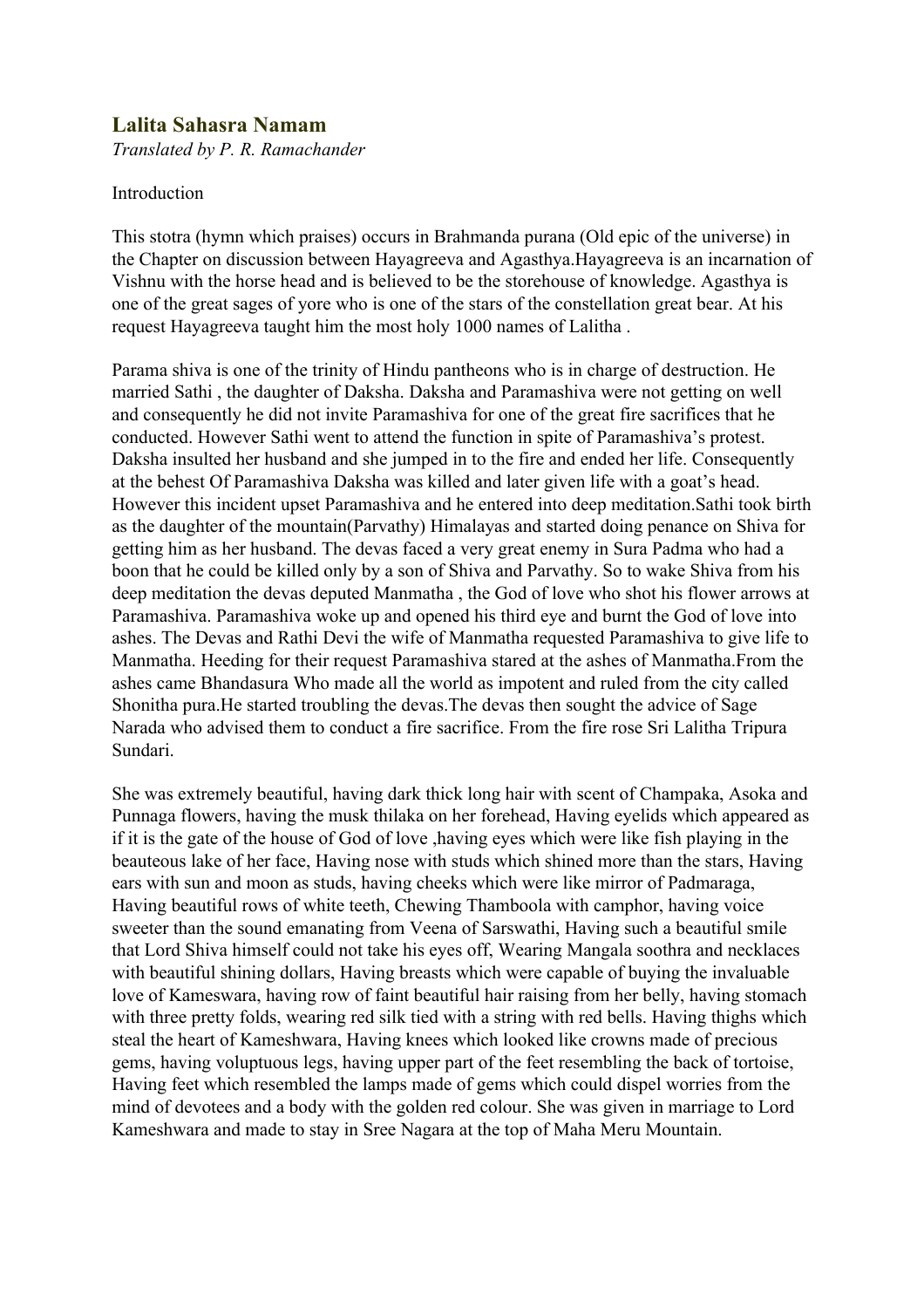Sree nagara had 25 streets circling it. They are made of iron, steel, copper, lead, alloy made of five metals, silver, gold, the white Pushpa raga stone, the red Padmaraga stone. Onyx, diamond, Vaidoorya, Indra neela (topaz), pearl, Marakatha, coral, nine gems and mixture of gems and precious stones. In the eighth street was the forest of Kadambas. This is presided by Syamala. In the fifteenth street live the Ashta Digh palakas.In the sixteenth lives Varahi alias Dandini who is her commander in chief. Here Syamala also has a house. In the seventeenth street live the different Yoginis.In the eighteenth street lives Maha Vishnu.In the nineteenth street lives Esana, in the twentieth Thara Devi, twenty first Varuni , the twenty second Kurukulla who presides over the fort of pride, twenty third Marthanda Bhairawa, twenty fourth the moon and twenty fifth Manmatha presiding over the forest of love. In the center of Srinagara is the Maha Padma Vana(The great lotus forest) and within it the Chintamani Griha (The house of holy thought),In its north east is the Chid agni kunda and on both sides of its eastern gate are the houses of Manthrini and Dhandini.On its four gates stand the Chaduramnaya gods for watch and ward. And within it is the Sri chakra.In the center of Sri Chakra on the throne of Pancha brahmas on the Bindu Peeta(dot plank) called sarvanandamaya(universal happiness) Sits Maha Tripura Sundari.In the Sri Chakra are the following decorations viz., The square called Trilokya mohanam(most beautiful in the three worlds), The sixteen petalled lotus called Sarvasa paripoorakam(fulfiller of all desires), the eight petalled lotus called Sarvasamksopanam(the all cleanser), the sixteen corner figure called Sarva sowbagyam(all luck),the external ten cornered figure called Sarvartha sadhakam (giver of all assets), the internal ten cornered figure called Sarva raksha karam(All protector), the eight cornered figure called Sarva roka haram(cure of all diseases), triangle called Sarva siddhi pradam(giver of all powers) and the dot called Sarvananda mayam(all pleasures).

The devas prayed her to kill Bhandasura. When she started for the war with Bandasura, she was accompanied by the powers called anima, mahima etc, Brahmi, Kaumari, Vaishnavi, Varahi, Mahendri, Chamundi, Maha Lakshmi, , Nitya Devaths and Avarna Devathas who occupy the Sri Chakra.While Sampatkari devi was the captain of the elephant regiment, Aswarooda devi was the captain of the cavalry. The army was commanded by Dhandini riding on the Charriot called Giri Chakra assisted by Manthrini riding on the chariot called Geya Chakra. Jwala malini protected the army by creating a fire ring around it. ParaShakthi rode in the center on the chariot of Sri Chakra.Nithya Devi destroyed a large chunk of Bandasura's armies , Bala Devi killed the son of Bandasura, and Manthrini and Dhandini killed his brothers called Vishanga and Vishukra. When the Asuras created blockade for the marching army, Sri Lalitha Tripura sundari created Ganesha with the help of Kameshwara to remove the blockade.Then Bandasura created the asuras called Hiranyaksha, Hiranya Kasipu and Ravana.The Devi created the ten avatars of Vishnu and destroyed them. She killed all his army using Pasupathastra and killed him with Kameshwarasthra.The gods then praised her.She then recreated Manmatha for the good of the world. This story is contained in the first 84 names of the first 34 slokas of Lalitha Sahasra nama .and all together contains one thousand names. This is also called the Rahasya Nama Sahasra(the thousand secret names).Reading it , meditating on the meaning of the names would lead to the fulfillment of all the wishes of the devotees.

## Dhyanam

Sindhuraruna vigraham trinayanam manikya mouli spurath Thara Nayaga sekaram smitha mukhi mapina vakshoruham,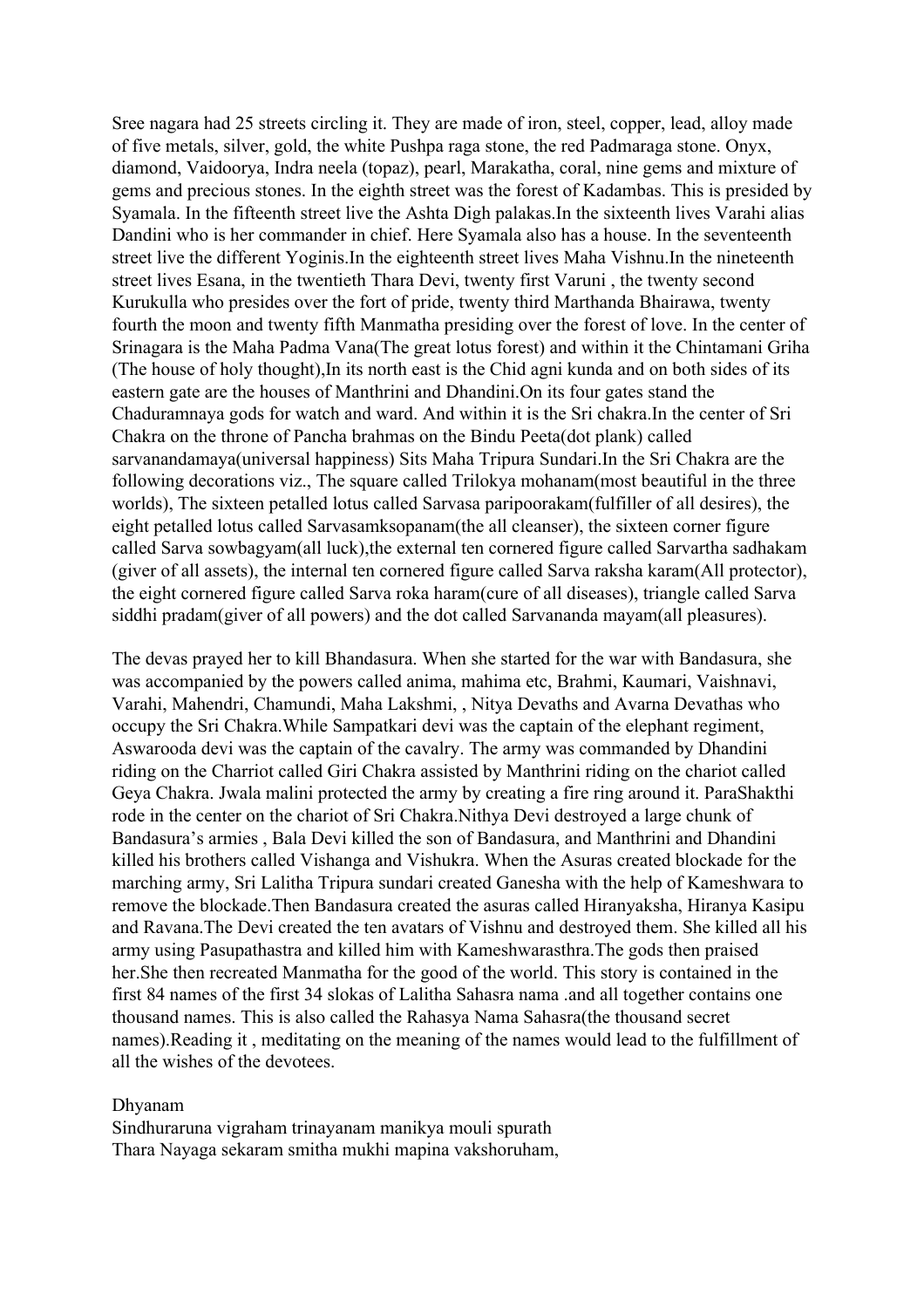Panibhayam alipoorna ratna chashakam rakthothpalam vibhrathim, Soumyam ratna gatastha raktha charanam, dhyayeth paramambikam.

Meditate on that Ambika, Who has a body of the colour of saffron, Who has the three graceful eyes, Who has a jeweled crown , Adorned by the moon, Who always has a captivating smile, Who has high and firm breasts, Who has wine filled cup made of precious stones, And reddish flowers in her hands, Who forever is the ocean of peace, And who keeps her red holy feet. On a jeweled platform.

Arunam Karuna thrangitakshim dhrutha –pasangusa-pushpabana-chapam, Animadhibhi-ravrutham mayukai –raha mityeva vibhavaye Bhavanim.

I imagine of my goddess Bhavani, Who has a colour of the rising sun. Who has eyes which are waves of mercy, Who has bow made of sweet cane, Arrows made of soft flowers, And pasanugusa in her hands, And who is surrounded, By her devotees with powers great, As personification of the concept of "aham"

Dyayeth padmasanastham vikasitha vadanam padma pathrayathakshim, Hemabham peethavasthram karakalitha-lasadhema padmam varangim, Sarvalangara yuktham sathatham abhayadam bhaktha namram bhavanim. Srividyam santhamuthim sakala suranutham sarva sampat pradhatrim.

Meditate I do, On her who sits on a lotus, On her who has a smiling face, On her who has long eyes like the lotus leaf, On her who glitters like gold, On her who wears red cloths, On her who has a golden lotus in her hand, On her who grants all desires, On her who is dressed with perfection, On her who gives protection, On her who has soft heart to her devotees, On her who is Sri vidya , On her who is forever peaceful,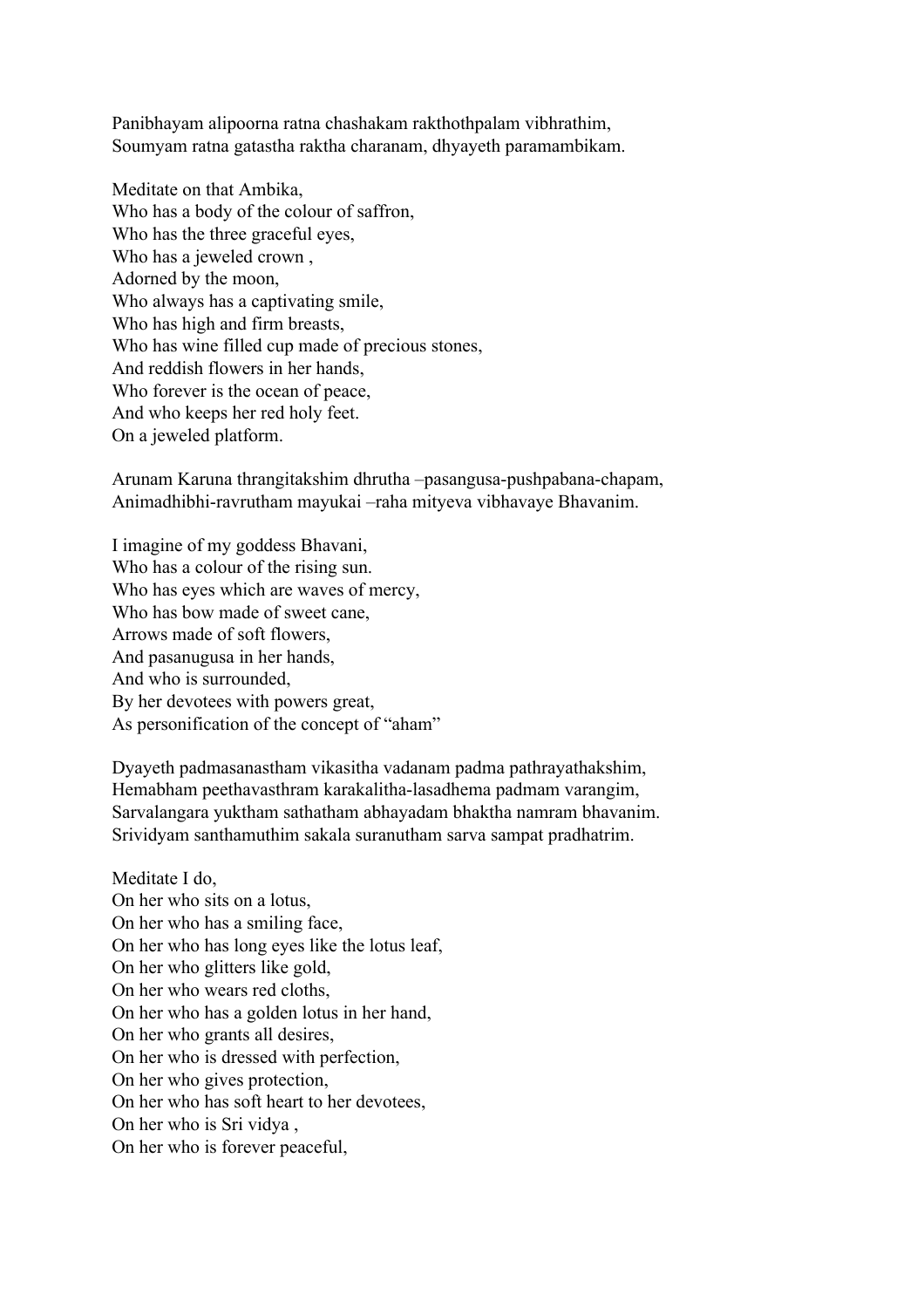On her who is worshipped by gods, And on her who gives all wealth.

Sakumkumalepana –malikachumbi-Kasthurikam, Samanda hasithekshanam sashra chapa pasangusam, Asesha jana mohinim –maruna malya bhoosham bara, Japa-kusuma-basuram japa vidhou smarathembikam.

Meditate on her, Who applies saffron on her body, Who applies musk attracted by bees on her, Who has a beautiful smile, Who has with her bows, arrows and Pasangusa, Who attracts all the souls, Who wears red garland, Who wears ornaments great,

And who is of the colour of the red hibiscus.

\* 1 **\* ? Srimatre namah**- Mother who gives immeasurable wealth who removes all sorrows and gives only happiness.-indicates also her role of creation

\* 2 \* **? Sri mahaa Raagna-yei namah** - She who is the empress who takes care of the universe- indicates her role of protection

\* 3 \* **? Sri mat simhaasan-eshwar-yei namah** - She who sits on the throne of lionsindicates her role of destruction

\* 4 \* **? Chid-agni-Kunda-Sambhootaa-yei namah** - She who rose from the fire of knowledge and is the ultimate truth

\* 5 \* **? Dev kaarya samu-dhyataa-yei namah** - She who is interested in helping devas

\* 6 \* **? Udyat-bhaanu-sahasra-aabhaa-yei namah** - She who glitters like thousand rising suns

\* 7 \* **Chatur baahu saman-vitaa-yei namah** - She who has four arms

\* 8 \* **? Raag Swaroopa paashaa-dhyaa-yei namah** - She who has love for all in the form of rope(pasa)-She has this in one of her left hands

\* 9 \* **? Krodh-aakaar-ankush-ujwalaa-yei namah** - She who glitters and has anger in the form of Anghusa –in one of her right hands.

\* 10 \* **? Mano Rupekshu Kodandaa-yei namah** - She who has the bow of sweet cane which is her mind-in one of her left hands

\* 11 **\* ? Pancha tan maatra saayakaa-yei namah** - "She who has five bows of touch , smell, hearing, taste and sight"

\* 12 \* **? Nijaaruna prabhaa poor majjad brahmaand mandalaa-yei namah** - She who makes all the universe immerse in her red colour which is like the sun in the dawn

\* 13 \* **? Champak aashok – punnaag-sowgandhik- lasat kachaa-yei namah** - "She who wears in her hair flowers like Champaka, Punnaga and Sowgandhika"

\* 14 \* **? Kuru vind mani – sreni-kanat kotir manditaa-yei namah** - She whose crown glitters with rows of inlaid precious stones (Padmaraga stones)

\* 15 \* **? Ashtami chandra vibhraja – dhalika sthala shobhitha-yei namah** - She who has a beautiful forehead like the half moon (visible on eighth day from new moon)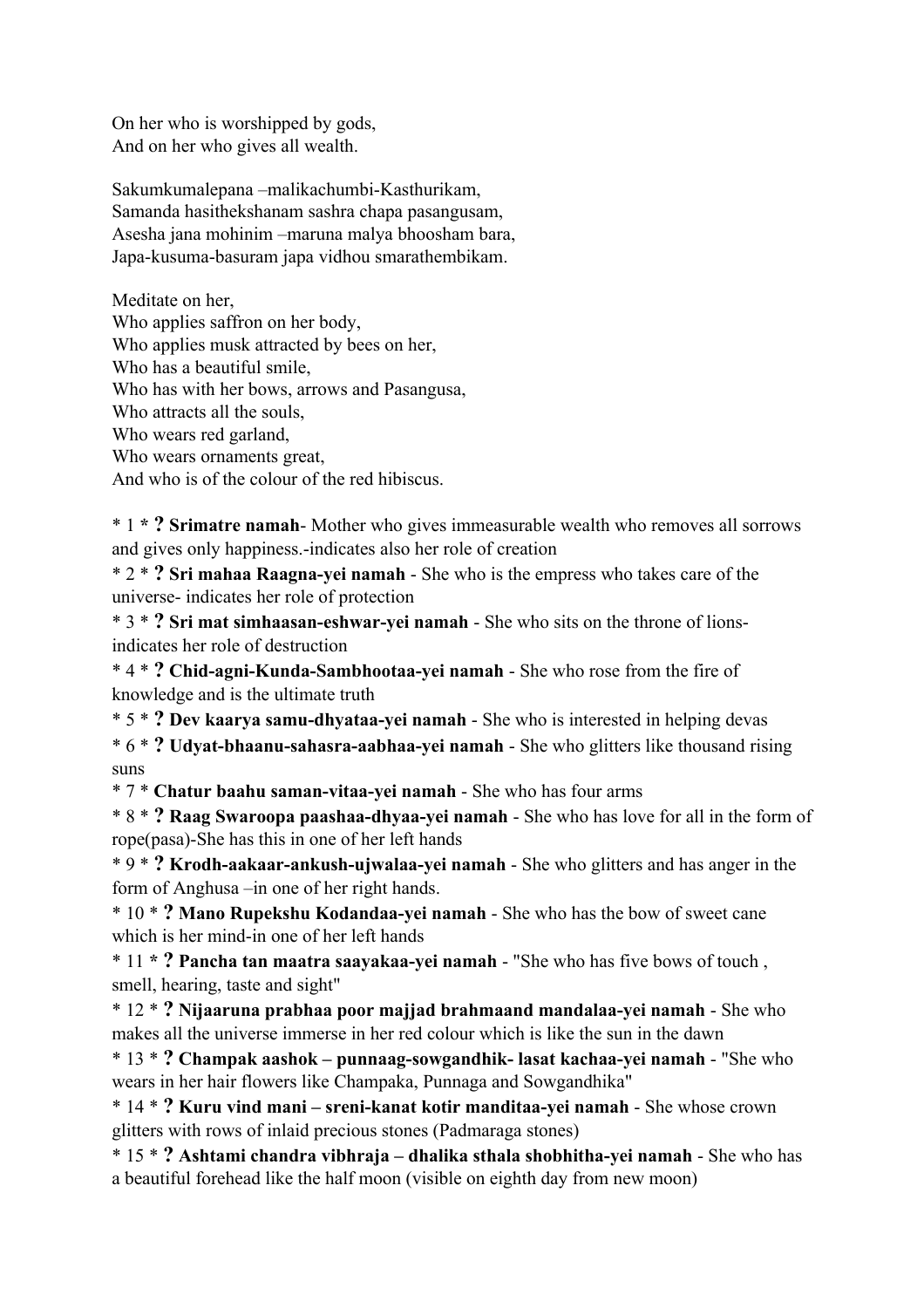\* 16 \* **? Mukh chandra kalank-aabhaa mruga-naabhi vishesh-kaa--yei namah** - She who has the thilaka(dot) of Musk in her forehead which is like the black shadow in the moon

\* 17 \* **? Vadana smara maangalya gruha torana chilli-kaa-yei namah** - She who has beautiful eyelids which look like the ornaments to her face which is like cupids home

\* 18 \* **? Vaktra lakshmi –parivaaha-chalan meenaabh lochan-yei namah** - She who has beautiful eyes which look like fish in the pond of her face

\* 19 \* **? Nava champaka –pushpa-aabha-naasaa danda viraajitaa-yei namah** - She who has nose like freshly opened flowers of Champaka

\* 20 \* **? Taaraa kaanti tiraskaari naasaa-bharana bhaasuraa-yei namah** - She who has a nose ring which shines more than the star

\* 21 \* **? Kadamba manjari klupta karna pur manoharaa-yei namah** - She who has beautiful ears like the kadamba flowers

\* 22 \* **? Taataka yugali bhoot tapanodup mandalaa-yei namah** - She who wears the sun and the moon as her ear studs

\* 23 \* **? Padma raag shil darsha pari-bhaavi-kapol-bhuve namah** - She who has cheeks which shine more than the mirror made of Padmaraga

\* 24 \* **? Nava vidrum bimba sri nyakkaari ratna chhadaa-yei namah** - She whose lips are like beautiful new corals

\* 25 \* **? Shuddha vidyaa-ankur-aakaar dwij pankti dwaya-ojjwala-yei namah** - She who has teeth which look like germinated true knowledge(Shodasakshari vidya)

\* 26 \* **? Karpoora Veeti Kaamod Sam-aakarshi dig-antaraa-yei-namah** - She who chews betel leaf with the spices which give perfume in all directions

\* 27 \* **? Nija Sallaap Maadhurya Vinir-bhatsit Kacchap-yei-namah** - She who has voice sweeter than the notes produced by Sarawathi Devis Veena(This is called Kachabhi)

\* 28 \* **? Manda-smit prabhaa pur majjat Kaamesh maanasaa-yei-namah** - She who has lovely smile which is like the river in which the mind of cupid plays

\* 29 \* **? Anaa-kalit Saadrashya Chibuk sri viraajitaa-yei-namah** - She who has a beautiful chin which has nothing else to compare

\* 30 \* **? Kaamesh baddha maangalya sutra shobit kandaraa-yei-namah** - She who shines with the sacred thread in her neck tied by Lord Kameshwara

\* 31 \* **? Kankaan-gad Keyur Kamaniy Bhujaan-vitaa-yei-namah** - She who wears golden Armlets

\* 32 \* **? Ratna greiveya chintaak lol muktaa phalaan-vitaa-yei-namah** - She who wears necklace with moving pearls and dollar inlaid with gems

\* 33 \* **? Kameswar prem ratna mani prati pana stan-yei-namah** - She who gave her breasts which are like the pot made of Rathna(precious stones) and has obtained the love of Kameshwara

\* 34 \* **? Nabhya-aalaa-val Romaali lataa phal kuccha dway-yei-namah** - She who has two breasts that are like fruits borne on the creeper of tiny hairs raising from her belly.

\* 35 \* **? Lakshya rom lataa dhaarataa sa-munneya madhyamaa-yei-namah** - She who is suspected to have a waist because of the creeper like hairs raising from there

\* 36 \* **? Stan bhaar dalan Madhya patta bandh vali-trayaa-yei-namah** - She who has three stripes in her belly which looks like having been created to protect her tiny waist from her heavy breasts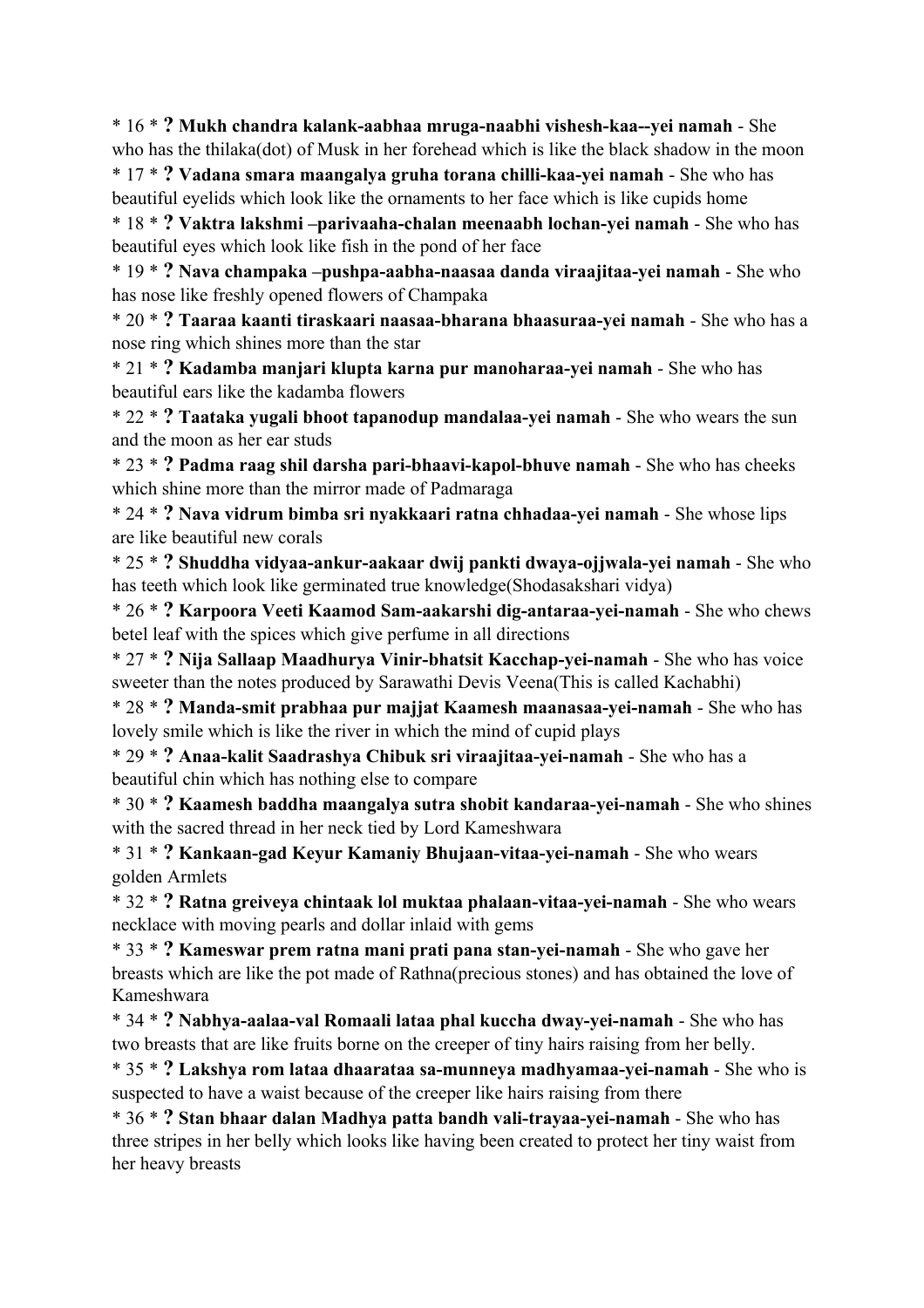\* 37 \* **? Arunaa-runa kausumbh vastra bhaaswat kati tat-yei-namah** - She who shines in her light reddish silk cloth worn over her tiny waist

\* 38 \* **? Ratna kin-kinikaa ramya rashanaa daam bhooshitaa-yei-namah** - She who wears a golden thread below her waist decorated with bells made of precious stones

\* 39 \* **? Kamesh gnaat sowbhaagya maard-woru dwa-yaanvitaa-yei-namah** - "She who has pretty and tender thighs known only to her consort, Kameshwara"

\* 40 \* **? Maanikya mukut-aakaar jaanu dwaya viraajitaa-yei-namah** - She who has knee joints like the crown made of manikya below her thighs

\* 41 \* **? Indra gop pari-kshipta smara-tunaabh janghikaa-yei-namah** - She who has forelegs like the cupids case of arrows followed by the bee called Indra kopa

\* 42 \* **? Goodha Gulphaa-yei-namah** - She who has round ankles

\* 43 \* **? Koorma prushtha jayishnu pra-padaan-vitaa-yei-namah** - She who has upper feet like the back of the tortoise

\* 44 \* **? Nakha-didhiti sam-chhanna nama-jjana tamo-gunaa-yei-namah** - She who removes the darkness in the mind of her devotees by the sparkle of nails

\* 45 \* **? Pada dwaya Prabhaa jaal paraa-krut saro-ruhaa-yei-namah** - She who has two feet which are much more beautiful than lotus flowers

\* 46 \* **? Sinjaan mani manjira mandita sri paad-aambuja-yei-namah** - She who has feet wearing musical anklets filled with gem stones

\* 47 \* **? Maraali Manda Gamanaa-yei-namah** - She who has the slow gait like the swan

\* 48 \* **? Mahaa Laavanya Shewadh-yei-namah** - She who has the store house of supreme beauty

\* 49 \* **? Sarvarunaa-yei-namah** - She who has light reddish colour of the dawn in all her aspects

\* 50 \* **? Anavadhya-ang-yei-namah** - She who has most beautiful limbs which do not lack any aspect of beauty

\* 51 \* **? Sarva-aabharana Bhooshitaa-yei-namah** - She who wears all the ornaments

\* 52 \* **? Shiv-kameshwar-aank-sthaa-yei-namah** - She who sits on the lap of Kameswara(shiva)

\* 53 \* **? Shivaa-yei-namah** - She who is the personification of Shiva

\* 54 \* **? Swa-aadheen Vallabhaa-yei-namah** - She whose husband obeys her

\* 55 \* **? Summeru Madhya srunga-sthaa-yei-namah** - She who lives in the central peak of Mount Meru

\* 56 \* **? Sriman nagar naayikaa-yei-namah** - She who is the chief of Srinagara(a town)

\* 57 \* **? Chintaa-mani gruhaant-sthaa-yei-namah** - She who lives in the all wish full filling house

\* 58 \* **? Pancha brahma-aasana sthithaa-yei-namah** - "She who sits on the five brahmas viz., Brahma, Vishnu, Rudra, Esana and Sadashiva"

\* 59 \* **? Mahaa padmaa tavi samsthaa-yei-namah** - She who lives in the forest of lotus flowers

\* 60 \* **? Kadamba vana vaasin-yei-namah** - She who lives in the forest of Kadmbha (Madurai city is also called Kadambha vana)

\* 61 \* **? Sudhaa saagar Madhya-sthaa-yei-namah** - She who lives in the middle of the sea of nectar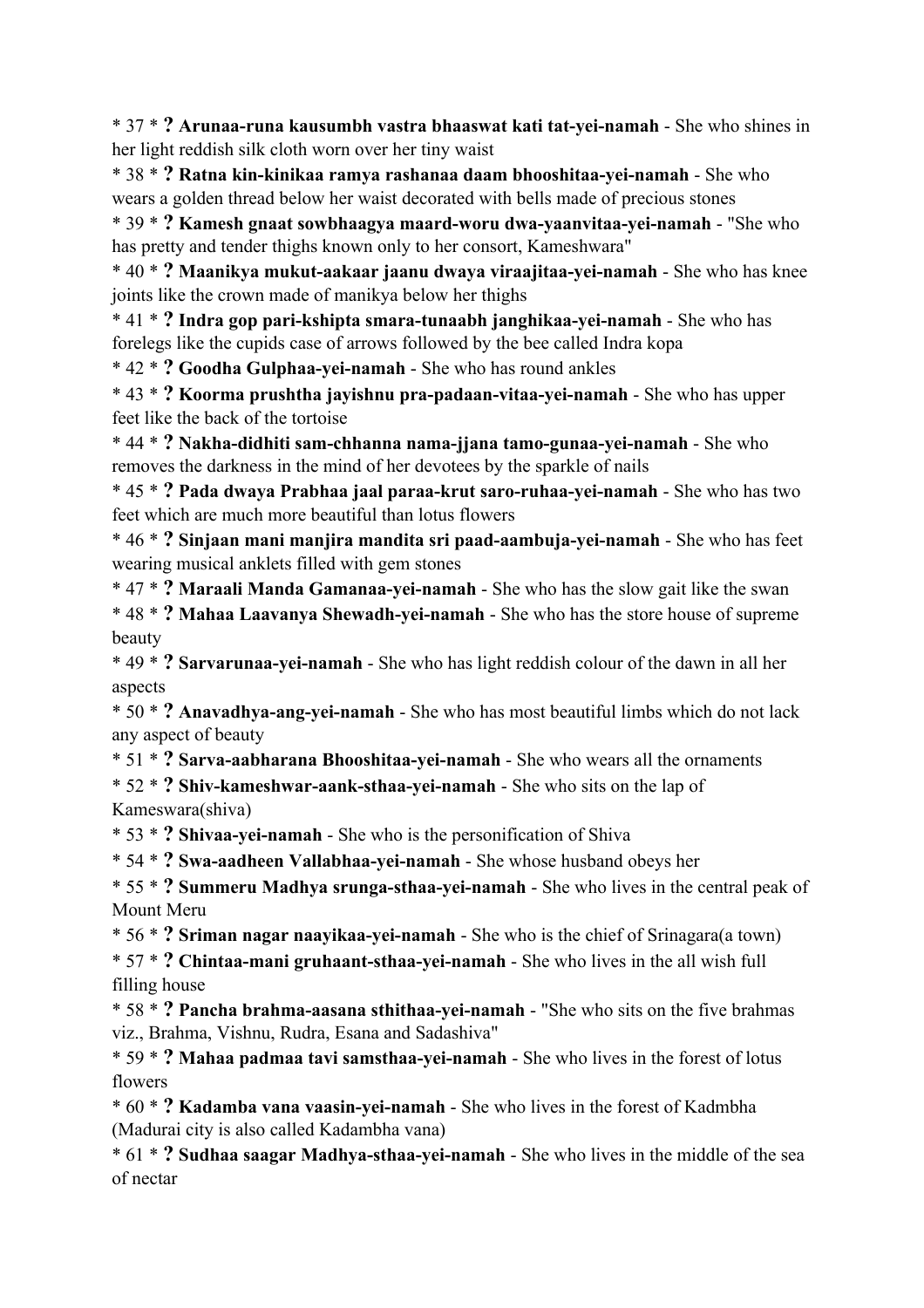\* 62 \* **? Kaam-aaksh-yei-namah** - She who fulfills desires by her sight

\* 63 \* **? Kaam-daayin-yei-namah** - She who gives what is desired

\* 64 \* **? Devarshi Gana-sanghaat-stuyamaan-aatma-vai-bhavaa-yei-namah** - She who has all the qualities fit to be worshipped by sages and devas

\* 65 \* **? Bhandaa-sur vadho-dhyukta shakti senaa saman-vitaa-yei-namah** - She who is surrounded by army set ready to kill Bhandaasura

\* 66 \* **? Sampatkari sam-aaroodh sindoor vraja sevitaa-yei-namah** - She who is surrounded by Sampathkari (that which gives wealth) elephant brigade

\* 67 \* **? Aswa-aaroodh-aadi-sthit-aswa koti koti-bhir-aavrutaa-yei-namah** - She who is surrounded by crores of cavalry of horses

\* 68 \* **? Chakra raaj rath aaroodh sarva-aayudh parish-krutaa-yei-namah** - She who is fully armed and rides in the Srichakra chariot with nine stories

\* 69 \* **? Gey chakra rath aaroodh mantrini pari sevitaa-yei-namah** - She who rides in the chariot with seven stories and is served by manthrini who is the goddess of music

\* 70 \* **? Kiri chakra rath-aaroodh danda naathaa puras-krutaa-yei-namah** - She who rides in the chariot with five stories and is served by goddess Varahi otherwise called Danda naatha

\* 71 \* **? Jwaalaa-malinik aakshipta vahni praakaar Madhya-gaa-yei-namah** - She who is in the middle of the fort of fire built by the Goddess Jwalamalini

\* 72 \* **? Bhanda seinya vadho-dyukta shakti vikram harshi-taa-yei-namah** - She who was pleased by the various Shakthis(literally strength but a goddess) who helped in killing the army of Bhandasura

\* 73 \* **? Nityaa paraakr-aamatop niree-kshana sam-utsukaa-yei-namah** - She who is interested and happy in observing the valour of Nithya devathas (literally goddess of every day)

\* 74 \* **? Bhand putra vadho-dyukta baalaa vikram nanditaa-yei-namah** - She who was pleased by the valour of Bala devi(her daughter) in destroying the sons of Banda

\* 75 \* **? Mantrinya-ambaa virachit vishang-vadh toshitaa-yei-namah** - She who became happy at seeing Goddess Mantrini kill Vishanga(this ogre (brother of Banda) represents our desires for physical things)

\* 76 \* **? Vishukra praan haran vaaraahi veerya nanditaa-yei-namah** - She who appreciates the valour of Varahi in killing Vishuka (another brother of Banda-he is personification of ignorance)

\* 77 \* **? Kaameshwara mukhaa-lok kalpit sri Ganeshwaraa-yei-namah** - "She who created God Ganesh by the mere look of the face of her Lord , Kameshwara"

\* 78 \* **? Mahaa-ganesha nir-bhinna vighna-yantra pra-harshitaa-yei-namah** - She who became happy at seeing Lord Ganesha destroy the Vigna Yanthra (contraption meant to delay ) created by Vishuka

\* 79 \* **? Bhandaa surendra nir-mukta shashtra pratya-astra varshin-yei-namah** - She who rained arrows and replied with arrows against Bandasura

\* 80 \* **? Karanguli nakh-utpanna Naaraayan dashaa-krut-yei-namah** - "She who created the ten avatharas of Narayana from the tip of her nails (when Bandasura send the Sarvasura asthra (arrow), she destroyed it by creating the ten avatharas of Vishnu)"

\* 81 \* **? Maaha paashupat-astra-agni nir-dagdhaa-sur seinikaa-yei-namah** - She who destroyed the army of asuras by the Maha pasupatha arrow.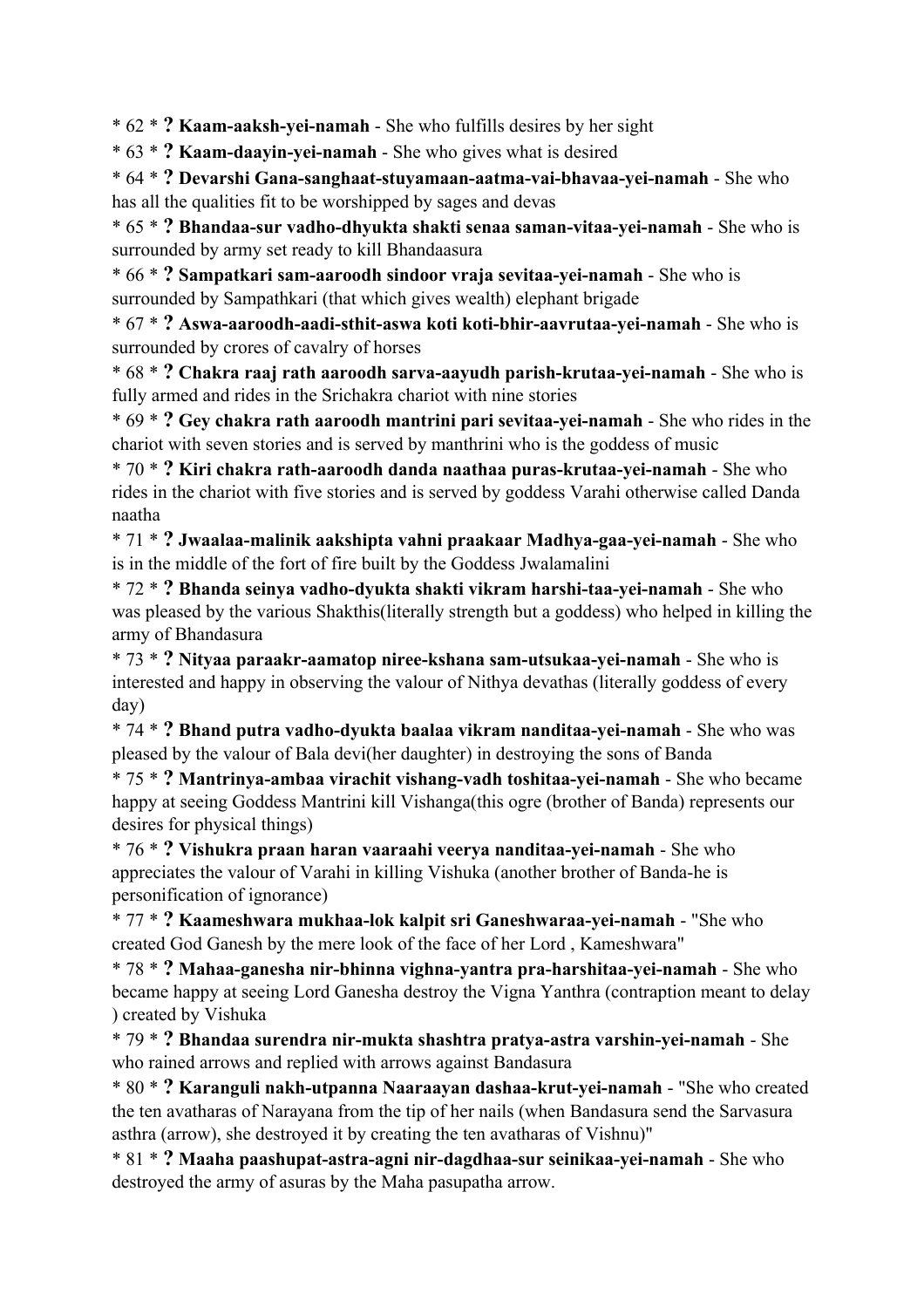\* 82 \* **? Kaameshwar-astra nir-dagdha sa-bhandaa-sur sunyakaa-yei-namah** - She who destroyed Bandasura and his city called sunyaka by the Kameshwara arrow.

\* 83 \* **? Brham-opendra mahendra-aadi deva samstut vaibhavaa-yei-namah** - "She who is prayed by Lord Brahma , Vishnu, indra and other devas"

\* 84 \* **? Hara netra-agni san-dagdha kaam sanjeevan-oushadh-yei-namah** - She who brought back to life the God of love Manmatha who was burnt to ashes by the fire from the eyes of Shiva

\* 85 \* **? Sri mad vaag-bhav koot-eik swaroop mukh pankajaa-yei-namah** - She whose lotus face is Vagnhava Koota

\* 86 \* **? Kanthaa-dhaha kati par-yant Madhya koot swaroopin-yei-namah** - She whose portion from neck to hips is Madya koota

\* 87 \* **? Shakti koot-eik taapanna Katyadho bhaag dhaarin-yei-namah** - She whose portion below hips is the Shakthi koota

\* 88 \* **? Mool mantra-aatmikaa-yei-namah** - She who is the meaning of Moola manthra (root manthra) or She who is the cause

\* 89 \* **? Mool koot traya kalebaraa-yei-namah** - She whose body is the three parts of the basic manthra i.e. pancha dasakshari manthra

\* 90 \* **? Kul-amrut-eik rasikaa-yei-namah** - "She who enjoys the ecstatic state of oneness of one who sees, sight and what is seen or She who gets pleasure in drinking the nectar flowing from the thousand petalled lotus below the brain."

\* 91 \* **? Kul sanketa paalin-yei-namah** - She who protects the powerful truths from falling into unsuitable people

\* 92 \* **? Kul-aanganaa-yei-namah** - She who is a lady belonging to cultured family or She who is like Srividya known only to one whom it belongs

\* 93 \* **? Kulaant-sthaa-yei-namah** - She who is fit to be worshipped any where

\* 94 \* **? Kaulin-yei-namah** - She who is the unification of the principles of Shiva and Shakthi

\* 95 \* **? Kul yogin-yei-namah** - She who is related to the family or ultimate knowledge

\* 96 \* **? Akulaa-yei-namah** - She who is beyond kula or She who is beyond any knowledge

\* 97 \* **? Sam-yaant-sthaa-yei-namah** - She who is within the mental worship of Shiva and Shakthi

\* 98 \* **? Sam-yaachara tat paraa-yei-namah** - She who likes Samayachara i.e. worship stepwise from mooladhara Chakra

\* 99 \* **? Mulaadhaar-eik nilayaa-yei-namah** - She who exists in Mooladhara In Mooladhara which is in the form of four petalled lotus the kundalini sleeps.

\* 100 \* **? Brhama Granthi Vibhedin-yei-namah** - She who breaks the tie in Brahma grandhi i.e she who helps us to cross the ties due to our birth.

\* 101 \* **? Mani purantar-uditaa-yei-namah** - She who exists in Mani pooraka chakra full dressed in her fineries

\* 102 \* **? Vishnu grandhi vibhedhin-yei-namah** - She who breaks the ties of Vishnu grandhi i.e she who helps us cross the ties due to our position.

\* 103 \* **? Aagnaa chakaraantar-aalasthaa-yei-namah** - She who lives in between two eye lids in the form of she who orders

\* 104 \* **? Rudra granthi vibhedin-yei-namah** - She who breaks the ties of Rudra grandhi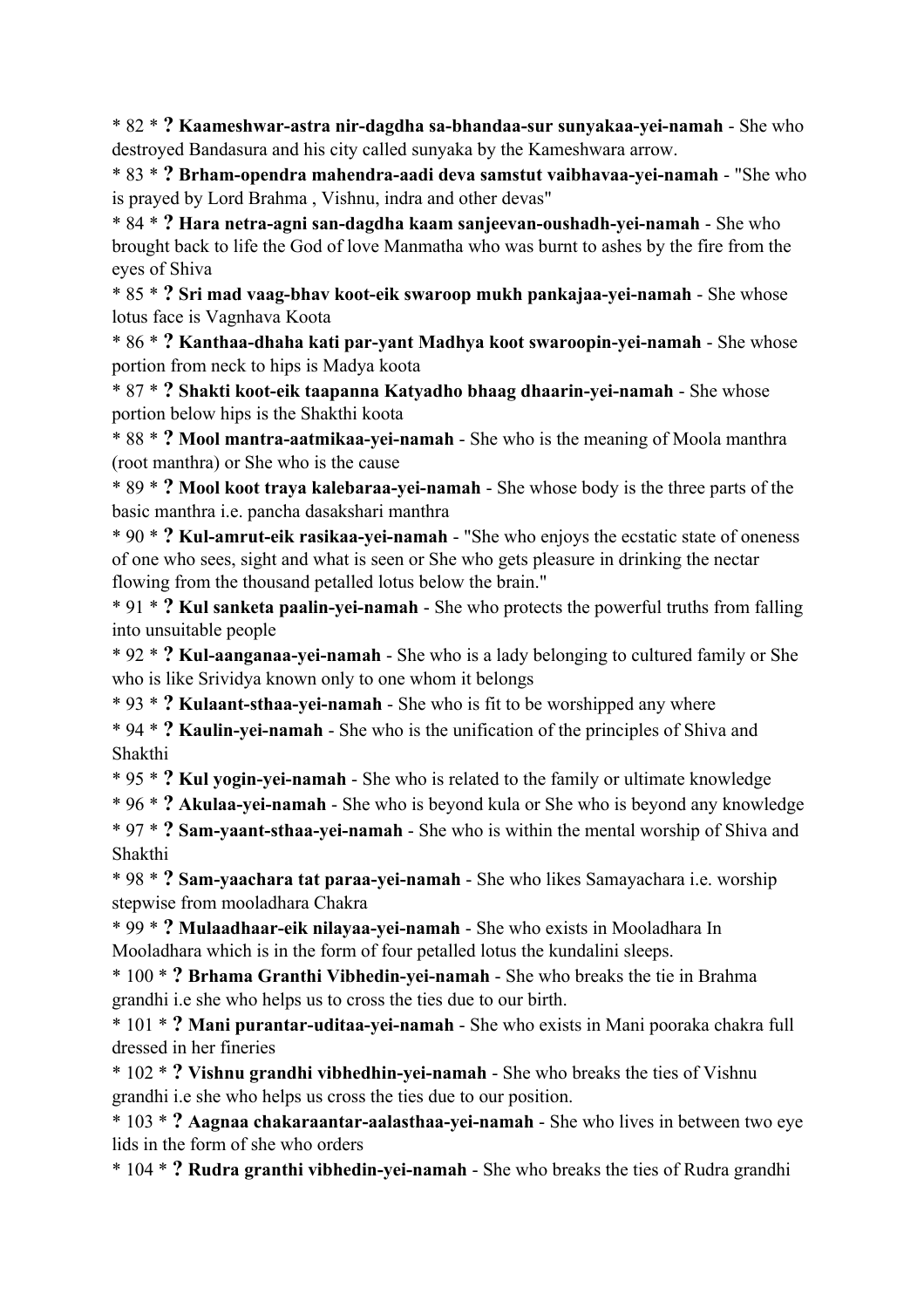i.e she who helps us cross the ties due to our violent thoughts and nature

\* 105 \* **? Sahastrar-aambuja-aaroodhaa-yei-namah** - She who has climbed sahasrara the thousand petalled lotus which is the point of ultimate awakening

\* 106 \* **? Sudhaa saaraabhi varshin-yei-namah** - She who makes nectar flow in all our nerves from sahasrara i.e. she who gives the very pleasant experience of the ultimate

\* 107 \* **? Tadi-llataa sam-ruch-yei-namah** - She who shines like the streak of lightning

\* 108 \* **? Shad chakropari sam-sthi-taa-yei-namah** - She who is on the top of six wheels starting from mooladhara

\* 109 \* **? Mahaa saktya-yei-namah** - She who likes worship by her devotees

\* 110 \* **? Kundalin-yei-namah** - She who is in the form of Kundalini ( a form which is a snake hissing and exists in mooladhara)

\* 111 \* **? Bisa tantu taniyas-yei-namah** - She who is as thin as the thread from lotus

\* 112 \* **? Bhavaan-yei-namah** - She who gives life to the routine life of human beings or She who is the consort of Lord Shiva

\* 113 \* **? Bhaavanaa gamyaa-yei-namah** - She who can be attained by thinking

\* 114 \* **? Bhav-aranya kuthaarikaa-yei-namah** - She who is like the axe used to cut the miserable life of the world

\* 115 \* **? Bhadra priyaa-yei-namah** - She who is interested in doing good to her devotees

\* 116 \* **? Bhadra moorta-yei-namah** - She who is personification of all that is good

\* 117 \* **? Bhaktha sowbhagya dayin-yei-namah** - She who gives all good and luck to her devotees

\* 118 \* **? Bhakthi priyaa-yei-namah** - She who likes devotion to her

\* 119 \* **? Bhakthi gamyaa-yei-namah** - She who can be reached by devotion

\* 120 \* **? Bhakthi vashyaa-yei-namah** - She who can be controlled by devotion

\* 121 \* **? Bhayaapa-haa-yei-namah** - She who removes fear

\* 122 \* **? Shaambhav-yei-namah** - She who is married to Shambhu

\* 123 \* **? Shaaradaa-aaraadh-yei-namah** - She who is to be worshipped during Navarathri celebrated during autumn

\* 124 \* **? Sharvan-yei-namah** - She who is the consort of Lord Shiva in the form of Sarvar

- \* 125 \* **? Sharma-daayin-yei-namah** She who gives pleasures
- \* 126 \* **? Shaankar-yei-namah** She who is the consort of Sankara
- \* 127 \* **? Sreekar-yei-namah** She who gives all forms of wealth and happiness

\* 128 \* **? Saadhaw-yei-namah** - She who is eternally devoted to her husband

\* 129 \* **? Shar chandra nibhaa-nanaa-yei-namah** - She who has the face like moon in the autumn

- \* 130 \* **? Shaato dar-yei-namah** She who has a thin belly
- \* 131 \* **? Shaanti-mat-yei-namah** She who is peace personified
- \* 132 \* **? Nir-aadhaaraa-yei-namah** She who does not need any support to herself
- \* 133 \* **? Ni-ranjanaa-yei-namah** She who is devoid of any blemishes or scars
- \* 134 \* **? Nirlepaa-yei-namah** She who does not have any attachment

\* 135 \* **? Nirmalaa-yei-namah** - She who is personification of clarity or She who is devoid of any dirt

\* 136 \* **? Nityaa-yei-namah** - She who is permanently stable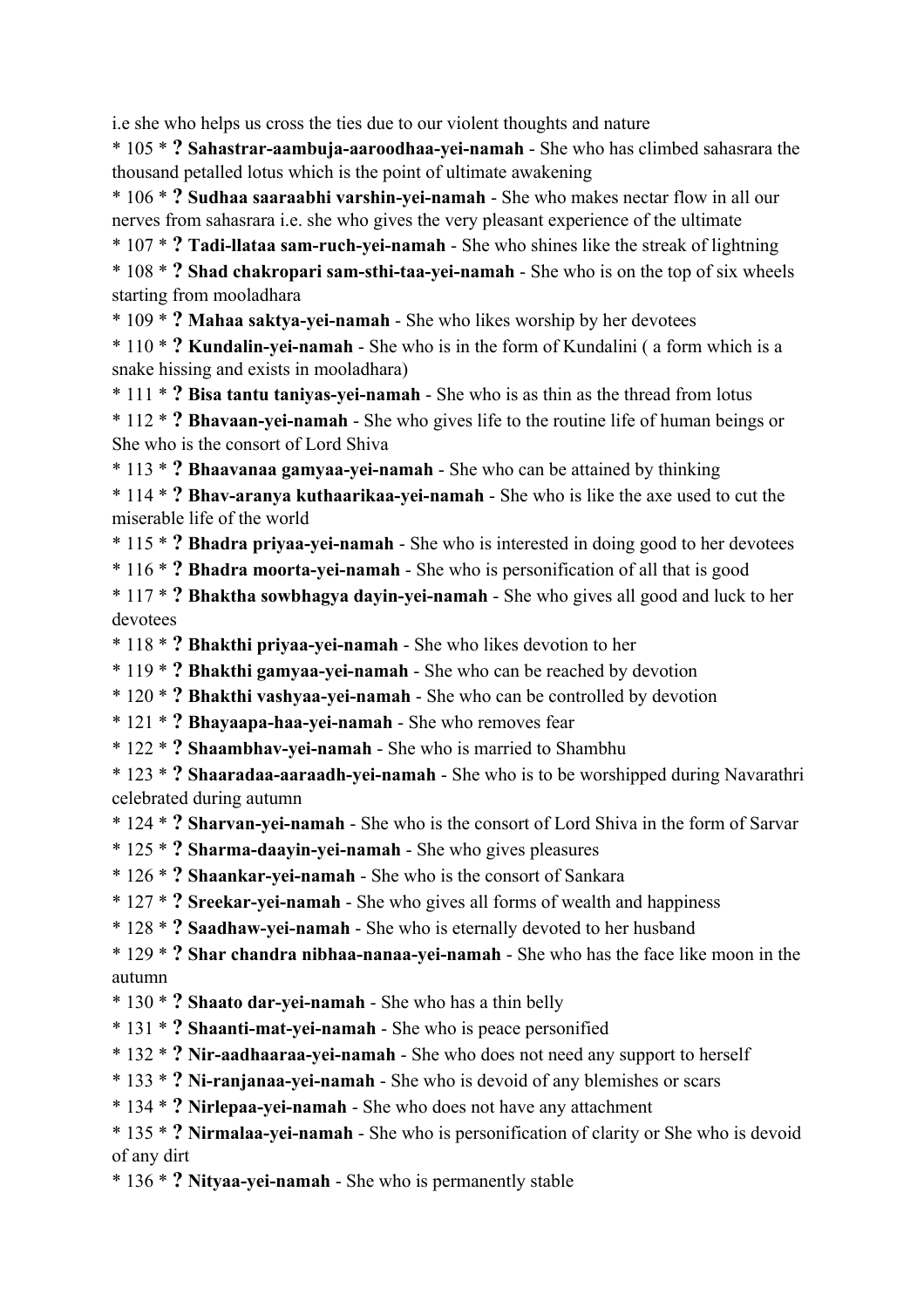\* 137 \* **? Nir-aakaaraa-yei-namah** - She who does not have any shape \* 138 \* **? Niraa-kulaa-yei-namah** - She who cannot be attained by confused people \* 139 \* **? Nirgunaa-yei-namah** - She who is beyond any characteristics \* 140 \* **? Nishkalaa-yei-namah** - She who is not divided \* 141 \* **? Shantaa-yei-namah** - She who is peace \* 142 \* **? Nish-kaamaa-yei-namah** - She who does not have any desires \* 143 \* **? Nirup-pallavaa-yei-namah** - She who is never destroyed \* 144 \* **? Nitya muktaa-yei-namah** - She who is forever free of the ties of the world \* 145 \* **? Nir-vikaaraa-yei-namah** - She never undergoes alteration \* 146 \* **? Nish-prapanchaa-yei-namah** - She who is beyond this world \* 147 \* **? Niraa-srayaa-yei-namah** - She who does not need support \* 148 \* **? Nitya shuddhaa-yei-namah** - She who is forever clean \* 149 \* **? Nitya buddhaa-yei-namah** - She who is for ever knowledge \* 150 \* **? Nir-vadhyaa-yei-namah** - She who can never be accused \* 151 \* **? Nirantaraa-yei-namah** - She who is forever continuous \* 152 \* **? Nish-kaaranaa-yei-namah** - She who does not have cause \* 153 \* **? Nish-kalankaa-yei-namah** - She who does not have blemishes \* 154 \* **? Nir-upadhi-yei-namah** - She who does not have basis \* 155 \* **? Nir-eeswaraa-yei-namah** - She who does not have any one controlling her \* 156 \* **? Neeraagaa-yei-namah** - She who does not have any desires \* 157 \* **? Raaga mathan-yei-namah** - She who removes desires from us \* 158 \* **? Nirmadaa-yei-namah** - She who does not have any firm beliefs \* 159 \* **? Mad-naashin-yei-namah** - She who destroys beliefs \* 160 \* **? Nish-chintaa-yei-namah** - She who is not worried \* 161 \* **? Nir-ahankaaraa-yei-namah** - She who does not have an ego \* 162 \* **? Nir-mohaa-yei-namah** - She who does not have any passion \* 163 \* **? Moh-naashin-yei-namah** - She who destroys passion \* 164 \* **? Nir-mamaa-yei-namah** - She who does not have selfish feelings \* 165 \* **? Mamata hantra-yei-namah** - She who destroys selfishness \* 166 \* **? Nish-paapaa-yei-namah** - She who does not have any sin \* 167 \* **? Paap nashin-yei-namah** - She who destroys sin \* 168 \* **? Nish-krodhaa-yei-namah** - She who is devoid of anger \* 169 \* **? Krodha –shaman-yei-namah** - She who destroys anger \* 170 \* **? Nir Lobhaa-yei-namah** - She who is not miserly \* 171 \* **? Lobh nashin-yei-namah** - She who removes miserliness \* 172 \* **? Nih-sham-shayaa-yei-namah** - She who does not have any doubts \* 173 \* **? Samshaya-ghna-yei-namah** - She who clears doubts \* 174 \* **? Nir-bhavaa-yei-namah** - She who does not have another birth \* 175 \* **? Bhav nashin-yei-namah** - She who helps us not have another birth \* 176 \* **? Nir-vikalpaa-yei-namah** - She who does not do anything she does not desire \* 177 \* **? Nir-aabaadhaa-yei-namah** - She who is not affected by anything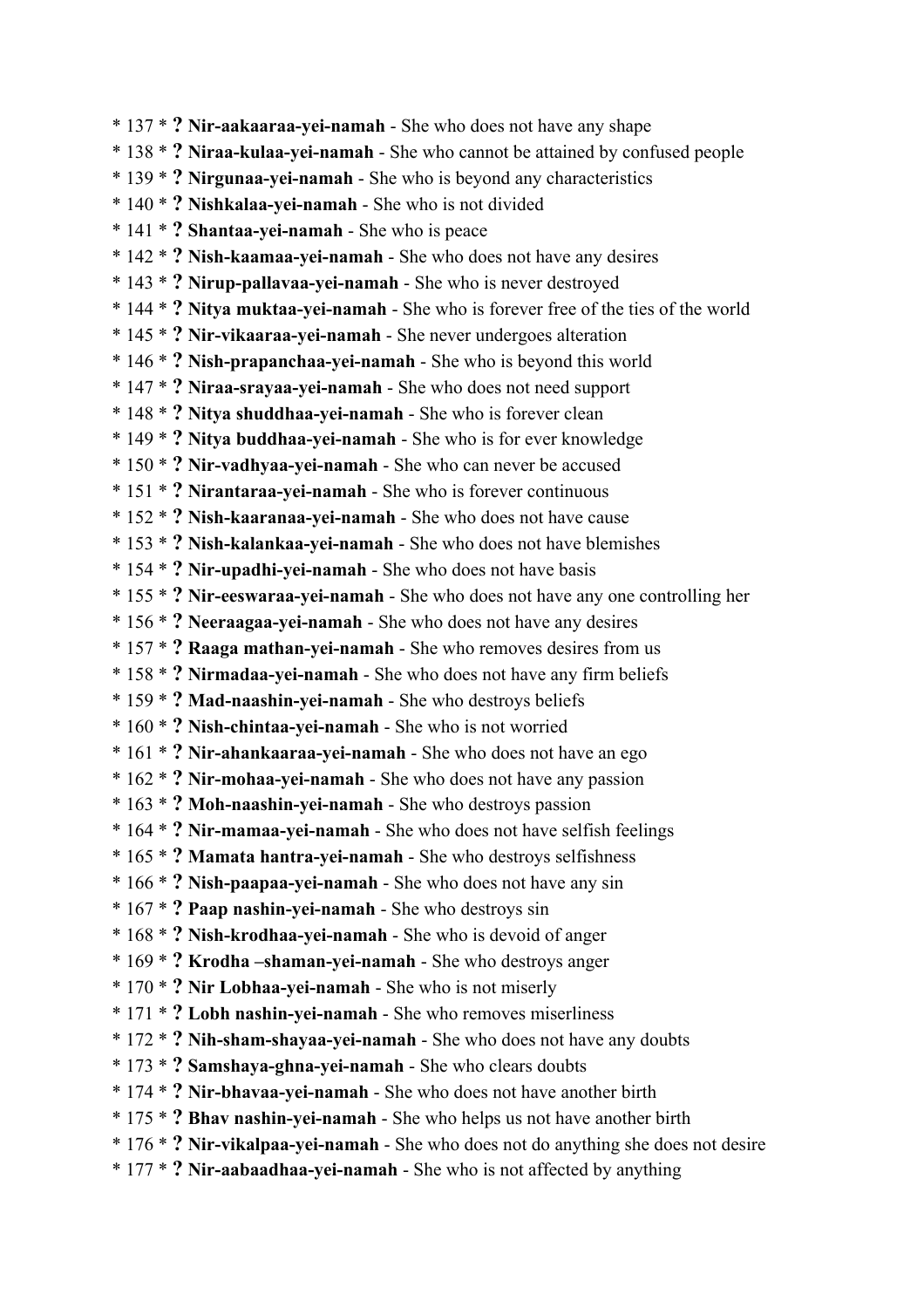- \* 178 \* **? Nir-bhedaa-yei-namah** She who does not have any difference
- \* 179 \* **? Bheda nashin-yei-namah** She who promotes oneness
- \* 180 \* **? Nir-nashaa-yei-namah** She who does not die
- \* 181 \* **? Mrutyu mathan-yei-namah** She who removes fear of death
- \* 182 \* **? Nish-kriyaa-yei-namah** She who does not have any work
- \* 183 \* **? Nish-pari-grahaa-yei-namah** She who does not accept help from others
- \* 184 \* **? Nistulaa-yei-namah** She who does not have anything to be compared to
- \* 185 \* **? Neel chikuraa-yei-namah** She who has dark black hair
- \* 186 \* **? Nir-paayaa-yei-namah** She who is never destroyed
- \* 187 \* **? Niratya-yaa-yei-namah** She who does not cross limits of rules she herself created
- \* 188 \* **? Dur-labhaa-yei-namah** She who is difficult to obtain
- \* 189 \* **? Durgamaa-yei-namah** She who can not be neared easily
- \* 190 \* **? Durgaa-yei-namah** She who is Dhurga who is a nine year old girl
- \* 191 \* **? Duka hantra-yei-namah** She who removes sorrows
- \* 192 \* **? Sukh pradaa-yei-namah** She who gives pleasures and happiness
- \* 193 \* **? Dushta dooraa-yei-namah** She who keeps far away from evil men
- \* 194 \* **? Dur-aachaar shaman-yei-namah** She who destroys evil practices
- \* 195 \* **? Dosha varjitaa-yei-namah** She who does not have anything bad
- \* 196 \* **? Sarva-gnaa-yei-namah** She who knows everything
- \* 197 \* **? Saandra karunaa-yei-namah** She who is full of mercy
- \* 198 \* **? Samanaa-adhika varjitaa-yei-namah** She who is incomparable
- \* 199 \* **? Sarva shakti may-yei-namah** She who has personification of all strengths
- \* 200 \* **? Sarva mangalaa-yei-namah** She who is personification of all that is good
- \* 201 \* **? Sad gati pradaa-yei-namah** She who gives us good path
- \* 202 \* **? Sarveshwar-yei-namah** She who is goddess of all
- \* 203 \* **? Sarva may-yei-namah** She who is everywhere
- \* 204 \* **? Sarva mantra swaroopin-yei-namah** She who is personification of all manthras
- \* 205 \* **? Sarva yantra-aatmikaa-yei-namah** She who is represented by all yantras(Talisman)
- \* 206 \* **? Sarva tantra roopaa-yei-namah** She who is also goddess of all Thanthras which is a method of worship
- \* 207 \* **? Manonman-yei-namah** She who is the result of mental thoughts of thoughts and actions
- \* 208 \* **? Maaheswar-yei-namah** She who is the consort of Maheswara (Lord of everything)
- \* 209 \* **? Mahaa dev-yei-namah** She who is the consort of Mahe Deva(God of all gods)
- \* 210 \* **? Mahaa lakshmi-yei-namah** "She who takes the form of Mahalaksmi, the goddess of wealth"
- \* 211 \* **? Mruda priyaa-yei-namah** She who is dear to Mrida (a name of Lord Shiva)
- \* 212 \* **? Mahaa roopaa-yei-namah** She who is very big
- \* 213 \* **? Mahaa poojyaa-yei-namah** She who is fit to be worshipped by great people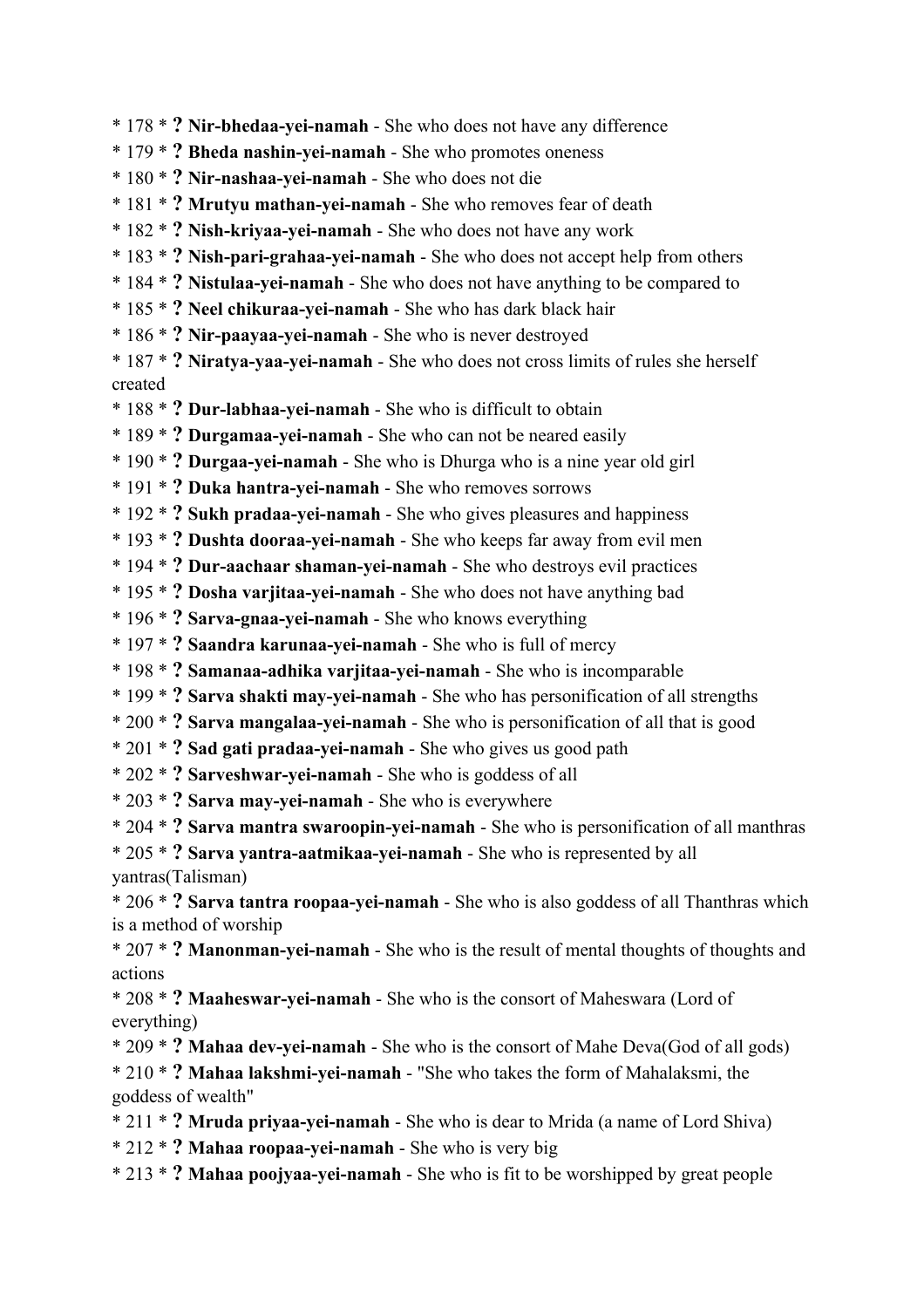\* 214 \* **? Mahaa paatak nashin-yei-namah** - She who destroys the major misdemeanors

\* 215 \* **? Mahaa maayaa-yei-namah** - She who is the great illusion

\* 216 \* **? Mahaa satvaa-yei-namah** - She who is greatly knowledgeable

\* 217 \* **? Mahaa shakti-yei-namah** - She who is very strong

\* 218 \* **? Mahaa rati-yei-namah** - She who gives great happiness

\* 219 \* **? Mahaa bhogaa-yei-namah** - She who enjoys great pleasures

\* 220 \* **? Mahaa-eiswaryaa-yei-namah** - She who has great wealth

\* 221 \* **? Mahaa veeryaa-yei-namah** - She who has great valour

\* 222 \* **? Mahaa balaa** - She who is very strong

\* 223 \* **? Mahaa bhudhi-yei-namah** - She who is very intelligent

\* 224 \* **? Mahaa sidhi-yei-namah** - She who has great super natural powers

\* 225 \* **? Mahaa yog-eswar-eswari-yei-namah** - She who is goddess of great yogis

\* 226 \* **? Mahaa-tantraa-yei-namah** - She who has the greatest Thantra sasthras

\* 227 \* **? Mahaa-mantraa-yei-namah** - She who has the greatest manthras

\* 228 \* **? Mahaa-yantraa-yei-namah** - She who has the greatest yanthras

\* 229 \* **? Mahaa-aasana-yei-namah** - She who has the greatest seat

\* 230 \* **? Mahaa yaga kram-aaraadhyaa-yei-namah** - She who should be worshipped by performing great sacrifices**?** ( Bhavana yaga and Chidagni Kunda yaga)

\* 231 \* **? Mahaa bheirava poojitaa-yei-namah** - She who is being worshipped by the great Bhairava

\* 232 \* **? Maheswara Mahaa-kalpa Mahaa taandava sakshini-yei-namah** - She who will be the witness to the great dance to be performed by the great lord at the end of the worlds \* 233 \* **? Mahaa kamesha mahishi-yei-namah** - She who is the prime consort of the great

Kameshwara

\* 234 \* **? Mahaa tripur sundari-yei-namah** - She who is the beauty of the three great cities \* 235 \* **? Chatush-shashta-yupachar-aadhyaa-yei-namah** - She who should be worshipped with sixty four offerings

\* 236 \* **? Chatu sashthi kalaa mayi-yei-namah** - She who has sixty four sections

\* 237 \* **? Mahaa Chatu-shashti koti yogini gan sevitaa-yei-namah** - She who is being worshipped by the sixty four crore yoginis in the nine different charkas

\* 238 \* **? Manu Vidyaa-yei-namah** - She who is personification of Sri Vidya as expounded by Manu

\* 239 \* **? Chandra Vidyaa-yei-namah** - She who is personification of Sri Vidya as expounded by Moon

\* 240 \* **? Chandra mandala Madhyagaa-yei-namah** - She who is in the center of the universe around the **?** moon

\* 241 \* **? Chaaru Roopaa-yei-namah** - She who is very beautiful

\* 242 \* **? Chaaru Haasaa-yei-namah** - She who has a beautiful smile

\* 243 \* **? Chaaru Chandra Kalaa-dharaa-yei-namah** - She who wears the beautiful crescent

\* 244 \* **? Charaa-char Jagan-naathaa-yei-namah** - She who is the Lord of all moving and immobile things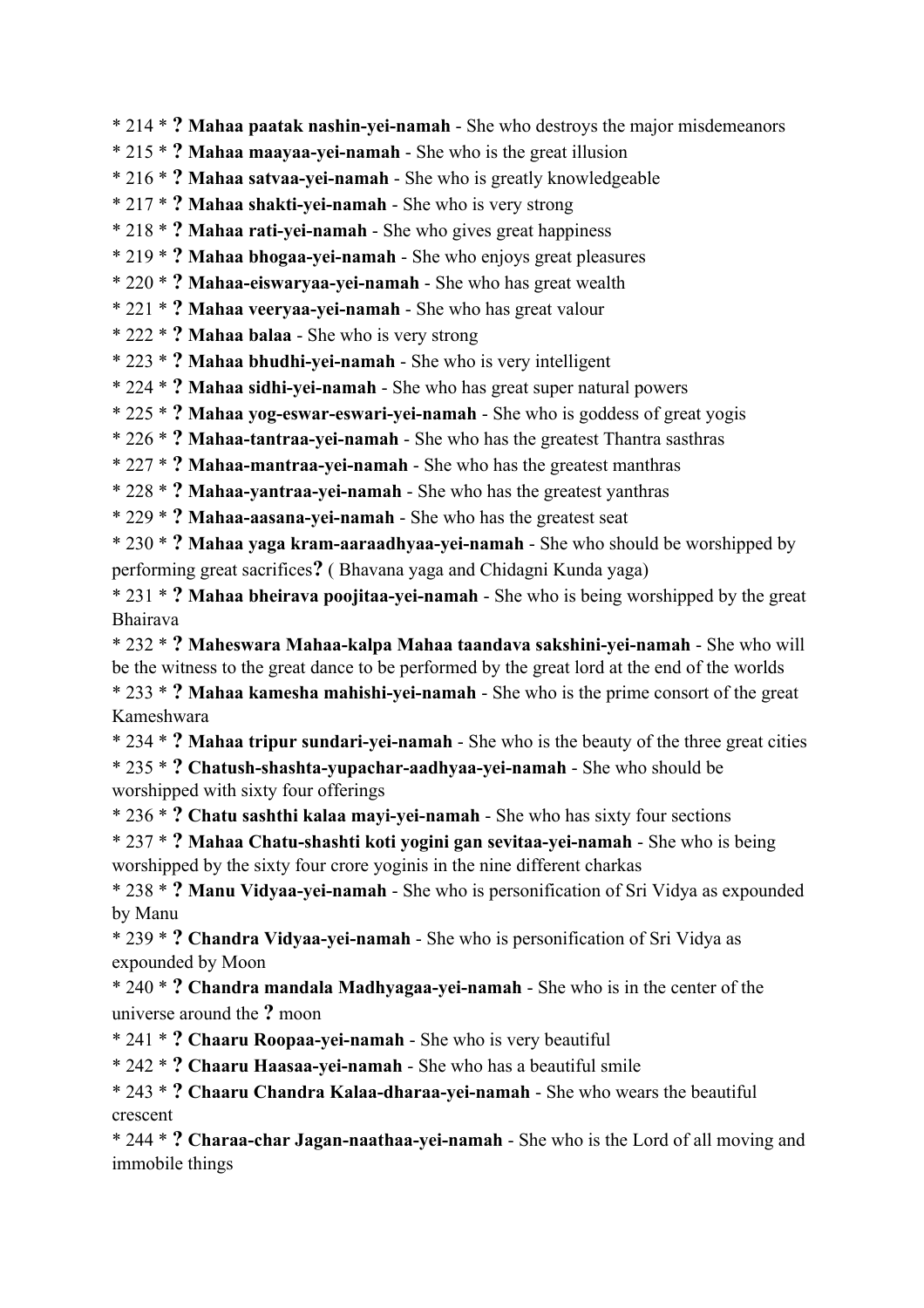\* 245 \* **? Chakra Raaj Niketanaa-yei-namah** - She who lives in the middle of Sree Chakra

\* 246 \* **? Paarvati-yei-namah** - She who is the daughter of the mountain

\* 247 \* **? Padma nayanaa-yei-namah** - She who has eyes like the lotus

\* 248 \* **? Padma raag sam-prabhaa-yei-namah** - She who shines as much as the Padma Raga jewel

\* 249 \* **? Pancha prêt-aasanaa-seenaa-yei-namah** - "She who sits on the seat of five dead bodies ( these are Brahma , Vishnu, Rudra, Eesa and Sadasiva without their Shakthi(consort))"

\* 250 \* **? Pancha brahma swaroopini-yei-namah** - She who is personification of five brahmas ( they are the gods mentioned in the last name with their Shakthi)

\* 251 \* **? Chinmay-yei-namah** - She who is the personification action in every thing

\* 252 \* **? Param-aanandaa-yei-namah** - She who is supremely happy

\* 253 \* **? Vignaan Ghan Roopini-yei-namah** - She who is the personification of knowledge based on science

\* 254 \* **? Dhyana Dhyatru dhyeya roopaa-yei-namah** - "She who is personification of meditation, the being who meditates and what is being meditated upon"

\* 255 \* **? Dharma-adhrama vivarjitaa-yei-namah** - She who is beyond Dharma (justice) and Adharma(injustice)

\* 256 \* **? Viswa roopaa-yei-namah** - She who has the form of the universe

\* 257 \* **? Jagarini-yei-namah** - She who is always awake

\* 258 \* **? Swapanti-yei-namah** - She who is always in the state of dream

\* 259 \* **? Teijas-aatmikaa-yei-namah** - She who is the form of Thaijasa which is microbial concept

\* 260 \* **? Suptaa-yei-namah** - She who is in deep sleep

\* 261 \* **? Praagna-aatmikaa-yei-namah** - She who is awake

\* 262 \* **? Turyaa-yei-namah** - She who is in trance

\* 263 \* **? Sarva-avasthaa vivarjitaa-yei-namah** - She who is above all states

- \* 264 \* **? Srushti kartra-yei-namah** She who creates
- \* 265 \* **? Brahma roopaa-yei-namah** She who is the personification of ultimate
- \* 266 \* **? Goptrai-yei-namah** She who saves
- \* 267 \* **? Govind roopini-yei-namah** She who is of the form of Govinda
- \* 268 \* **? Samharini-yei-namah** She who destroys
- \* 269 \* **? Rudhra roopaa-yei-namah** She who is of the form of Rudhra
- \* 270 \* **? Tirodhaan kar-yei-namah** She who hides herself from us
- \* 271 \* **? Eeswari-yei-namah** She who is of the form of easwara
- \* 272 \* **? Sadaa-shivaa-yei-namah** She who is of the form of Sadashiva
- \* 273 \* **? Anugraha-daa-yei-namah** She who blesses

\* 274 \* **? Pancha krutya paraayanaa-yei-namah** - "She who is engaged in the five duties of creation, existence, dissolving, disappearing, and blessing"

\* 275 \* **? Bhaanu mandala madh-yastha-yei-namah** - She who is in the middle of the sun's universe

\* 276 \* **? Bhairavi-yei-namah** - She who is the consort of Bhairava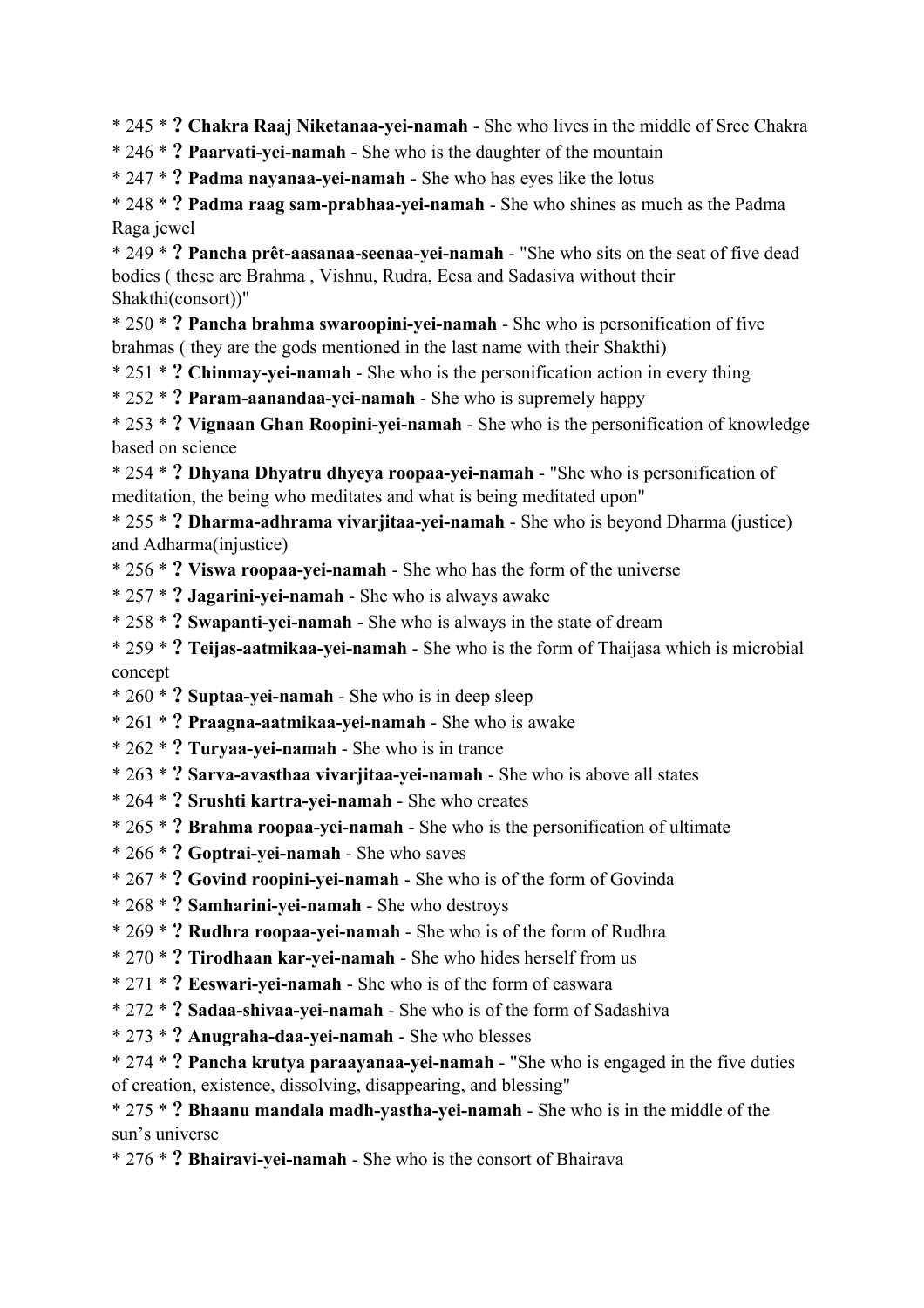\* 277 \* **? Bhaga maalini-yei-namah** - She who is the goddess bhaga malini

\* 278 \* **? Padmaasanaa-yei-namah** - She who sits on a lotus

\* 279 \* **? Bhagavati-yei-namah** - She who is with all wealth and knowledge

\* 280 \* **? Padma-naabh sahodari-yei-namah** - She who is the sister of Vishnu

\* 281 \* **? Unmesha nimish-otpanna vipanna bhuvanaa-vali-yei-namah** - She who creates and destroys the universe by opening and closing of her eye lids

\* 282 \* **? Sahastra sheersha vadanaa-yei-namah** - She who has thousands of faces and heads

\* 283 \* **? Sahatr-aakshi-yei-namah** - She who has thousands of eyes

\* 284 \* **? Sahatsra pade-namah** - She who has thousands of feet

\* 285 \* **? Aa-brahma keeta janani-yei-namah** - She has created all beings from worm to Lord Brahma

\* 286 \* **? Varnaa-srama vidhayini-yei-namah** - She who created the four fold division of society

\* 287 \* **? Nija-gnaan roop nigamaa-yei-namah** - She who gave orders which are based on Vedas

\* 288 \* **? Punya-apunya phala pradaa-yei-namah** - She who gives compensation for sins and good deeds

\* 289 \* **? Sruti seemant sindoori kruta paadaabja dhooli-kaa-yei-namah** - She whose dust from her lotus feet is the sindhooa fills up in the parting of the hair of the Vedic mother \* 290 \* **? Sakal-aagama sandoha shukthi samputa mauktikaa-yei-namah** - She who is like the pearl in the pearl holding shell of Vedas

\* 291 \* **? Puru-shaartha pradaa-yei-namah** - "She who gives us the purusharthas of Charity, assets, joy and moksha"

\* 292 \* **? Poornaa-yei-namah** - She who is complete

\* 293 \* **? Bhogini-yei-namah** - She who enjoys pleasures

\* 294 \* **? Bhuvaneshwari-yei-namah** - She who is the Goddess presiding over the universe

\* 295 \* **? Ambikaa-yei-namah** - She who is the mother of the world

\* 296 \* **? Anaadi nidhanaa-yei-namah** - She who does not have either end or beginning

\* 297 \* **? Hari brahmendra sevitaa-yei-namah** - "She who is served by Gods like

Vishnu,Indra and Brahma"

\* 298 \* **? Naarayan-yei-namah** - She who is like Narayana

\* 299 \* **? Naada roopaa-yei-namah** - She who is the shape of music (sound)

\* 300 \* **? Nama roopa vivarjitaa-yei-namah** - She who does not have either name or shape

\* 301 \* **? Hrim kari-yei-namah** - She who makes the holy sound Hrim

\* 302 \* **? Hrim-mati-yei-namah** - She who is shy

\* 303 \* **? Hrudyaa-yei-namah** - She who is in the heart (devotees)

\* 304 \* **? Heyo-paadeya varjitaa-yei-namah** - She who does not have aspects which can be accepted or rejected

\* 305 \* **? Raaj raajaa-architaa-yei-namah** - She who is being worshipped by king of kings

\* 306 \* **? Raagna-yei-namah** - She who is the queen of Kameshwara

\* 307 \* **? Ramyaa-yei-namah** - She who makes others happy

\* 308 \* **? Raajeeva lochanaa-yei-namah** - She who is lotus eyed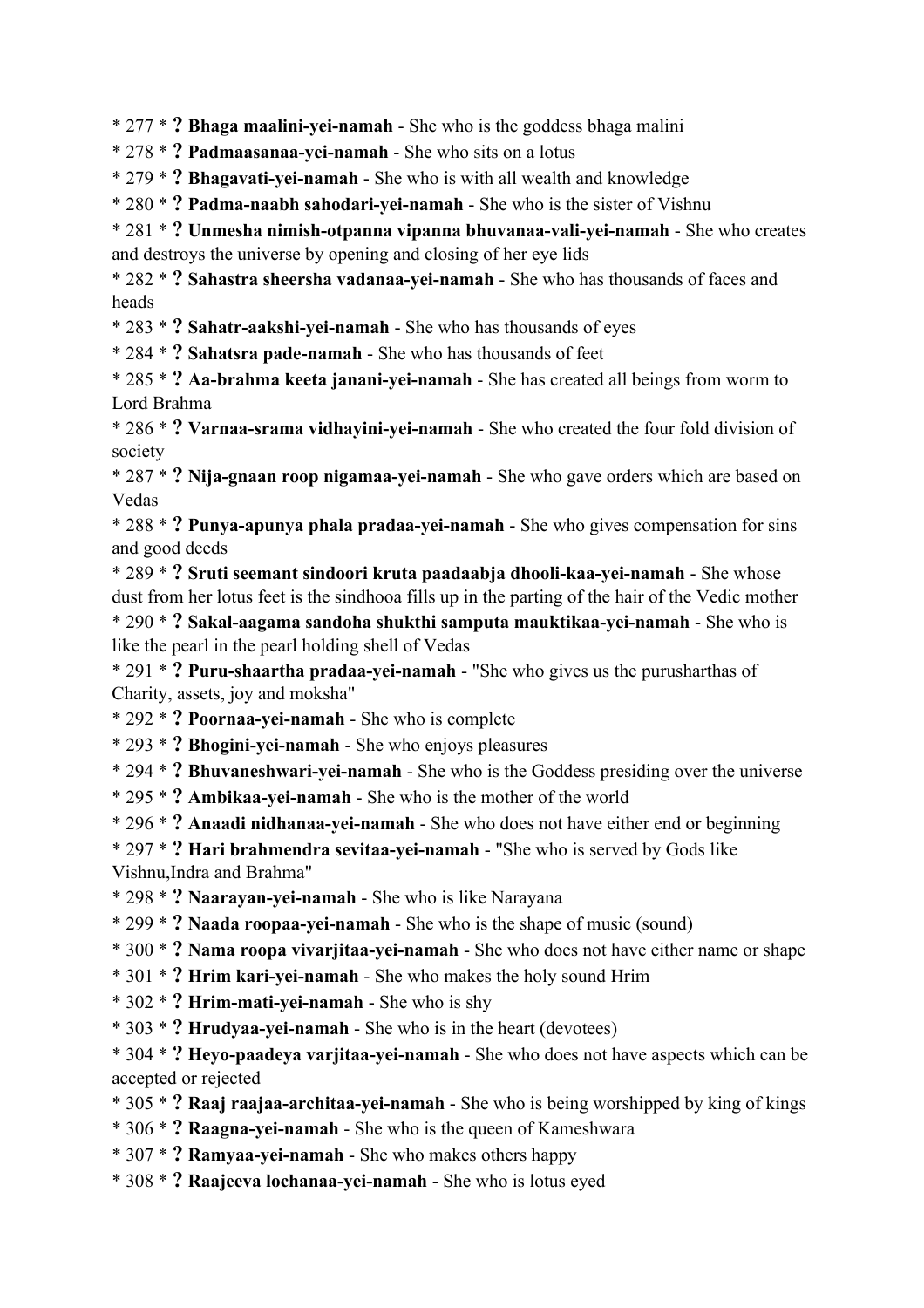\* 309 \* **? Ranjani-yei-namah** - She who by her red colour makes Shiva also red

\* 310 \* **? Ramani-yei-namah** - She who plays with her devotees

\* 311 \* **? Rasyaa-yei-namah** - She who feeds the juice of everything

\* 312 \* **? Ranat kinkini mekhalaa-yei-namah** - She who wears the golden waist band with tinkling bells

- \* 313 \* **? Ramaa-yei-namah** She who is like Lakshmi
- \* 314 \* **? Raakendu vadanaa-yei-namah** She who has a face like the full moon
- \* 315 \* **? Rati roopaa-yei-namah** She who attracts others with her features like Rathi (wife of God of love-Manmatha)
- \* 316 \* **? Rati priyaa-yei-namah** She who likes Rathi
- \* 317 \* **? Rakshaa kari-yei-namah** She who protects
- \* 318 \* **? Raakshash-ghna-yei-namah** She who kills Rakshasas-ogres opposed to the heaven
- \* 319 \* **? Raamaa-yei-namah** She who is feminine
- \* 320 \* **? Ramana lampataa-yei-namah** She who is interested in making love to her lord
- \* 321 \* **? Kaamyaa-yei-namah** She who is of the form of love
- \* 322 \* **? Kaam-kalaa roopa-yei-namah** She who is the personification of the art of love
- \* 323 \* **? Kadamba kusum priyaa-yei-namah** She who likes the flowers of Kadamba
- \* 324 \* **? Kalyani-yei-namah** She who does good
- \* 325 \* **? Jagati kandaa-yei-namah** She who is like a root to the world
- \* 326 \* **? Karunaa rasa sagaraa-yei-namah** She who is the sea of the juice of mercy
- \* 327 \* **? Kalaa-vati-yei-namah** She who is an artist or she who has crescents
- \* 328 \* **? Kalaa-laapaa-yei-namah** She whose talk is artful
- \* 329 \* **? Kaantaa-yei-namah** She who glitters
- \* 330 \* **? Kaadambari priyaa-yei-namah** She who likes the wine called Kadambari or She who likes long stories
- \* 331 \* **? Varadaa-yei-namah** She who gives boons
- \* 332 \* **? Vaam nayanaa-yei-namah** She who has beautiful eyes

\* 333 \* **? Vaaruni mada vihwalaa-yei-namah** - She who gets drunk with the wine called varuni(The wine of happiness)

- \* 334 \* **? Viswa-adhikaa-yei-namah** She who is above all universe
- \* 335 \* **? Veda vedyaa-yei-namah** She who can be understood by Vedas
- \* 336 \* **? Vindhyaachal nivasini-yei-namah** She who lives on Vindhya mountains
- \* 337 \* **? Vidhatri-yei-namah** She who carries the world
- \* 338 \* **? Veda janani-yei-namah** She who created the Vedas
- \* 339 \* **? Vishnu maayaa-yei-namah** She who lives as the Vishnu maya
- \* 340 \* **? Vilasini-yei-namah** She who enjoys love making
- \* 341 \* **? Kshetra swaroopaa-yei-namah** She who is personification of the Kshetra or body
- \* 342 \* **? Kshetreshi-yei-namah** She who is goddess of bodies
- \* 343 \* **K? shethra kshethra-gna palini-yei-namah** She who looks after bodies and their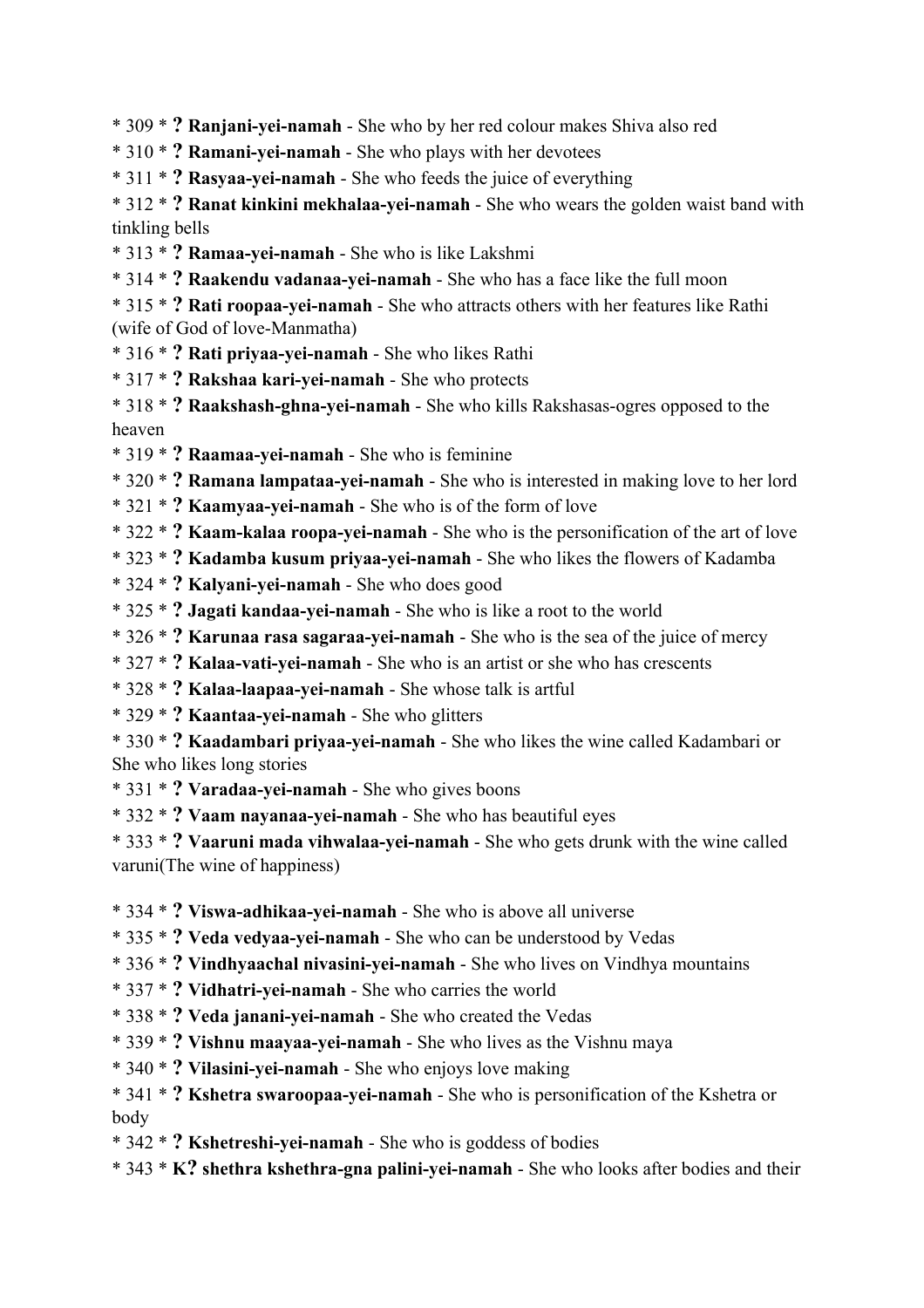lord

\* 344 \* **? Kshaya vrudhi vinir-muktaa-yei-namah** - She who neither decreases or increases \* 345 \* **K? shetra paal-sam-architaa-yei-namah** - She who is worshipped by those who look after bodies

\* 346 \* **? Vijayaa-yei-namah** - She who is always victorious

\* 347 \* **? Vimalaa-yei-namah** - She who is clean of ignorance and illusion

\* 348 \* **? Vandyaa-yei-namah** - She who is being worshipped by every body

\* 349 \* **? Vandaaru jana vatsalaa-yei-namah** - She who has affection towards all those who worship her

\* 350 \* **? Vaag vadini-yei-namah** - She who uses words with great effect in arguments

\* 351 \* **? Vaama keshi-yei-namah** - She who has beautiful hair

\* 352 \* **? Vahni mandala vaasini-yei-namah** - She who lives in the universe of fire which is Mooladhara

\* 353 \* **? Bhakti mat kalpa latikaa-yei-namah** - She who is the wish giving creeper Kalpaga

\* 354 \* **? Pashu paash vimochani-yei-namah** - She who removes shackles from the living \* 355 \* **? Samhruta sesha paashandaa-yei-namah** - She who destroys those people who have left their faith

\* 356 \* **? Sad-aachaar pra-vartikaa-yei-namah** - She who makes things happen through good conduct

\* 357 \* **? Taap-traya-agni san-tapta sam-aahlaa-dana chandrikaa-yei-namah** - She who is like the pleasure giving moon to those who suffer from the three types of pain

\* 358 \* **? Taruni-yei-namah** - She who is ever young

\* 359 \* **? Taapas aaraadhyaa-yei-namah** - She who is being worshipped by sages

\* 360 \* **? Tanu Madhyaa-yei-namah** - She who has a narrow middle (hip)

\* 361 \* **? Tamopahaa-yei-namah** - She who destroys darkness

\* 362 \* **? Chiti-yei-namah** - She who is personification of wisdom

\* 363 \* **? Tat-pad lakshya-arthaa-yei-namah** - She who is the indicative meaning of the word "thath" which is the first word of vedic saying "that thou art"

\* 364 \* **? Chid-eka-ras roopini-yei-namah** - She who is wisdom through out

\* 365 \* **? Swa-aatma-aanand lavi bhoot brahmaa-dya-aananda santati-yei-namah** - She

who in her ocean of wisdom makes Wisdom about Brahmam look like a wave

\* 366 \* **? Paraa-yei-namah** - She who is the outside meaning of every thing

\* 367 \* **? Pratyak chiti roopaa-yei-namah** - She who makes us look for wisdom inside

\* 368 \* **? Pashyanti-yei-namah** - She who sees everything within herself

\* 369 \* **? Para devataa-yei-namah** - She who gives power to all gods

\* 370 \* **? Madhyamaa-yei-namah** - She who is in the middle of everything

\* 371 \* **? Vaikhari roopaa-yei-namah** - She who is of the form with words

\* 372 \* **? Bhakta maanasa hamsikaa-yei-namah** - She who is like a swan in the lake called mind

\* 373 \* **? Kameshwara praan nadi-yei-namah** - She who is the life source of Kameswara

\* 374 \* **? Krutagnaa-yei-namah** - She who watches all actions of every one or She who knows all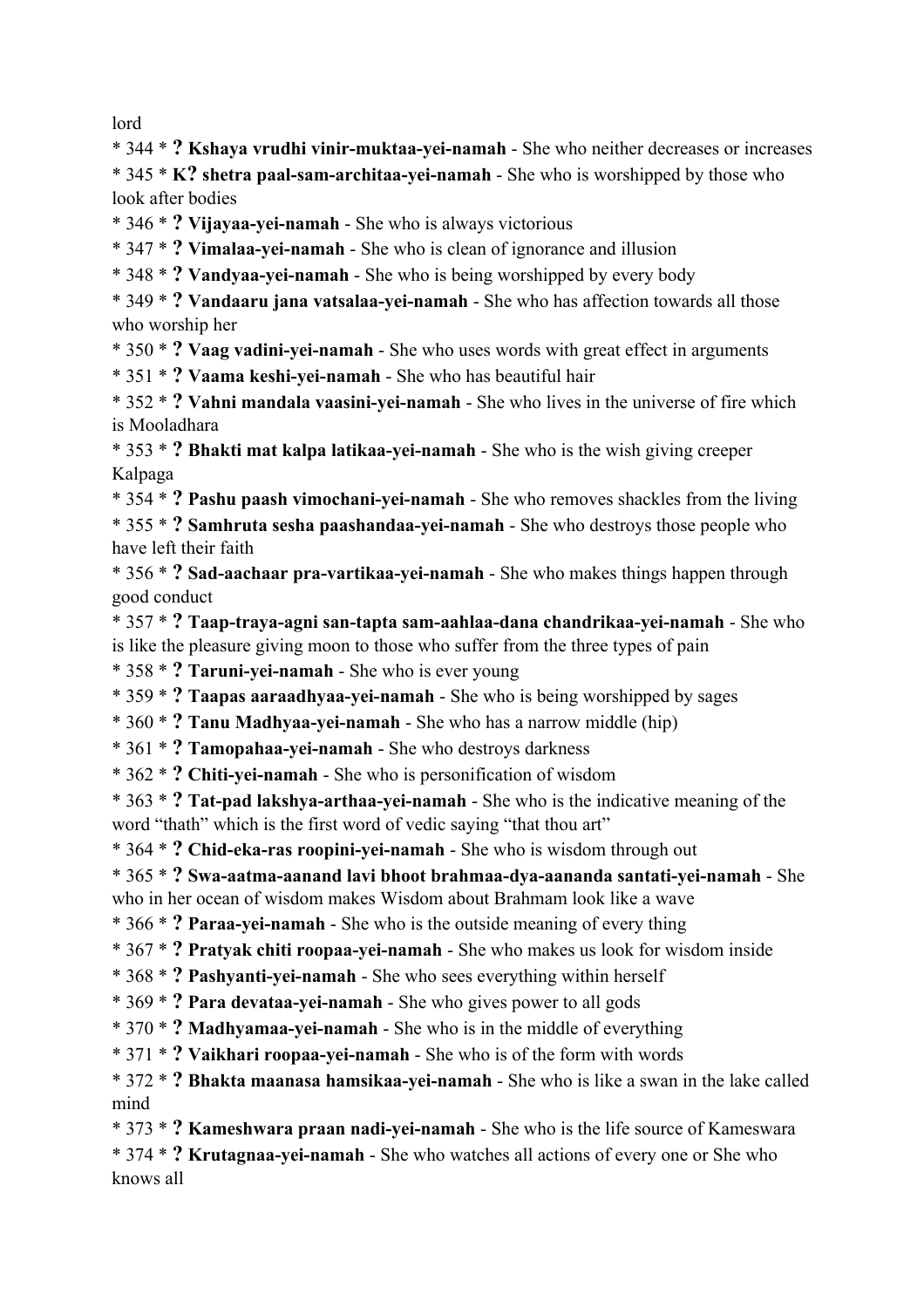\* 375 \* **? Kaam poojitaa-yei-namah** - She who is being worshipped by the god of love in the kama giri peeta of Mooladhara chakra-Kama

\* 376 \* **? Srungaar rasa sampoornaa-yei-namah** - She who is lovely

\* 377 \* **? Jayaa-yei-namah** - She who is personification of victory

\* 378 \* **? Jaalandhar sthitaa-yei-namah** - She who is on Jalandhara peetha or She who is purest of the pure

\* 379 \* **? Odyana peeth nilayaa-yei-namah** - She who is on Odyana peetha or She who lives in orders

\* 380 \* **? Bindu mandala vaasini-yei-namah** - She who lives in the dot in the center of Srichakra

\* 381 \* **? Raho yaag kram-aaraadhyaa-yei-namah** - She who can be worshipped by secret sacrificial rites

\* 382 \* **? Rahas tarpana tarpitaa-yei-namah** - She who is pleased of chants knowing its meaning

\* 383 \* **? Sadya prasaadini-yei-namah** - She who is pleased immediately

\* 384 \* **? Viswa saakshini-yei-namah** - She who is the witness for the universe

\* 385 \* **? Saakshi varjitaa-yei-namah** - She who does not have witness for herself

\* 386 \* **? Shad-anga devataa yuktaa-yei-namah** - "She who has her six parts as gods viz., heart, head, hair. Battle dress, eyes and arrows"

\* 387 \* **? Shaad-gunya pari-pooritaa-yei-namah** - "She who is full of six characteristics viz., wealth, duty, fame, knowledge, assets and renunciation"

\* 388 \* **? Nitya klinnaa-yei-namah** - She in whose heart there is always mercy

\* 389 \* **? Nir-upamaa-yei-namah** - She who does not have anything to be compared to

\* 390 \* **? Nirvaan-sukha dayini-yei-namah** - She who gives redemption

\* 391 \* **? Nitya shodashika roopaa-yei-namah** - She who is of the form sixteen goddesses

\* 392 \* **? Sri kanth-ardha sharee-rini-yei-namah** - She who occupies half the body of Lord Shiva

\* 393 \* **? Prabhaavati-yei-namah** - She who is lustrous of supernatural powers

\* 394 \* **? Prabhaa roopaa-yei-namah** - She who is personification of the light provided by super natural powers

\* 395 \* **? Prasiddhaa-yei-namah** - She who is famous

\* 396 \* **? Parameshwari-yei-namah** - She who is the ultimate goddess

\* 397 \* **? Moola pra-kruti-yei-namah** - She who is the root cause

\* 398 \* **? Avyaktaa-yei-namah** - She who is not clearly seen

\* 399 \* **? Vykta Avyakta swaroopini-yei-namah** - She who is visible and not visible

\* 400 \* **? Vyaapini-yei-namah** - She who is spread everywhere

\* 401 \* **? Vividh-aakaaraa-yei-namah** - She who has several different forms

\* 402 \* **? Vidya avidya swaroopini-yei-namah** - She who is the form of knowledge as well as ignorance

\* 403 \* **? Mahaa kamesha nayana kumud-aahlaad kaumudi-yei-namah** - She who is like the full moon which opens the lotus like eyes of Lord Kameshwara

\* 404 \* **? Bhakta haarda tamo bheda bhaanu mad bhanu santhathi-yei-namah** - She who is like the sun's rays which remove the darkness from the heart of devotees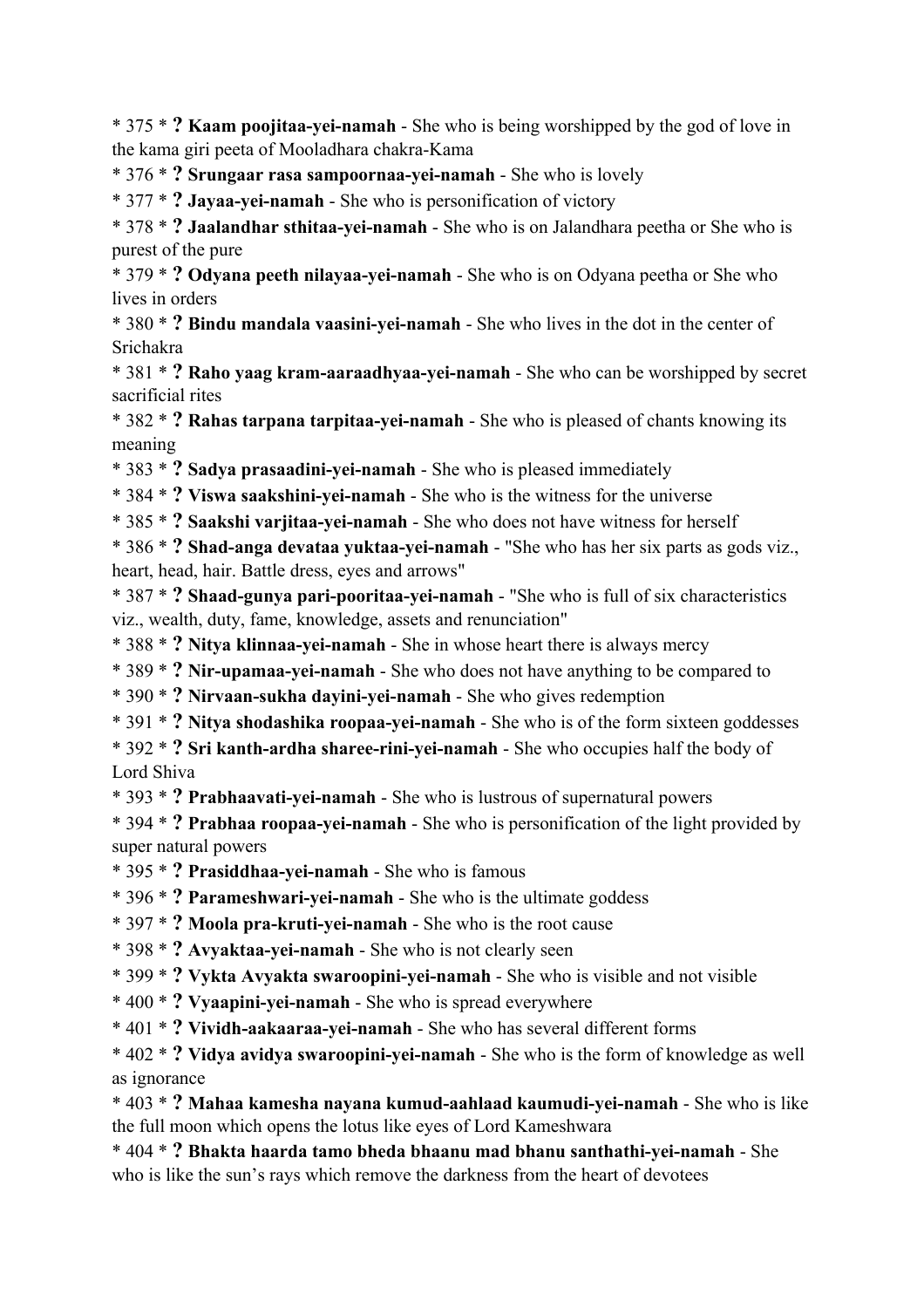\* 405 \* **? Shivadooti-yei-namah** - She who sent Shiva as her representative

\* 406 \* **? Shiva-aaraadhyaa-yei-namah** - She who is worshipped by Lord Shiva

- \* 407 \* **? Shiva moorti-yei-namah** She who is of the form of Lord Shiva
- \* 408 \* **? Shivan-kara-yei-namah** She who makes good to happen
- \* 409 \* **? Shiva priyaa-yei-namah** She who is dear to Lord Shiva
- \* 410 \* **? Shivaparaa-yei-namah** She who does not have any other interest except Lord Shiva
- \* 411 \* **? Shisht-eshta-yei-namah** She who likes people with good habits
- \* 412 \* **? Shishta poojitaa-yei-namah** She who is being worshipped by good people
- \* 413 \* **? Apremeyaa-yei-namah** She who cannot be measured
- \* 414 \* **? Swaprakaashaa-yei-namah** She who has her own luster
- \* 415 \* **? Mano vaachama a-gocharaa-yei-namah** She who is beyond the mind and the word
- \* 416 \* **? Chit-sakti-yei-namah** She who is the strength of holy knowledge

\* 417 \* **? Chetana roopaa-yei-namah** - She who is the personification of the power behind action

- \* 418 \* **? Jada shakti-yei-namah** She who is the strength of the immobile
- \* 419 \* **? Jada-aatmikaa-yei-namah** She who is the world of immobile
- \* 420 \* **? Gaayatri-yei-namah** She who is Gayathri
- \* 421 \* **? Vyaa-hruti-yei-namah** She who is the grammar originating from letters
- \* 422 \* **? Sandhyaa-yei-namah** She who is the union of souls and the God
- \* 423 \* **? Dwija vrunda nishewitaa-yei-namah** She who is being worshipped by all beings
- \* 424 \* **? Tat-waasanaa-yei-namah** She who sits on principles
- \* 425 \* **? Tasmei-namah** She who is that
- \* 426 \* **? Tubhyam-namah** She who is you
- \* 427 \* **? Ay-ye namah** She who is the mother
- \* 428 \* **? Pancha kosh-aantara sthitaa-yei-namah** She who is in between the five holy parts
- \* 429 \* **? Nih-seem mahimna-yei-namah** She who has limitless fame
- \* 430 \* **? Nitya youwanaa-yei-namah** She who is ever young
- \* 431 \* **? Mada shaalini-yei-namah** She who shines by her exuberance
- \* 432 \* **? Mada ghoor-nit rakta-aakshi-yei-namah** She who has rotating red eyes due to her exuberance
- \* 433 \* **? Mada paatal gand-bhuve namah** She who has red cheeks due to excessive action
- \* 434 \* **? Chandan drava dig-dhaangi-yei-namah** She who applies sandal paste all over her body
- \* 435 \* **? Champeya kusuma priyaa-yei-namah** She who likes the flowers of Champaka tree
- \* 436 \* **? Kushalaa-yei-namah** She who is intelligent
- \* 437 \* **? Komal-aakaaraa-yei-namah** She who has soft beautiful form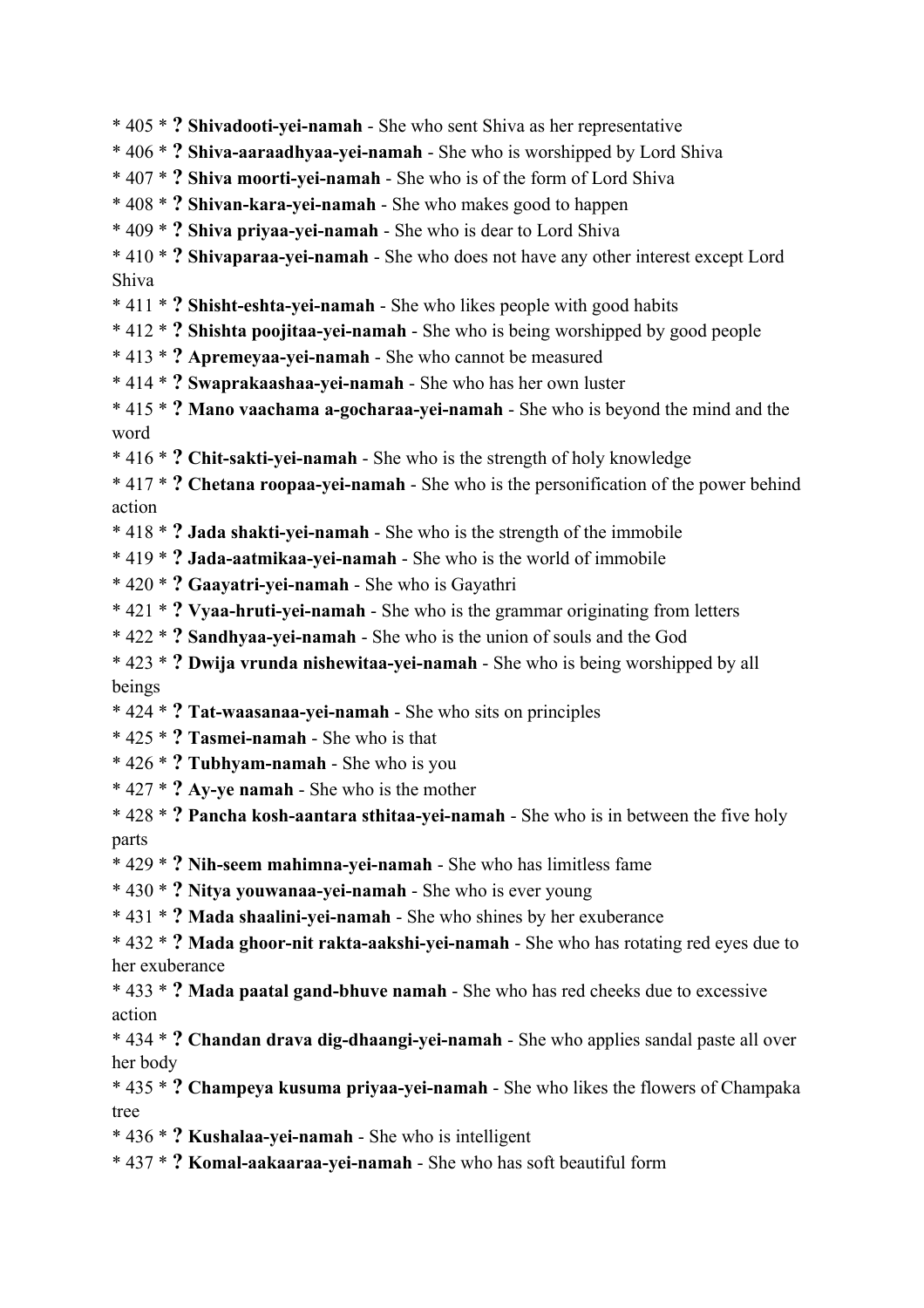\* 438 \* **? Kuru kullaa-yei-namah** - She who is of the form of Kuru kulla devi who lives in Vimarsa

\* 439 \* **? Kuleshwari-yei-namah** - She who is the goddess for the clan

\* 440 \* **? Kula kundaa-lyaa-yei-namah** - She who lives in kula kunda or She who is the power called Kundalani

\* 441 \* **? Kaula maarg tat par sevitaa-yei-namah** - She who is being worshipped by people who follow Kaula matha

\* 442 \* **? Kumaar gana naath-ambaa-yei-namah** - She who is mother to Ganesha and Subrahmanya

\* 443 \* **? Tushti-yei-namah** - She who is personification of happiness

\* 444 \* **? Pushti-yei-namah** - She who is personification of health

\* 445 \* **? Mati-yei-namah** - She who is personification of wisdom

\* 446 \* **? Dhruti-yei-namah** - She who is personification of courage

\* 447 \* **? Shaanti-yei-namah** - She who is peaceful

\* 448 \* **? Swasti-mati-yei-namah** - She who always keeps well

\* 449 \* **? Kaanti-yei-namah** - She who is personification of light

\* 450 \* **? Nandini-yei-namah** - She who is personification of Nadhini daughter of Kama denu

\* 451 \* **? Vighna naashini-yei-namah** - She who removes obstacles

- \* 452 \* **? Tejo-wati-yei-namah** She who shines
- \* 453 \* **? Tri-nayanaa-yei-namah** She who has three eyes
- \* 454 \* **? Lolaakshi-Kaam-roopini-yei-namah** She who has wandering passionate eyes

\* 455 \* **? Maalini-yei-namah** - She who wears a garland

- \* 456 \* **? Hamsini-yei-namah** She who is surrounded by swans
- \* 457 \* **? Matre namah** She who is the mother
- \* 458 \* **? Malayaa-chala vasini-yei-namah** She who lives in the Malaya mountain
- \* 459 \* **? Sumukhi-yei-namah** She who has a pleasing disposition
- \* 460 \* **? Nalini-yei-namah** She who is tender
- \* 461 \* **? Su-bhruve namah** She who has beautiful eyelids
- \* 462 \* **? Shobhanaa-yei-namah** She who brings good things
- \* 463 \* **? Sur Nayikaa-yei-namah** She who is the leader of devas

\* 464 \* **? Kaal kanth-yei-namah** - She who is the consort of he who killed the god of death

\* 465 \* **? Kaanti mati-yei-namah** - She who has ethereal luster

\* 466 \* **? Ksho-bhini-yei-namah** - She who creates high emotions or She who gets agitated

\* 467 \* **? Sukshma roopini-yei-namah** - She who has a micro stature

\* 468 \* **? Vajreshwari-yei-namah** - She who is Vajreswari (lord of diamonds) who occupies jalandhara peetha

- \* 469 \* **? Vaamadev-yei-namah** She who is the consort of Vama deva
- \* 470 \* **? Vayo-vastha vivarjitaa-yei-namah** She who does not change with age

\* 471 \* **? Sidheswari-yei-namah** - She who is the goddess of Siddhas (saints with super natural powers)

\* 472 \* **? Sidha vidyaa-yei-namah** - She who is personification of pancha dasa manthra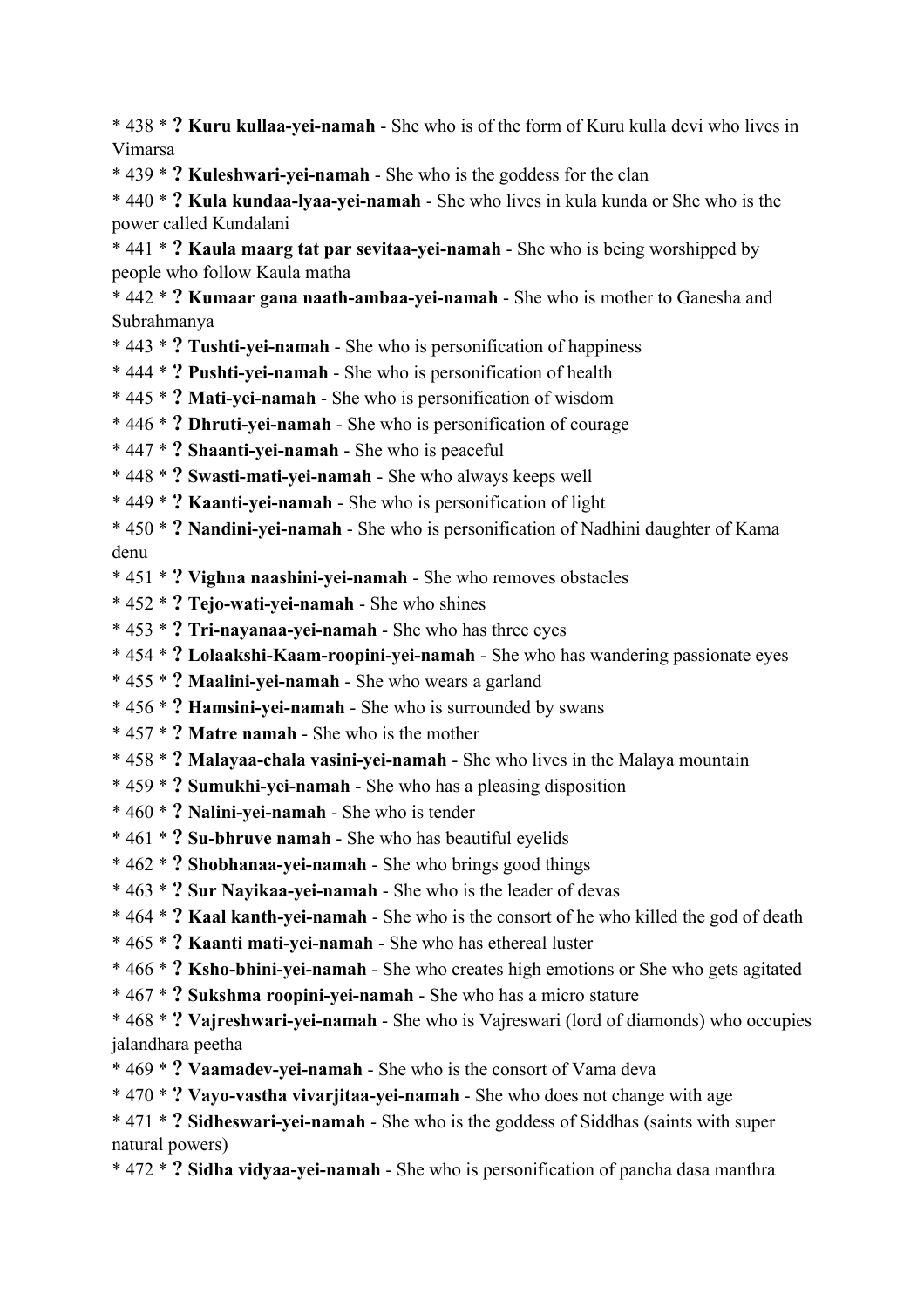which is called siddha vidya

\* 473 \* **? Sidha maatre-namah** - She who is the mother of Siddhas

\* 474 \* **? Yasha-swini-yei-namah** - She who is famous

\* 475 \* **? Vishudhi-chakra Nilayaa-yei-namah** - She who is in sixteen petalled lotus

\* 476 \* **? Aarakta-varnaa-yei-namah** - She who is slightly red

\* 477 \* **? Tri-lochanaa-yei-namah** - She who has three eyes

\* 478 \* **? Khatwaang-aadi pra-harnaa-yei-namah** - She who has arms like the sword

\* 479 \* **? Vadan-eik saman-vitaay-yei namah** - She who has one face

\* 480 \* **? Paayas-anna priyaa-yei-namah** - She who likes sweet rice (Payasam)

\* 481 \* **? Twak-stha-yei-namah** - She who lives in the sensibility of the skin

\* 482 \* **? Pashu loka Bhayamkari-yei-namah** - She who creates fear for animal like men

\* 483 \* **? Amrut-aadi mahaa shakti sam-vrutaa-yei-namah** - "She who is surrounded by Maha shakthis like Amrutha,Karshini, Indrani, Eesani, uma,Urdwa kesi"

\* 484 \* **? Dakin-eswari-yei-namah** - She who is goddess of the south(denoting death)

\* 485 \* **? Anaa-hat-aabja nilayaa-yei-namah** - She who lives in the twelve petalled lotus

\* 486 \* **? Shyaam-aabhaa-yei-namah** - She who is greenish black

\* 487 \* **? Vadana-dwaya -yei-namah** - She who has two faces

\* 488 \* **? Damshtra-ojwalaa-yei-namah** - She who shines with long protruding teeth

\* 489 \* **? Aksha maalaadi dharaa-yei-namah** - She who wears meditation chains

\* 490 \* **? Rudhira sam-sthitaa-yei-namah** - She who is in blood

\* 491 \* **? Kaal raatri-aadi Shakti yough aavruttaa-yei-namah** - "She who is surrounded by Shakthis like Kalarathri. Kanditha, Gayathri, ….etc"

\* 492 \* **? Sniggdh-owdhana priyaa-yei-namah** - She who likes Ghee mixed rice

\* 493 \* **? Mahaa veerendra varadaa-yei-namah** - She who gives boons to great heroes or She who gives boons to great sages

\* 494 \* **? Rakinya-ambaa swaroopini-yei-namah** - She who has names like rakini

\* 495 \* **? Mani pur-aabja nilaya-yei-namah** - She who lives in ten petalled lotus

\* 496 \* **? Vadana traya samyutaa-yei-namah** - She who has three faces

\* 497 \* **? Vajra-aadik-aayudho-petaa-yei-namah** - She who has weapons like Vajrayudha

\* 498 \* **? Damarya-aadi-bhir aavrutaa-yei-namah** - She who is surrounded by Goddess like Damari

\* 499 \* **? Rakta varnaa-yei-namah** - She who is of the colour of blood

\* 500 \* **? Maamsa nishthaa-yei-namah** - She who is in flesh

\* 501 \* **? Gud-anna preet maanasaa-yei-namah** - She who likes rice mixed with jaggery

\* 502 \* **? Samasta bhakta sukh-daa-yei-namah** - She who gives pleasure to all her devotees

\* 503 \* **? Lakiny-ambaa swaroopini-yei-namah** - She who is famous in the name of "Lakini"

\* 504 \* **? Swaa-dhishtaan-aambuj-gataa-yei-namah** - She who lives in the six petalled lotus

\* 505 \* **? Chatur vaktra manoharaa-yei-namah** - She who has four beautiful faces

\* 506 \* **? Shul-aayudh sampannaa-yei-namah** - She who has weapons like Spear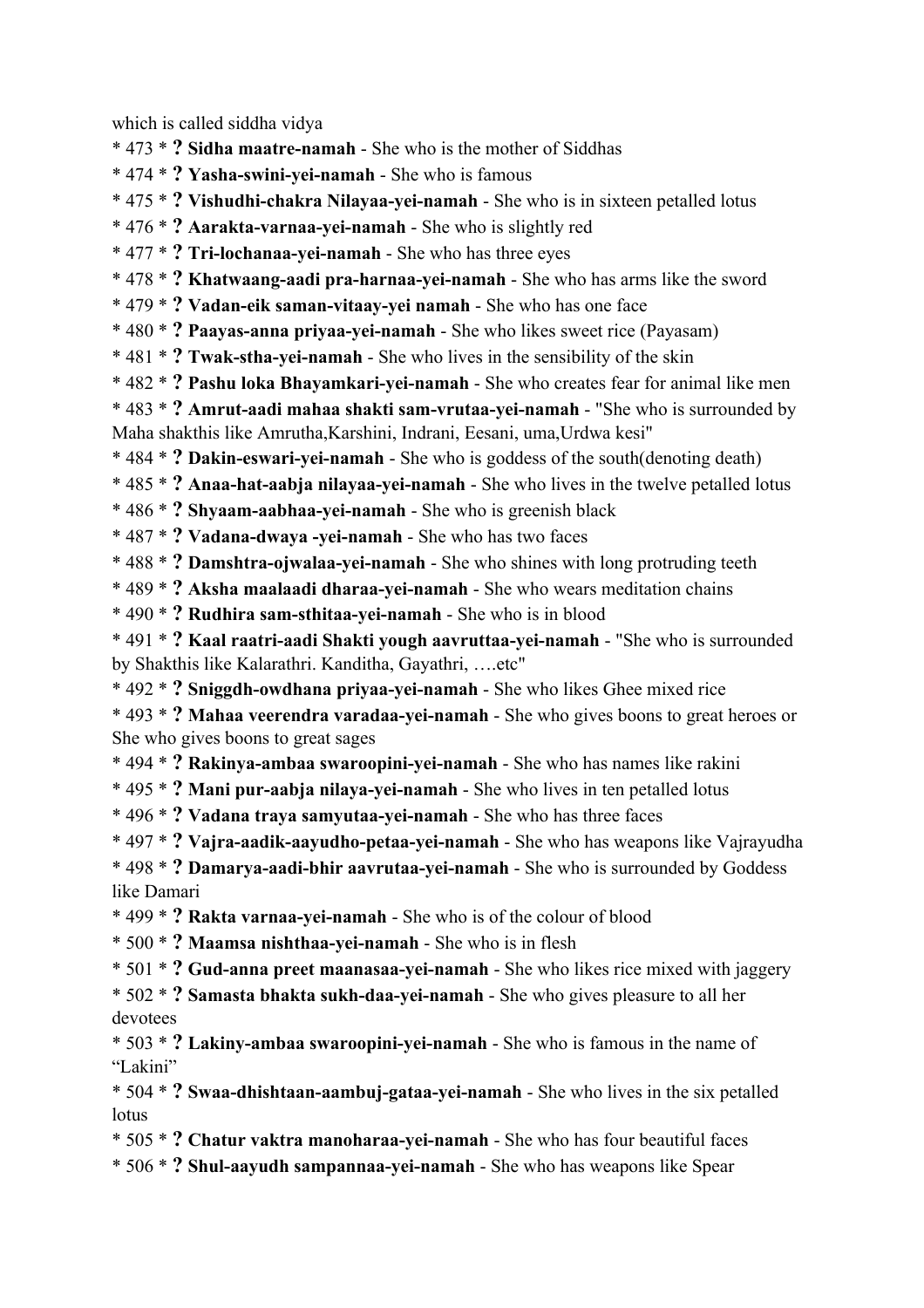\* 507 \* **? Peeta varnaa-yei-namah** - She who is of golden colour

\* 508 \* **? Ati garvitaa-yei-namah** - She who is very proud

\* 509 \* **? Medo nishthaa-yei-namah** - She who is in the fatty layer

\* 510 \* **? Madhu preetaa-yei-namah** - She who likes honey

\* 511 \* **? Bandhin-yadhi samanvitaa-yei-namah** - She who is surrounded by Shakthis called Bandhini

\* 512 \* **? Dadhya-anna aasakta hridayaa-yei-namah** - She who likes curd rice

\* 513 \* **? Kaakini roop dhaarini-yei-namah** - She who resembles "Kakini"

\* 514 \* **? Mool-aadhaar-ambuj-aaroodhaa-yei-namah** - She who sits on the mooladhara kamala or the lotus which is the basic support

\* 515 \* **? Pancha vaktraa-yei-namah** - She who has five faces

\* 516 \* **? Asthi sam-sthithaa-yei-namah** - She who is in the bones

\* 517 \* **? Ankush-aadi prahara-naa-yei-namah** - She who holds Ankusha and other weapons

\* 518 \* **? Varad-aadi nishevitaa-yei-namah** - She who is surrounded by Vardha and other shakthis

\* 519 \* **? Mudgoua anna-aasakat chittaa-yei-namah** - She who likes rice mixed with green gram dhal

\* 520 \* **? Sakiny-ambaa swaroopini-yei-namah** - She who has the name "Sakini"

\* 521 \* **? Aagnaa chakra-aabja nilayaa-yei-namah** - She who sits on the lotus called Agna chakra or the wheel of order

\* 522 \* **? Shukla varnaa-yei-namah** - She who is white coloured

\* 523 \* **? Shad-aananaa-yei-namah** - She who has six faces

\* 524 \* **? Majjaa samsthaa-yei-namah** - She who is in the fat surrounding the body

\* 525 \* **? Hamsa-vati mukhya shakti saman-vitaa-yei-namah** - She who is surrounded by shakthis called Hamsavathi

\* 526 \* **? Hari-draa-anna-eik rasikaa-yei-namah** - She who likes rice mixed with turmeric powder

\* 527 \* **? Haakini roopa dharini-yei-namah** - She who has the name "Hakini"

\* 528 \* **? Sahatsra dala padhma-sthaa-yei-namah** - She who sits on thousand petalled lotus

\* 529 \* **? Sarva varnop shobitaa-yei-namah** - She who shines in all colours

\* 530 \* **? Sarva-aayudh dharaa-yei-namah** - She who is armed with all weapons

\* 531 \* **? Shukla sam-sthitaa-yei-namah** - She who is in shukla or semen

\* 532 \* **? Sarvato-mukhi-yei-namah** - She who has faces everywhere

\* 533 \* **? Sarvou dan preet chittaa-yei-namah** - She who likes all types of rice

\* 534 \* **? Yakiny-ambaa swaroopini-yei-namah** - She who is named as "yakini"

\* 535 \* **? Swahaa-yei-namah** - She who is personification of Swaha ( the manthra chanted during fire sacrifice)

\* 536 \* **? Swadhaa-yei-namah** - She who is of the form of Swadha

\* 537 \* **? Amat-yei-namah** - She who is ignorance

\* 538 \* **? Medhaa-yei-namah** - She who is knowledge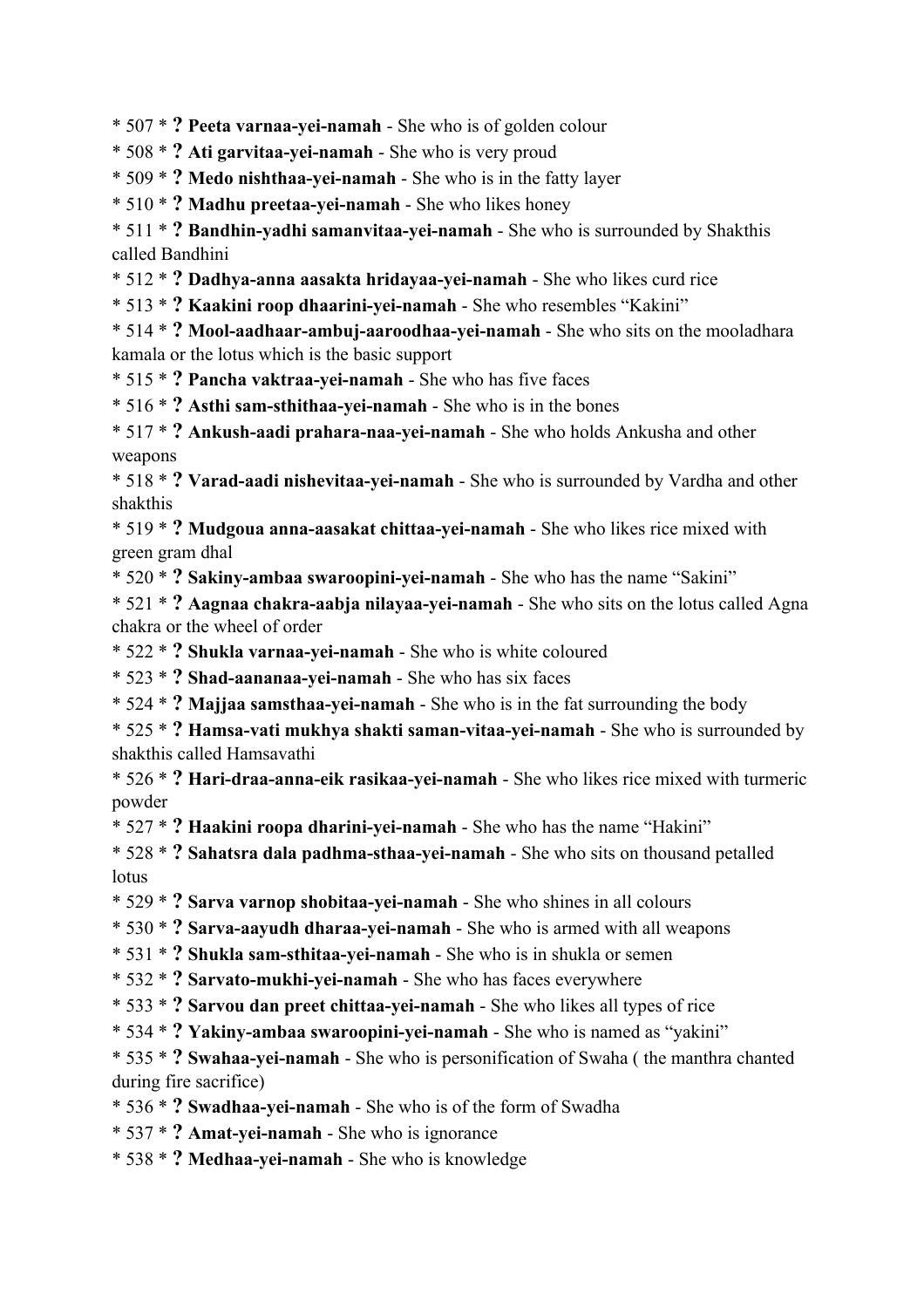\* 539 \* **? Sruti-yei-namah** - She who is Vedas

\* 540 \* **? Smruti-yei-namah** - She who is the guide to Vedas

\* 541 \* **? An-uttamaa-yei-namah** - She who is above all

\* 542 \* **? Punya keerti-yei-namah** - She who is famous for good deeds

\* 543 \* **? Punya labhyaa-yei-namah** - She who can be attained by good deeds

\* 544 \* **? Punya sravana keertanaa-yei-namah** - She who gives good for those who listen and those who sing about her

\* 545 \* **? Pulomaj-archithaa-yei-namah** - She who is worshipped by wife of Indra

\* 546 \* **? Bandha mochini-yei-namah** - She who releases us from bondage

\* 547 \* **? Barbar-aalakaa-yei-namah** - She who has forelocks which resembles waves

\* 548 \* **? Vimarsha roopini-yei-namah** - She who is hidden from view

\* 549 \* **? Vidyaa-yei-namah** - She who is "learning"

\* 550 \* **? Viyad-aadi jagat prasuve namah** - She who created the earth and the sky

\* 551 \* **? Sarva vyaadhi prashamani-yei-namah** - She who cures all diseases

\* 552 \* **? Sarva mrutyu nivaarini-yei-namah** - She who avoids all types of death

\* 553 \* **? Agra ganyaa-yei-namah** - She who is at the top

\* 554 \* **? Achintya roopaa-yei-namah** - She who is beyond thought

\* 555 \* **? Kali kalmasha nashini-yei-namah** - She who removes the ills of the dark age

\* 556 \* **? Katyaayini-yei-namah** - She who is Kathyayini in Odyana peetha or She who is the daughter of sage Kathyayana

\* 557 \* **? Kaala hantri-yei-namah** - She who kills god of death

\* 558 \* **? Kamal-aaksha ni-shevitaa-yei-namah** - She who is being worshipped by the lotus eyed Vishnu

\* 559 \* **? Tambool poorit mukhi-yei-namah** - "She whose mouth is filled with betel leaves , betel nut and lime"

\* 560 \* **? Daadimi kusuma prabhaa-yei-namah** - She whose colour is like the pomegranate bud

- \* 561 \* **? Mrug-aakshi-yei-namah** She who has eyes like deer
- \* 562 \* **? Mohini-yei-namah** She who bewitches
- \* 563 \* **? Mukhyaa-yei-namah** She who is the chief
- \* 564 \* **? Mrudaani-yei-namah** She who gives pleasure
- \* 565 \* **? Mitra roopini-yei-namah** She who is of the form of Sun
- \* 566 \* **? Nitya Truptaa-yei-namah** She who is satisfied always
- \* 567 \* **? Bhakta Nidhi-yei-namah** She who is the treasure house of devotees
- \* 568 \* **? Niyantri-yei-namah** She who controls
- \* 569 \* **? Nikhil-eswari-yei-namah** She who is goddess for every thing

\* 570 \* **? Maitrya-aadi vaasanaa Labhyaa-yei-namah** - She who can be attained by habits like Maithree (friendship)

- \* 571 \* **? Mahaa pralaya sakshini-yei-namah** She who is the witness to the great deluge
- \* 572 \* **? Paraa Shakti-yei-namah** She who is the end strength
- \* 573 \* **? Para Nishtaa-yei-namah** She who is at the end of concentration
- \* 574 \* **? Prgnaan Ghana roopini-yei-namah** She who is personification of all superior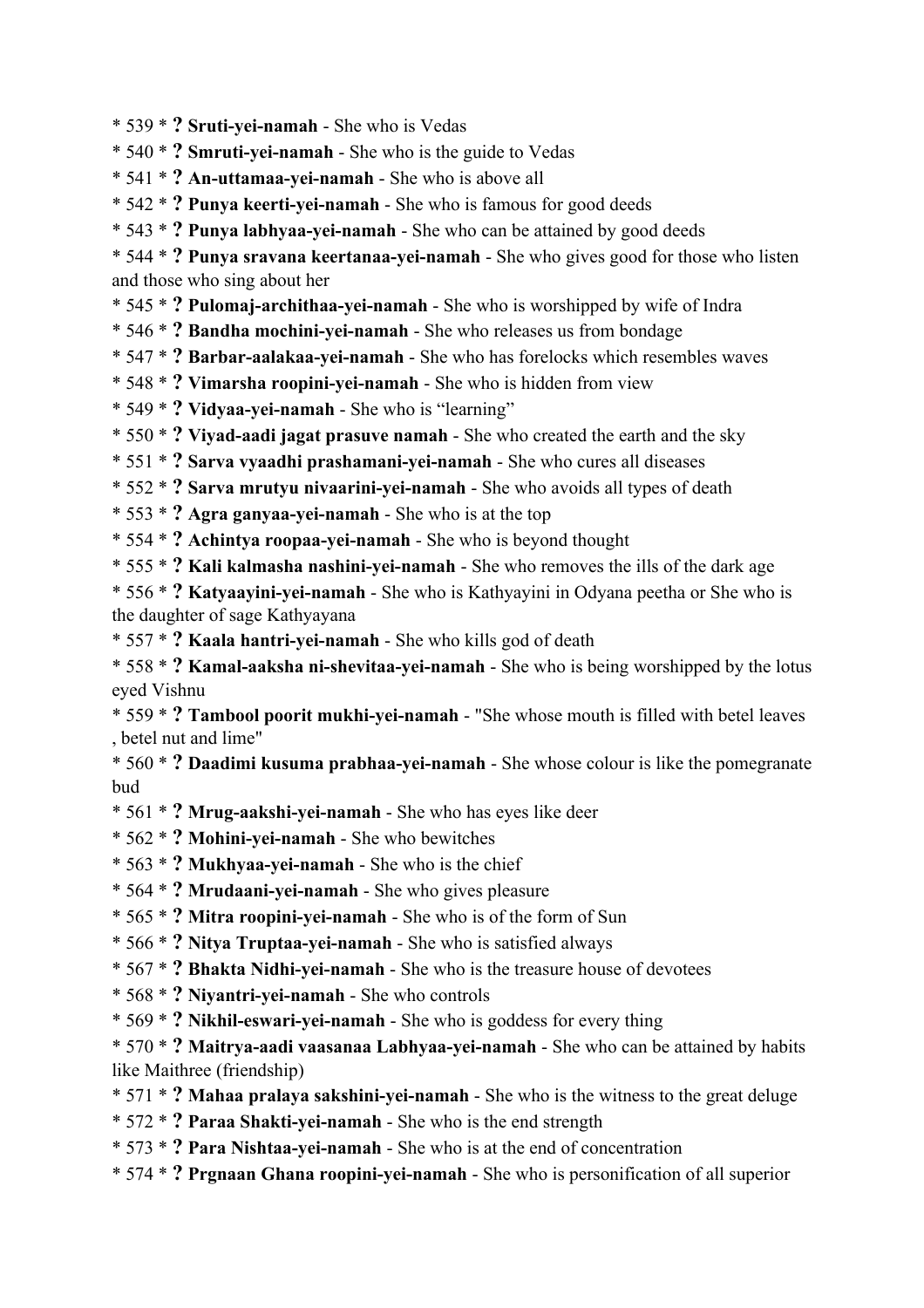knowledge

\* 575 \* **? Maadhvi paanaa lasaa-yei-namah** - She who is not interested in anything else due to drinking of toddy

\* 576 \* **? Mattaa-yei-namah** - She who appears to be fainted

\* 577 \* **? Matrukaa varna roopini-yei-namah** - She who is the model of colour and shape

- \* 578 \* **? Mahaa Kailaas nilayaa-yei-namah** She who sits on Maha Kailasa
- \* 579 \* **? Mrunaal mrudu dor-lataa-yei-namah** She who has arms as tender as lotus stalk
- \* 580 \* **? Maha-neeyaa-yei-namah** She who is fit to be venerated
- \* 581 \* **? Dayaa moorti-yei-namah** She who is personification of mercy
- \* 582 \* **? Mahaa saam-raajya shaalini-yei-namah** She who is the chef of all the worlds
- \* 583 \* **? Atma vidyaa-yei-namah** She who is the science of soul
- \* 584 \* **? Mahaa Vidaya-yei-namah** She who is the great knowledge
- \* 585 \* **? Sri-vidyaa-yei-namah** She who is the knowledge of Goddess
- \* 586 \* **? Kaam sevitaa-yei-namah** "She who is worshipped by Kama, the God of love"

\* 587 \* **? Sri Shodash-akshari vidyaa-yei-namah** - She who is the sixteen lettered knowledge

- \* 588 \* **? Tri-kootaa-yei-namah** She who is divided in to three parts
- \* 589 \* **? Kaam Kotikaa-yei-namah** She who sits on Kama Koti peetha
- \* 590 \* **? Kataaksha kimkari bhoot kamalaa koti sevitaa-yei-namah** She who is attended by crores of Lakshmis who yearn for her simple glance
- \* 591 \* **? Shira sthitaa-yei-namah** She who is in the head
- \* 592 \* **? Chandra nibhaa-yei-namah** She who is like the full moon
- \* 593 \* **? Bhaala-sthaa-yei-namah** She who is in the forehead
- \* 594 \* **? Indra Dhanu Prabhaa-yei-namah** She who is like the rain bow
- \* 595 \* **? Hridaya-sthaa-yei-namah** She who is in the heart
- \* 596 \* **? Ravi prakhyaa-yei-namah** She who has luster like Sun God
- \* 597 \* **? Tri kona-antara deepikaa-yei-namah** She who is like a light in a triangle
- \* 598 \* **? Daakshaa-yani-yei-namah** She who is the daughter of Daksha
- \* 599 \* **? Deitya hantri-yei-namah** She who kills asuras
- \* 600 \* **? Daksha yagna vinaashini-yei-namah** She who destroyed the sacrifice of Rudra
- \* 601 \* **? Dar-aandolit deergh-aakshi-yei-namah** She who has long eyes which have slight movement

\* 602 \* **? Dar-haas-ojwalan-mukhi-yei-namah** - She who has face that glitters with her smile

- \* 603 \* **? Guru moorti-yei-namah** She who is the teacher
- \* 604 \* **? Guna nidhi-yei-namah** She who is the treasure house of good qualities
- \* 605 \* **? Go-maatrei-namah** She who is the mother cow
- \* 606 \* **? Guha-janma bhoove-namah** She who is the birth place of Lord Subrahmanya
- \* 607 \* **? Deveshi-yei-namah** She who is the goddess of Gods
- \* 608 \* **? Danda neeti-sthaa-yei-namah** She who judges and punishes
- \* 609 \* **? Dahar-aakash roopini-yei-namah** She who is of the form of wide sky
- \* 610 \* **? Pratipan-mukhya raakaant tithi mandala poojitaa-yei-namah** She who is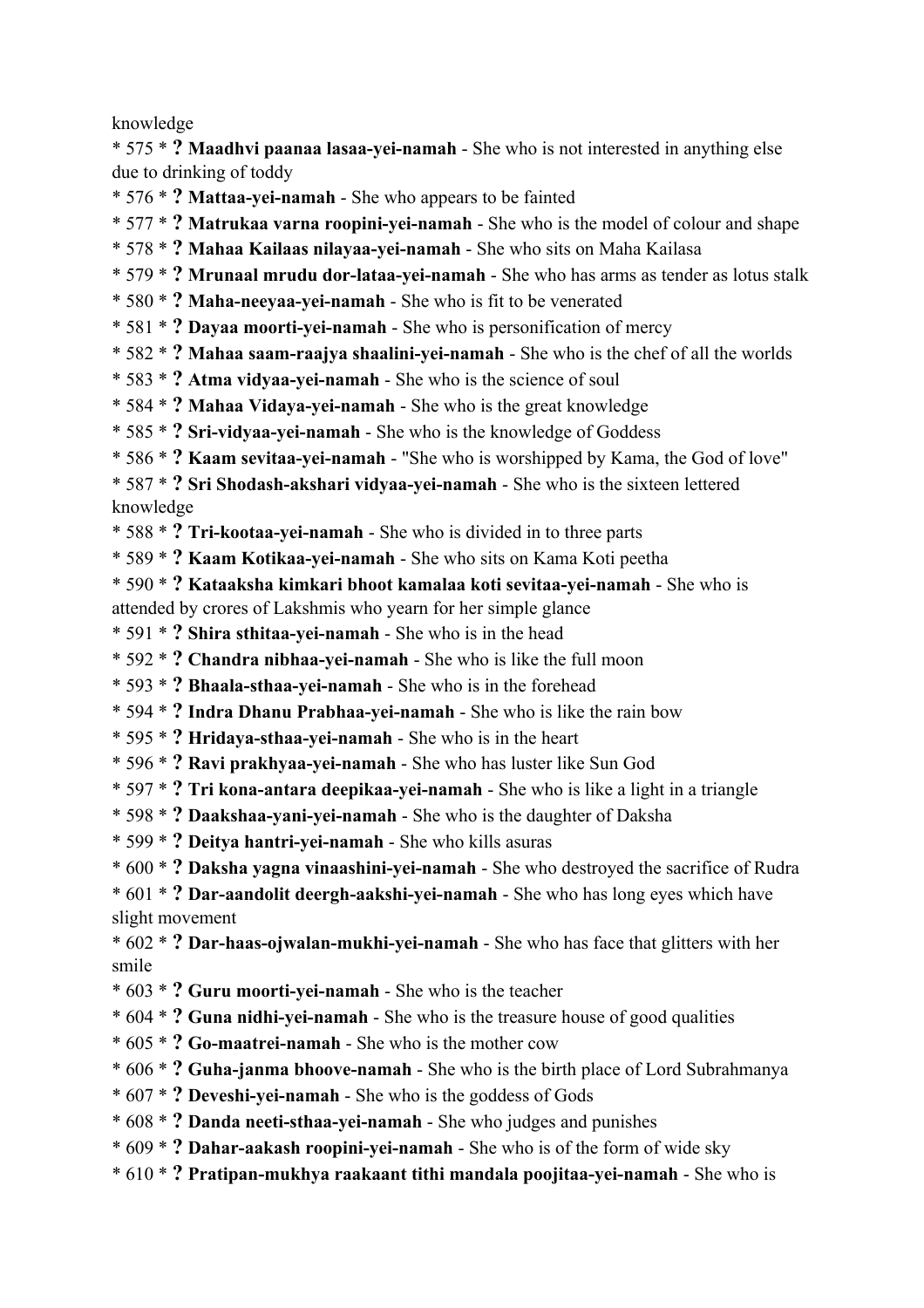being worshipped on all the fifteen days from full moon to new moon

- \* 611 \* **? Kalaa-aatmikaa-yei-namah** She who is the soul of arts
- \* 612 \* **? Kaal nathaa-yei-namah** She who is the chief of arts
- \* 613 \* **? Kaavya aalaap vi-modini-yei-namah** She who enjoys being described in epics
- \* 614 \* **? Sachaamar ramaa vaani savya dhakshin sevitaa-yei-namah** She who is being
- fanned by Lakshmi the goddess of wealth and Saraswathi the goddess of knowledge
- \* 615 \* **? Aad-ishakti-yei-namah** She who is the primeval force
- \* 616 \* **? Ameyaa-yei-namah** She who cannot be measured
- \* 617 \* **? Atmane namah** She who is the soul
- \* 618 \* **? Paramaa-yei-namah** She who is better than all others
- \* 619 \* **? Paavanaa kruti-yei-namah** She who is personification of purity
- \* 620 \* **? Aneka koti Bramanda janani-yei-namah** She who is the mother of several billions of universes
- \* 621 \* **? Divya Vigrahaa-yei-namah** She who is beautifully made
- \* 622 \* **? Klim karee-yei-namah** She who is the shape of "Klim"
- \* 623 \* **? Kevalaa-yei-namah** She who is she herself
- \* 624 \* **? Guhyaa-yei-namah** She who is secret
- \* 625 \* **? Keivalya Pada daayini-yei-namah** She who gives redemption as well as position
- \* 626 \* **? Tripuraa-yei-namah** She who lives everything in three aspects
- \* 627 \* **? Tri-jagat vandyaa-yei-namah** She who is worshipped by all in three worlds
- \* 628 \* **? Tri-murti-yei-namah** She who is the trinity
- \* 629 \* **? Tri daseswari-yei-namah** She who is the goddess for all gods
- \* 630 \* **? Tryakshya-yei-namah** She who is of the form of three letters
- \* 631 \* **? Divya Gandha-dhyaa-yei-namah** She who has godly smell
- \* 632 \* **? Sindur tila kaanchitaa-yei-namah** She who wears the sindhoora dot in her forehead
- \* 633 \* **? Uma-yei-namah** She who is in "om"
- \* 634 \* **? Shailendra Tanayaa-yei-namah** She who is the daughter of the king of mountains
- \* 635 \* **? Gowri-yei-namah** She who is white coloured
- \* 636 \* **? Gandharwa Sevitaa-yei-namah** She who is worshipped by gandharwas
- \* 637 \* **? Viswa Grabhaa-yei-namah** She who carries the universe in her belly
- \* 638 \* **? Swarna Garbhaa-yei-namah** She who is personification of gold
- \* 639 \* **? A-varadaa-yei-namah** She who punishes bad people
- \* 640 \* **? Vaag-aadeeswaree-yei-namah** She who is the goddess of words
- \* 641 \* **? Dhyaan-gamyaa-yei-namah** She who can be attained by meditation-
- \* 642 \* **? Apari-ch-chhedyaa-yei-namah** She who cannot be predicted to be in a certain place
- \* 643 \* **? Gnaan-daa-yei-namah** She who gives out knowledge
- \* 644 \* **? Gnaan Vigrahaa-yei-namah** She who is personification of knowledge
- \* 645 \* **? Sarva vedaant sam-vedyaa-yei-namah** She who can be known by all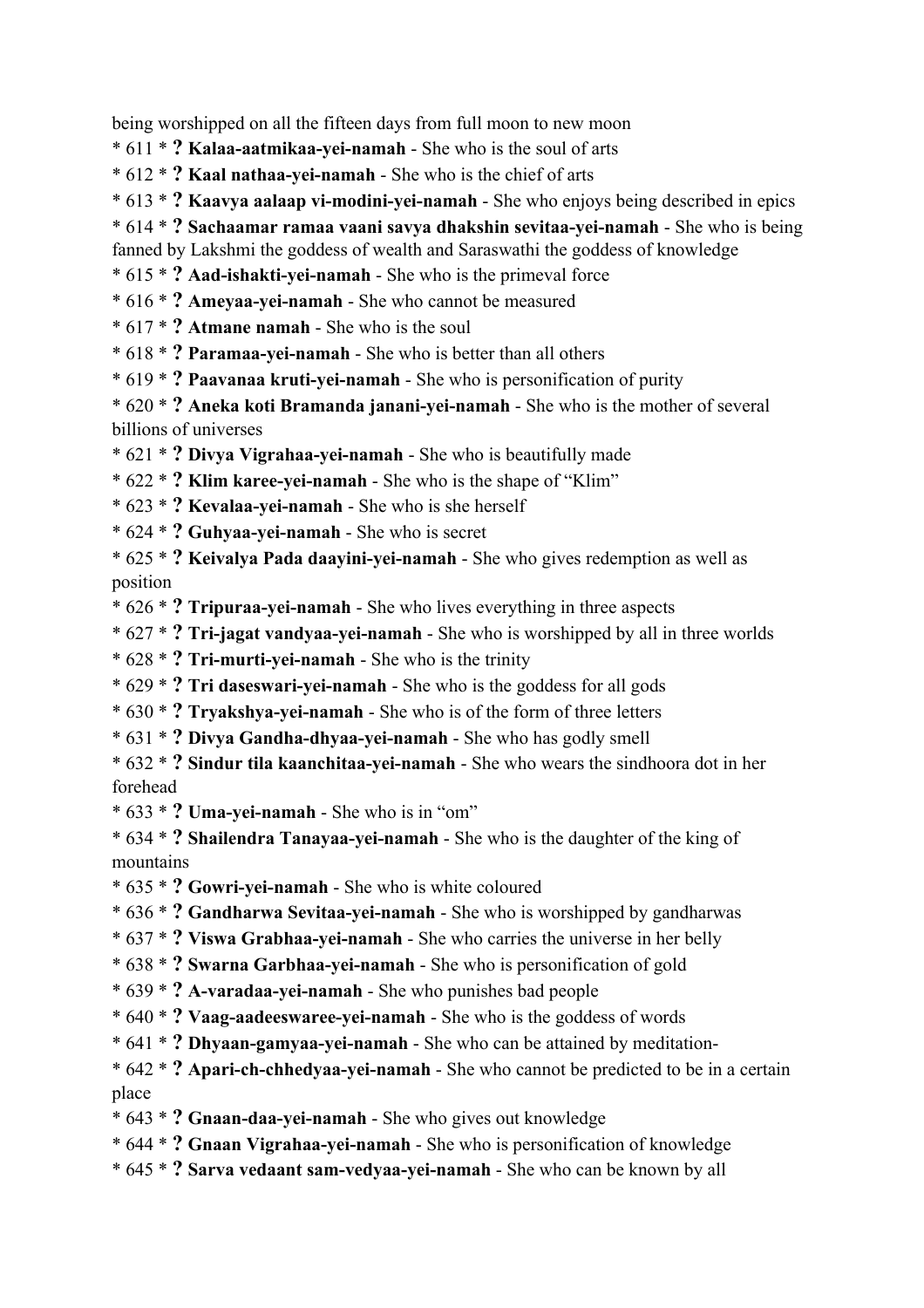Upanishads

\* 646 \* **? Satya-aanand swaroopini-yei-namah** - She who is personification of truth and happiness

\* 647 \* **? Lopaa mudra-architaa-yei-namah** - She who is worshipped by Lopa Mudhra the wife of Agasthya

\* 648 \* **? Leela klupta brahmaand mandalaa-yei-namah** - She who creates the different universes by simple play

- \* 649 \* **? Adrush-yaa-yei-namah** She who cannot be seen
- \* 650 \* **? Drushya rahitaa-yei-namah** She who does not see things differently
- \* 651 \* **? Vignatree-yei-namah** She who knows all sciences
- \* 652 \* **? Vedya varjitaa-yei-namah** She who does not have any need to know anything
- \* 653 \* **? Yogini-yei-namah** She who is personification of Yoga
- \* 654 \* **? Yogadaa-yei-namah** She who gives knowledge and experience of yoga
- \* 655 \* **? Yogyaa-yei-namah** She who can be reached by yoga
- \* 656 \* **? Yogaa-nandaa-yei-namah** She who gets pleasure out of yoga
- \* 657 \* **? Yugan-dharaa-yei-namah** She who wears the yuga (Division of eons of time)

\* 658 \* **? Icchha shakti-Gnaan shakti-Kriya shakti swaroopini-yei-namah** - "She who has desire as her head, Knowledge as her body and work as her feet"

- \* 659 \* **? Sarva-aadhaaraa-yei-namah** She who is the basis of everything
- \* 660 \* **? Su-pratishthaa-yei-namah** She who is the best place of stay
- \* 661 \* **? Sad sadroopa dhaarini-yei-namah** She who always has truth in her
- \* 662 \* **? Ashta moorthy-yei-namah** She who has eight forms
- \* 663 \* **? Ajaa jethree-yei-namah** She who has won over ignorance
- \* 664 \* **? Lok yaatara vidaayini-yei-namah** She who makes the world rotate(travel)
- \* 665 \* **? Ekakini-yei-namah** She who is only herself and alone
- \* 666 \* **? Bhoom roopaa-yei-namah** "She who is what we see , hear and understand"
- \* 667 \* **? Nir-dweita-yei-namah** She who makes everything as one
- \* 668 \* **? Dweita varjitaa-yei-namah** She who is away from "more than one"
- \* 669 \* **? Anna-daa-yei-namah** She who gives food
- \* 670 \* **? Vasudaa-yei-namah** She who gives wealth
- \* 671 \* **? Vrudhaa-yei-namah** She who is old

\* 672 \* **? Brhma-aatma-eykya swaroopini-yei-namah** - She who merges herself in brahma-the ultimate truth

- \* 673 \* **? Bruhati-yei-namah** She who is big
- \* 674 \* **? Braahmani-yei-namah** She who is the wife of easwara
- \* 675 \* **? Brahmi-yei-namah** She who has one aspect of Brhma
- \* 676 \* **? Brahm-aanand-daa-yei-namah** She who is the ultimate happiness
- \* 677 \* **? Bali priyaa-yei-namah** She who likes the strong
- \* 678 \* **? Bhaashaa roopaa-yei-namah** She who is personification of language
- \* 679 \* **? Bruhat senaa-yei-namah** She who has big army
- \* 680 \* **? Bhav-abhava vivarjitaa-yei-namah** She who does not have birth or death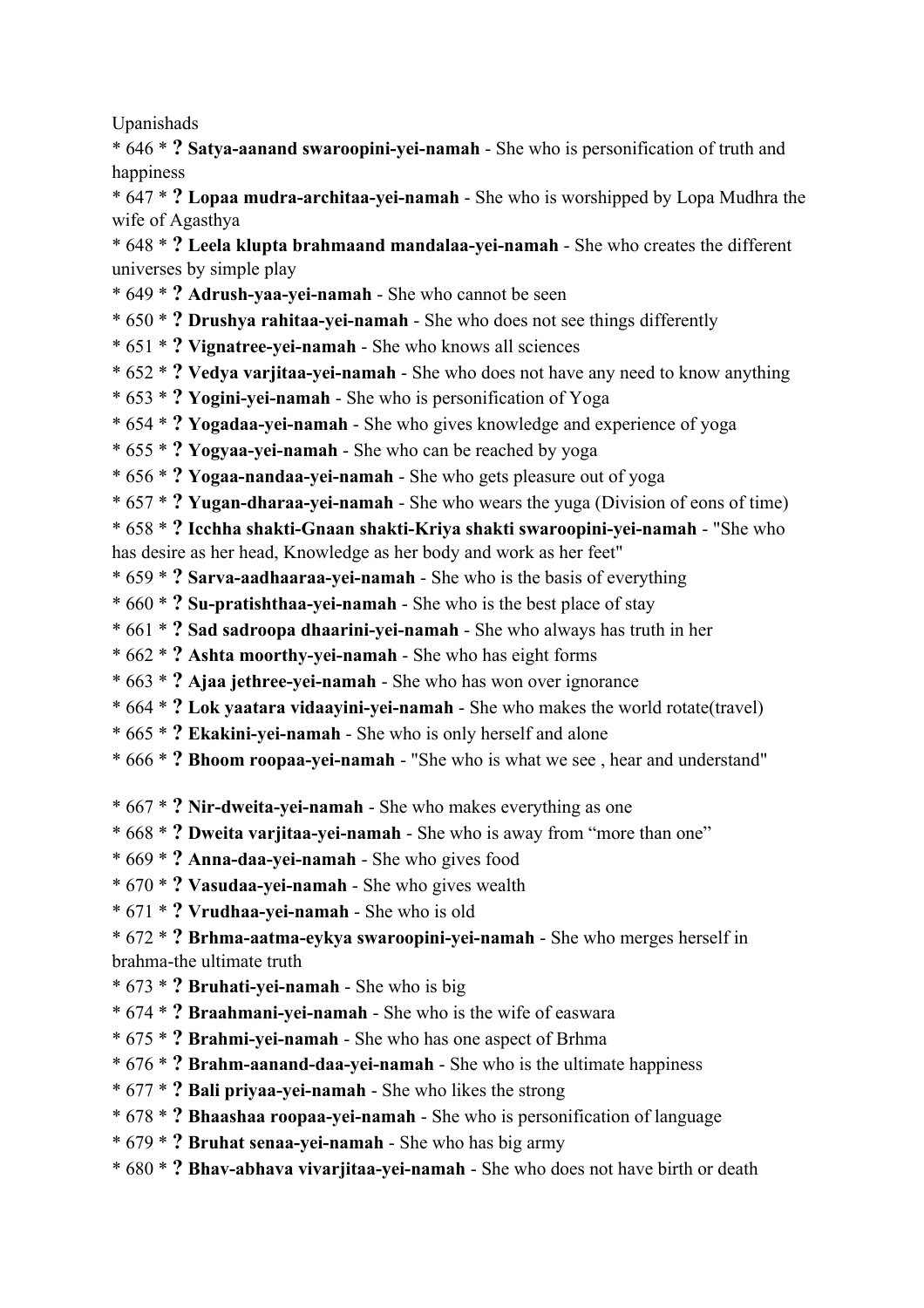\* 681 \* **? Sukh-aaraadhyaa-yei-namah** - She who can be worshipped with pleasure

- \* 682 \* **? Shubh-karee-yei-namah** She who does good
- \* 683 \* **? Shobhanaa-yei sulabha-yei gati-yei-namah** She who is easy to attain and does only good

\* 684 \* **? Raaj raajeswari-yei-namah** - "She who is goddess to king of kings like Devaraja, Yaksha raja, , Brahma, Vishnu and Rudra"

- \* 685 \* **? Raajya Daayini-yei-namah** "She who gives kingdoms like Vaikunta, kailasa etc"
- \* 686 \* **? Raajya vallabhaa-yei-namah** She who likes such kingdoms
- \* 687 \* **? Raajat krupaa-yei-namah** She whose mercy shines everywhere

\* 688 \* **? Raaj peeth niveshit nij-aasrit-yei-namah** - She who makes people approaching her as kings

- \* 689 \* **? Raajya lakshmi-yei-namah** She who is the wealth of kingdoms
- \* 690 \* **? Kosha naathaa-yei-namah** She who protects the treasury

\* 691 \* **? Chathur-anga baleshwar-yei-namah** - "She who is the leader of the four fold army (Mind, brain, thought and ego)"

\* 692 \* **? Saamraajy Daayini-yei-namah** - She who makes you emperor

- \* 693 \* **? Satya sandhaa-yei-namah** She who is truthful
- \* 694 \* **? Saagar Mekhalaa-yei-namah** She who is the earth surrounded by the sea
- \* 695 \* **? Deekshitaa-yei-namah** She who gives the right to do fire sacrifice
- \* 696 \* **? Deitya Shamani-yei-namah** She who controls anti gods
- \* 697 \* **? Sarva loka vasham kari-yei-namah** She who keeps all the world within her control
- \* 698 \* **? Sarva-artha Daatri-yei-namah** She who gives all wealth
- \* 699 \* **? Savitri-yei-namah** She who is shines like the sun
- \* 700 \* **? Sachid-aananda roopini-yei-namah** She who is personification of the ultimate truth
- \* 701 \* **? Desh kaal pari-chhinnaa-yei-namah** She who is not divided by region or time
- \* 702 \* **? Sarva-gaa-yei-namah** She who is full of everywhere
- \* 703 \* **? Sarva mohini-yei-namah** She who attracts every thing
- \* 704 \* **? Saraswati-yei-namah** She who is the goddess of knowledge
- \* 705 \* **? Shaastra mayi-yei-namah** She who is the meaning of sciences
- \* 706 \* **? Guh-ambaa-yei-namah** She who is mother of Lord Subrahmanya (Guha)
- \* 707 \* **? Guhya roopini-yei-namah** She whose form is hidden from all
- \* 708 \* **? Sarva upadhi vinir-muktaa-yei-namah** She who does not have any doctrines
- \* 709 \* **? Sadaa shiva pati vrutaa-yei-namah** She who is devoted wife for all times to Lord Shiva
- \* 710 \* **? Sampra-daayeshwari-yei-namah** She who is goddess to rituals or She who is goddess to teacher-student hierarchy
- \* 711 \* **? Saadhune namah** She who is innocent
- \* 712 \* **? Yei-namah** She who is the letter "e"
- \* 713 \* **? Guru mandala roopini-yei-namah** She who is the universe round teachers
- \* 714 \* **? Kul-oteernaa-yei-namah** She who is beyond the group of senses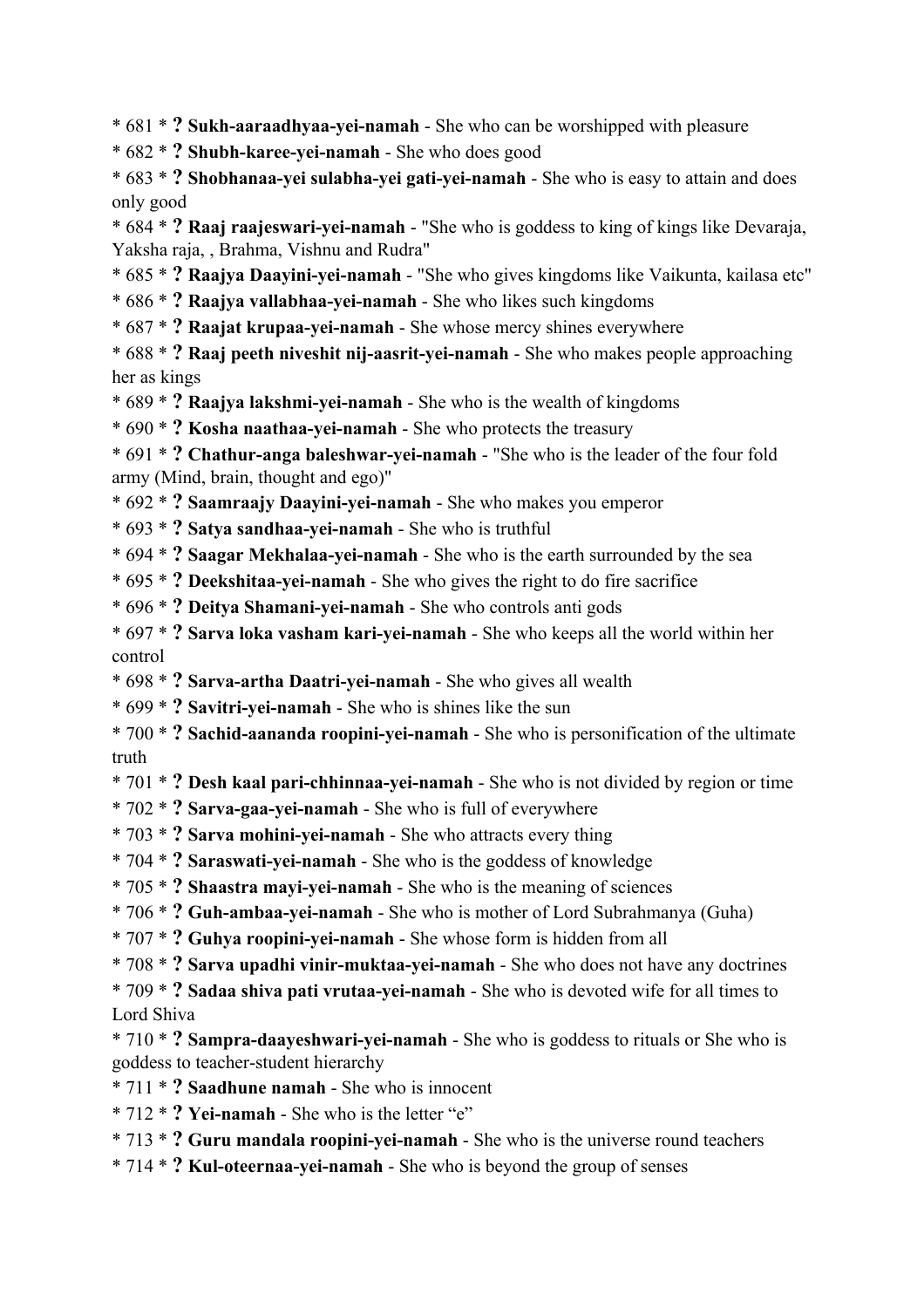\* 715 \* **? Bhag-aaraadhyaa-yei-namah** - She who is to be worshipped in the universe round the sun

\* 716 \* **? Maayaa-yei-namah** - She who is illusion

\* 717 \* **? Madhu-mati-yei-namah** - She who is the trance stage (seventh ) in yoga

\* 718 \* **? Mahee-yei-namah** - She who is personification of earth

\* 719 \* **? Gana-ambaa-yei-namah** - She who is mother to Ganesha and bhootha ganas

\* 720 \* **? Guhyak-aaraadhyaa-yei-namah** - She who should be worshipped in secret places

\* 721 \* **? Komal-angi-yei-namah** - She who has beautiful limbs

\* 722 \* **? Guru Priyaa-yei-namah** - She who likes teachers

\* 723 \* **? Swa-tantraa-yei-namah** - She who is independent

\* 724 \* **? Sarwa tantreshi-yei-namah** - She who is goddess to all thanthras (tricks to attain God)

\* 725 \* **? Dakshinaa moorthi roopini-yei-namah** - She who is the personification of God facing South (The teacher form of Shiva)

\* 726 \* **? Sanak-aadi sam-aaradhyaa-yei-namah** - She who is being worshipped by Sanaka sages

\* 727 \* **? Shiva gnaan pra-daayini-yei-namah** - She who gives the knowledge of God

\* 728 \* **? Chit kalaa-yei-namah** - She who is the micro power deep within

\* 729 \* **? Aananda Kalikaa-yei-namah** - She who is the happiness in beings

\* 730 \* **? Prema roopaa-yei-namah** - She who is the form of love

\* 731 \* **? Priyamkaree-yei-namah** - She who does what is liked

\* 732 \* **? Naam paaraa-yana preetaa-yei-namah** - She who likes repetition of her various names

\* 733 \* **? Nandi vidyaa-yei-namah** - She who is the knowledge taught by Nandi deva (The bull god on whom shiva rides)

\* 734 \* **? Nateshwaree-yei-namah** - She who is the goddess of dance

\* 735 \* **? Mithya Jagat adhish-thaanaa-yei-namah** - She who is luck to this world of illusion

\* 736 \* **? Mukti-daa-yei-namah** - She who gives redemption

\* 737 \* **? Mukti roopini-yei-namah** - She who is redemption

\* 738 \* **? Laasya priyaa-yei-namah** - She who likes feminine dance

\* 739 \* **? Laya karee-yei-namah** - She who is the bridge between dance and music

\* 740 \* **? Lajja-yei-namah** - She who is shy

\* 741 \* **? Rambhaa aadi vanditaa-yei-namah** - She who is worshipped by the celestial dancers

\* 742 \* **? Bhava daav sudhaa vrushti-yei-namah** - She who douses the forest fire of the sad life of mortals with a rain of nectar.

\* 743 \* **? Paap aranya daavaa nalaa-yei-namah** - She who is the forest fire that destroys the forest of sin

\* 744 \* **? Daur-bhaagya tul vaatulaa-yei-namah** - She who is the cyclone that blows away the cotton of bad luck.

\* 745 \* **? Jaraa-dwaantara vi-prabhaa-yei-namah** - She who is the suns rays that swallows the darkness of old age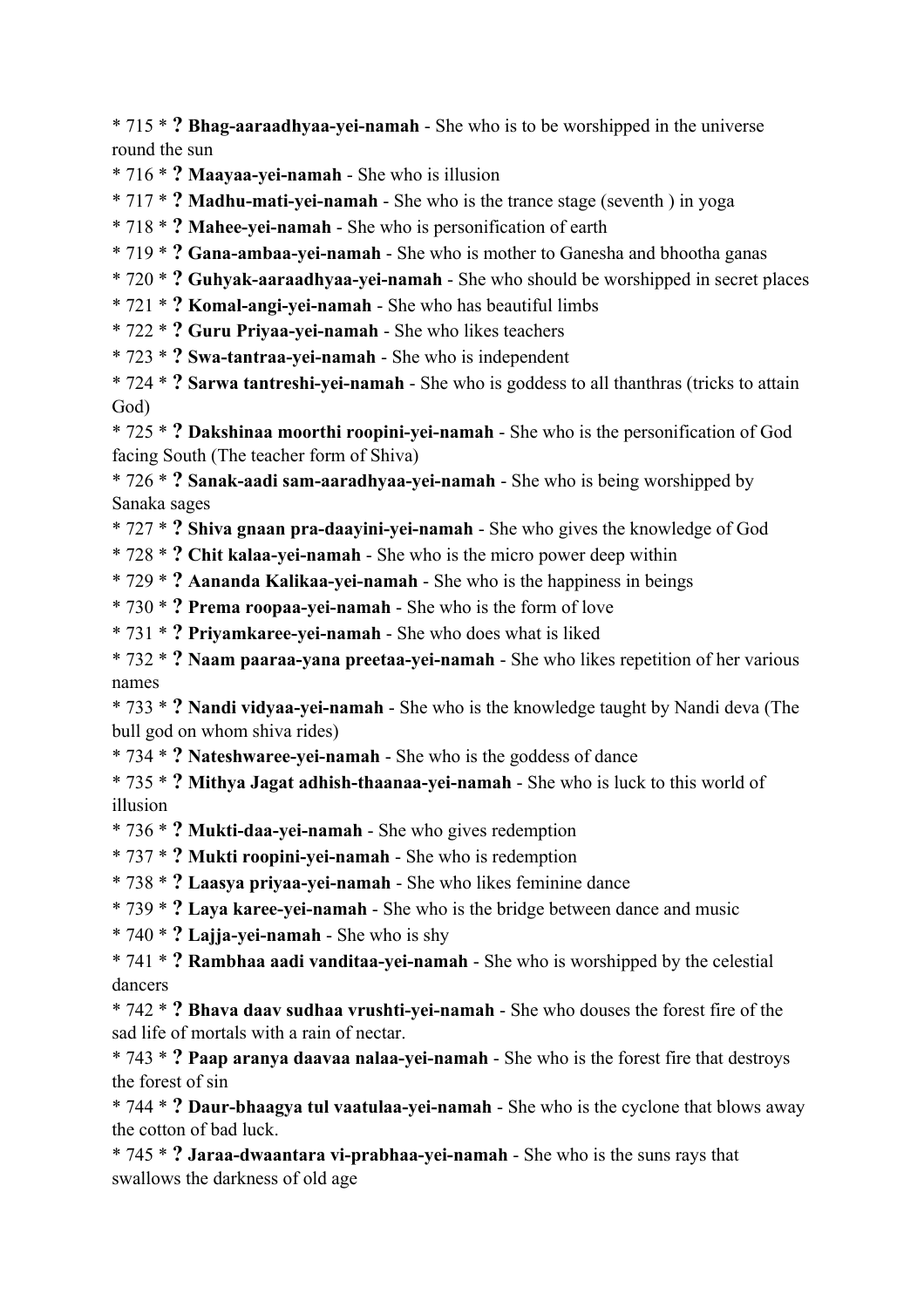\* 746 \* **? Bhaagya aabdhi chandrikaa-yei-namah** - She who is the full moon to the sea of luck

\* 747 \* **? Bhaktha Chitta Keki ghanaa-ghanaa-yei-namah** - She who is the black cloud to the peacock which is he devotees mind

\* 748 \* **? Roga parvat Dhambola-yei-namah** - She who is the Vajra weapon which breaks the sickness which is like the mountain

\* 749 \* **? Mrutyu Daaru Kuthaarikaa-yei-namah** - She who is like the axe which fells the tree of death

\* 750 \* **? Maaheswaree-yei-namah** - She who is the greatest goddess

\* 751 \* **? Mahaa kali-yei-namah** - She who is the great Kalee

\* 752 \* **? Mahaa graasaa-yei-namah** - She who is like a great drinking bowl

\* 753 \* **? Mahaa-aashanaa-yei-namah** - She who is the great eater

\* 754 \* **? Aparnaa-yei-namah** - She who did meditation without even eating a leaf

\* 755 \* **? Chandikaa-yei-namah** - She who is supremely angry

\* 756 \* **? Chanda munda-asura nishoodini-yei-namah** - She who killed the asuras called Chanda and Munda

\* 757 \* **? Kshara-akshar-aatmikaa-yei-namah** - She who can never be destroyed and also destroyed

- \* 758 \* **? Sarva lok-eshi-yei-namah** She who is goddess to all the worlds
- \* 759 \* **? Vishwa Dhaarini-yei-namah** She who carries all the universe
- \* 760 \* **? Tri-varga Dhatri-yei-namah** "She who gives dharma, Assets and pleasure"
- \* 761 \* **? Subhaga-yei-namah** She who is pleasing to look at
- \* 762 \* **? Tryambakaa-yei-namah** She who has three eyes

\* 763 \* **? Tri-gun-aatmikaa-yei-namah** - "She who is personification of three gunas viz .,Thamo (Kali), Rajo (Dhurga) and Sathva (Parvathy)"

\* 764 \* **? Swarga-aapavarga-daa-yei-namah** - She who gives heaven and the way to it

\* 765 \* **? Shuddhaa-yei-namah** - She who is clean

\* 766 \* **? Japaa-pushpa nibh-aakruti-yei-namah** - She who has the colour of hibiscus

- \* 767 \* **? Ojovati-yei-namah** She who is full of vigour
- \* 768 \* **? Dhyuti-dharaa-yei-namah** She who has light
- \* 769 \* **? Yagna roopaa-yei-namah** She who is of the form of sacrifice

\* 770 \* **? Priya-vrutaa-yei-namah** - She who likes penances

- \* 771 \* **? Dur-aaradhyaa-yei-namah** She who is rarely available for worship
- \* 772 \* **? Dur-aadhar-shaa-yei-namah** She who cannot be won
- \* 773 \* **? Paatali kusum priyaa-yei-namah** She who likes the buds of Patali tree
- \* 774 \* **? Mahati-yei-namah** She who is big
- \* 775 \* **? Meru nilayaa-yei-namah** She who lives in Meru mountain
- \* 776 \* **? Mandaar kusum priyaa-yei-namah** She who likes the buds of Mandhara tree
- \* 777 \* **? Veer-aaraadhyaa-yei-namah** She who is worshipped by heroes
- \* 778 \* **? Viraad Roopaa-yei-namah** She who a universal look
- \* 779 \* **? Virajase namah** She who does not have any blemish
- \* 780 \* **? Vishwato-mukhi-yei-namah** She who sees through every ones eyes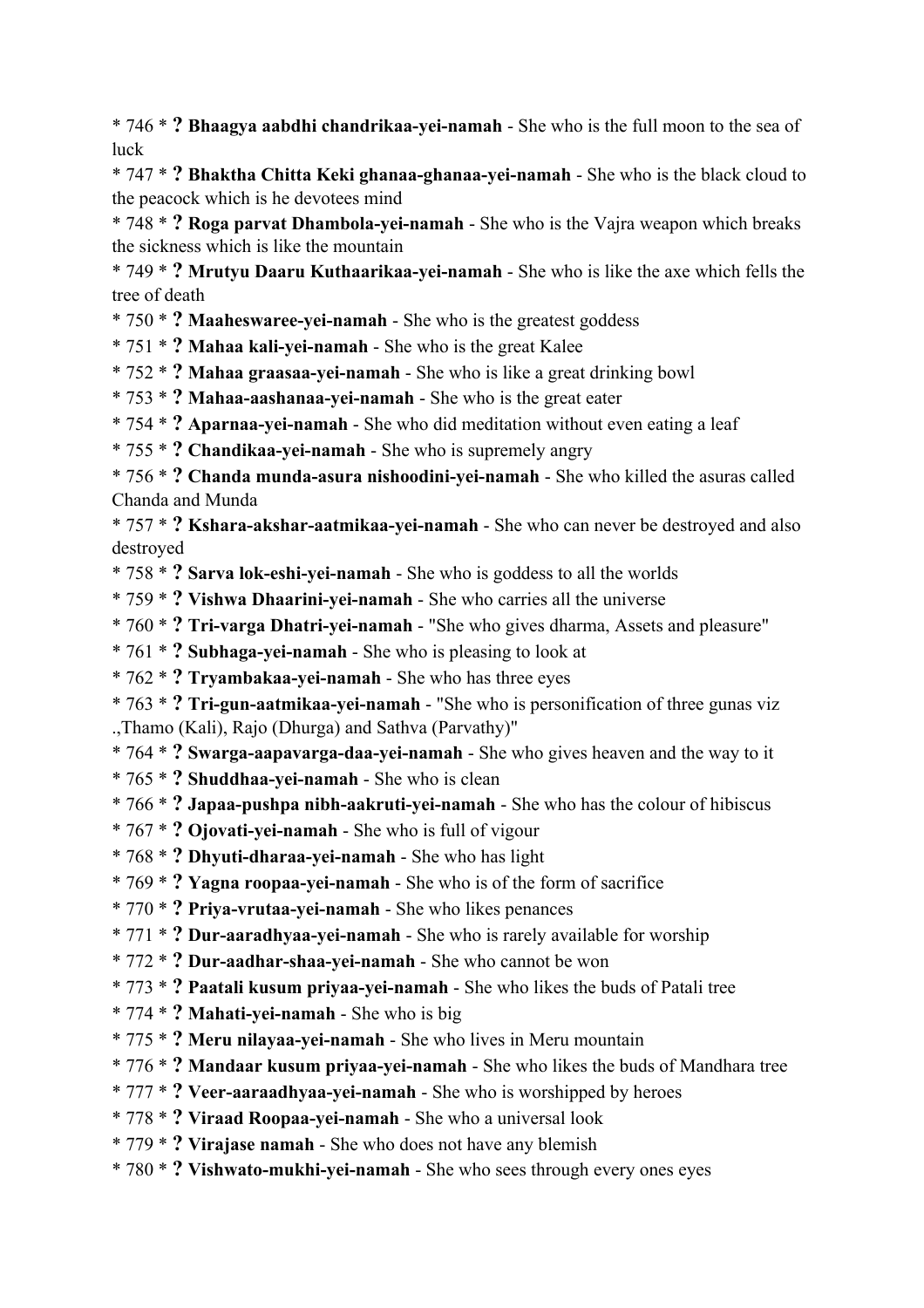\* 781 \* **? Pratyag roopaa-yei-namah** - She who can be seen by looking inside

- \* 782 \* **? Par-aakaashaa-yei-namah** She who is the great sky
- \* 783 \* **? Praan-daa-yei-namah** She who gives the soul
- \* 784 \* **? Praan roopini-yei-namah** She who is the soul
- \* 785 \* **? Maartand Bhairav-aaradhyaa-yei-namah** She who is being worshipped by Marthanda Bhairava

\* 786 \* **? Mantrini nyasta raajya-dhoore namah** - She who gave the power to rule to her form of Manthrini

- \* 787 \* **? Tripur-eshi-yei-namah** She who is the head of three cities
- \* 788 \* **? Jayat-sena-yei-namah** She who has an army which wins
- \* 789 \* **? Nistrei gunyaa-yei-namah** She who is above the three qualities
- \* 790 \* **? Par-aparaa-yei-namah** She who is outside and inside

\* 791 \* **? Satya gnaan-aanand roopaa-yei-namah** - "She who is personification of truth, knowledge and happiness"

- \* 792 \* **? Saam-rasya paraa-yanaa-yei-namah** She who stands in peace
- \* 793 \* **? Kapar-dini-yei-namah** She who is the wife of Kapardhi (Siva with hair)
- \* 794 \* **? Kalaa-maalaa-yei-namah** She who wears arts as garlands
- \* 795 \* **? Kamaduhe namah** She who fulfills desires
- \* 796 \* **? Kaam roopini-yei-namah** She who can take any form
- \* 797 \* **? Kalaa nidhi-yei-namah** She who is the treasure of arts
- \* 798 \* **? Kaavya kalaa-yei-namah** She who is the art of writing
- \* 799 \* **? Rasa-gnaa-yei-namah** She who appreciates arts
- \* 800 \* **? Rasa shevadhi-yei-namah** She who is the treasure of arts
- \* 801 \* **? Pushtaa-yei-namah** She who is healthy
- \* 802 \* **? Puraatanaa-yei-namah** She who is ancient
- \* 803 \* **? Poojyaa-yei-namah** She who is fit to be worshipped
- \* 804 \* **? Push-karaa-yei-namah** She who gives exuberance
- \* 805 \* **? Pushkar-ekshanaa-yei-namah** She who has lotus like eyes
- \* 806 \* **? Parasmei-jyotishe namah** She who is the ultimate light
- \* 807 \* **? Parasme dhaamne namah** She who is the ultimate resting place
- \* 808 \* **? Param-anave namah** She who is the ultimate atom
- \* 809 \* **? Paraat paraa namah** She who is better than the best
- \* 810 \* **? Paash Hastaa namah** She who has rope in her hand
- \* 811 \* **? Paash Hantri-yei-namah** She who cuts off attachment
- \* 812 \* **? Par mantra Vi-bhedini-yei-namah** She who destroys the effect of spells cast
- \* 813 \* **? Moortaa-yei-namah** She who has a form
- \* 814 \* **? Amoortaa-yei-namah** She who does not have a form
- \* 815 \* **? Anitya thruptaa-yei-namah** She who gets happy with prayers using temporary things
- \* 816 \* **? Muni maanas hamsikaa-yei-namah** She who is the swan in the mind ( lake like) of sages
- \* 817 \* **? Satya vrutaa-yei-namah** She who has resolved to speak only truth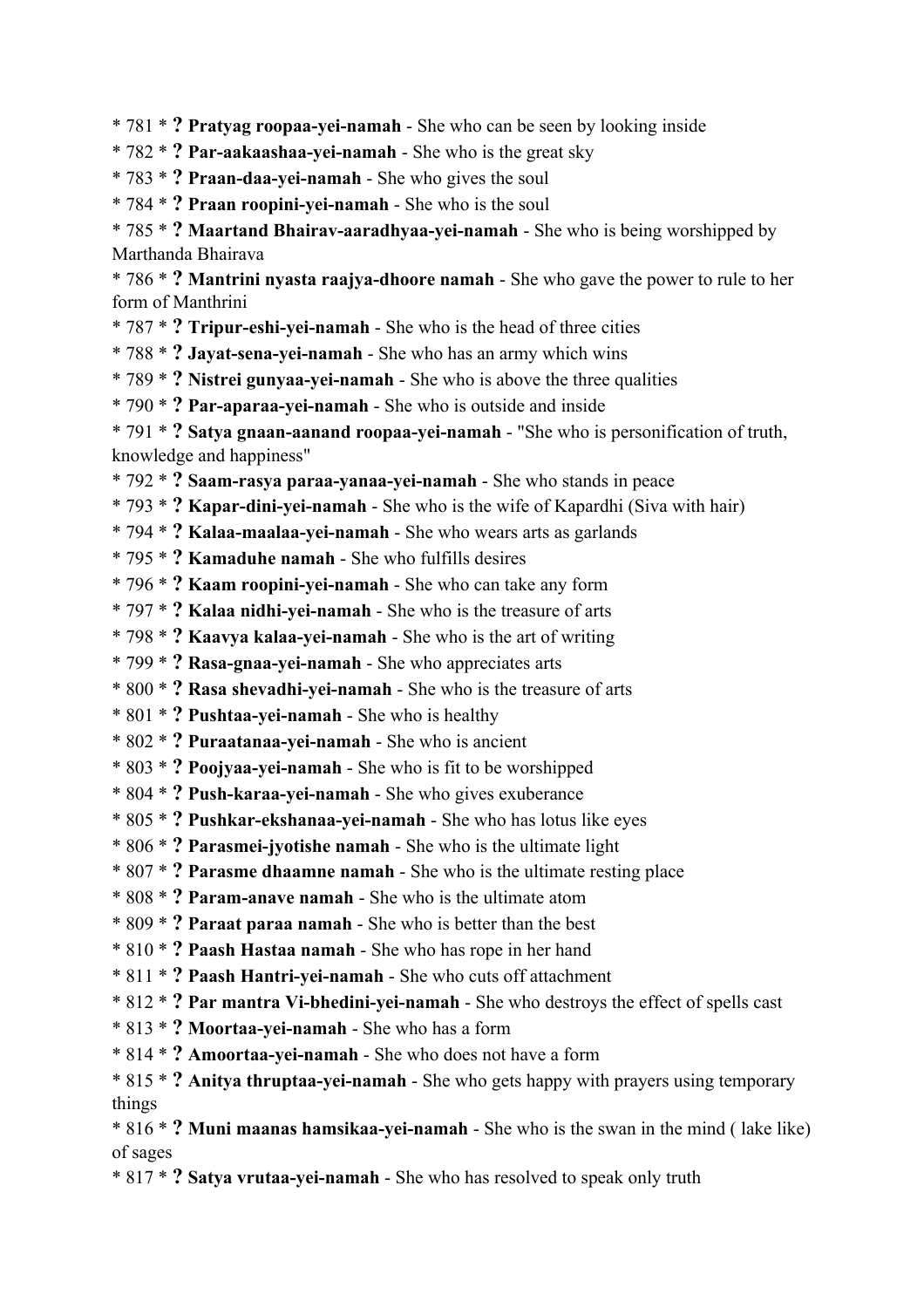- \* 818 \* **? Satya roopaa-yei-namah** She who is the real form
- \* 819 \* **? Sarva-antaryaa-mini-yei-namah** She who is within everything
- \* 820 \* **? Sat-yei-namah** She who is Sathee the daughter of Daksha
- \* 821 \* **? Brahmaa-ni-yei-namah** She who is the strength behind creator
- \* 822 \* **? Brahman-yei-namah** She who is the creator
- \* 823 \* **? Janani-yei-namah** She who is the mother
- \* 824 \* **? Bahu roopaa-yei-namah** She who has several forms
- \* 825 \* **? Budh-archithaa-yei-namah** She who is being worshipped by the enlightened
- \* 826 \* **? Pra-savitri-yei-namah** She who has given birth to everything
- \* 827 \* **? Pra-chandaa-yei-namah** She who is very angry
- \* 828 \* **? Aagnaa-yei-namah** She who is the order
- \* 829 \* **? Pra-tishthaa-yei-namah** She who has been installed
- \* 830 \* **? Prakata aakruti-yei-namah** She who is clearly visible
- \* 831 \* **? Praan-eshwari-yei-namah** She who is goddess to the soul
- \* 832 \* **? Praan Daatri-yei-namah** She who gives the soul
- \* 833 \* **? Panchaa-shat peeth roopini-yei-namah** "She who is in fifty Shakthi peethas like
- Kama ropa, Varanasi. Ujjain etc"
- \* 834 \* **? Vi-shrunkhalaa-yei-namah** She who is not chained
- \* 835 \* **? Vivikta-sthaa-yei-namah** She who is in lonely places
- \* 836 \* **? Veera maatre-yei-namah** She who is the mother of heroes
- \* 837 \* **? Viyat prasoove-yei-namah** She who has created the sky
- \* 838 \* **? Mukun-daa-yei-namah** She who gives redemption
- \* 839 \* **? Mukti nilayaa-yei-namah** She who is the seat of redemption
- \* 840 \* **? Moola vigraha roopini-yei-namah** She who is the basic statue
- \* 841 \* **? Bhaava-gnaa-yei-namah** She who understands wishes and thoughts
- \* 842 \* **? Bhava rog-ghni-yei-namah** She who cures the sin of birth
- \* 843 \* **? Bhava Chakra Pravartani-yei-namah** She makes the wheel of birth rotate
- \* 844 \* **? Chhan-daha saaraa-yei-namah** She who is the meaning of Vedas
- \* 845 \* **? Shasthra saaraa-yei-namah** She who is the meaning of Puranas(epics)
- \* 846 \* **? Mantra saaraa-yei-namah** She who is the meaning of Manthras ( chants)
- \* 847 \* **? Tal-odaree-yei-namah** She who has a small belly
- \* 848 \* **? Udaar keerti-yei-namah** She who has wide and tall fame
- \* 849 \* **? Uddaam veibhavaa-yei-namah** She who has immeasurable fame
- \* 850 \* **? Varna roopini-yei-namah** She who is personification of alphabets
- \* 851 \* **? Janma mrutyu jaraa tapta jana visraanti daayini-yei-namah** "She who is the panacea of ills of birth, death and aging"
- \* 852 \* **? Sarva-upanishad ud-ghushtaa-yei-namah** She who is being loudly announced as the greatest by Upanishads
- \* 853 \* **? Shanty-ateet kalaatmikaa-yei-namah** She who is a greater art than peace
- \* 854 \* **? Gambheeraa-yei-namah** She whose depth cannot be measured
- \* 855 \* **? Gagan-anta-sthaa-yei-namah** She who is situated in the sky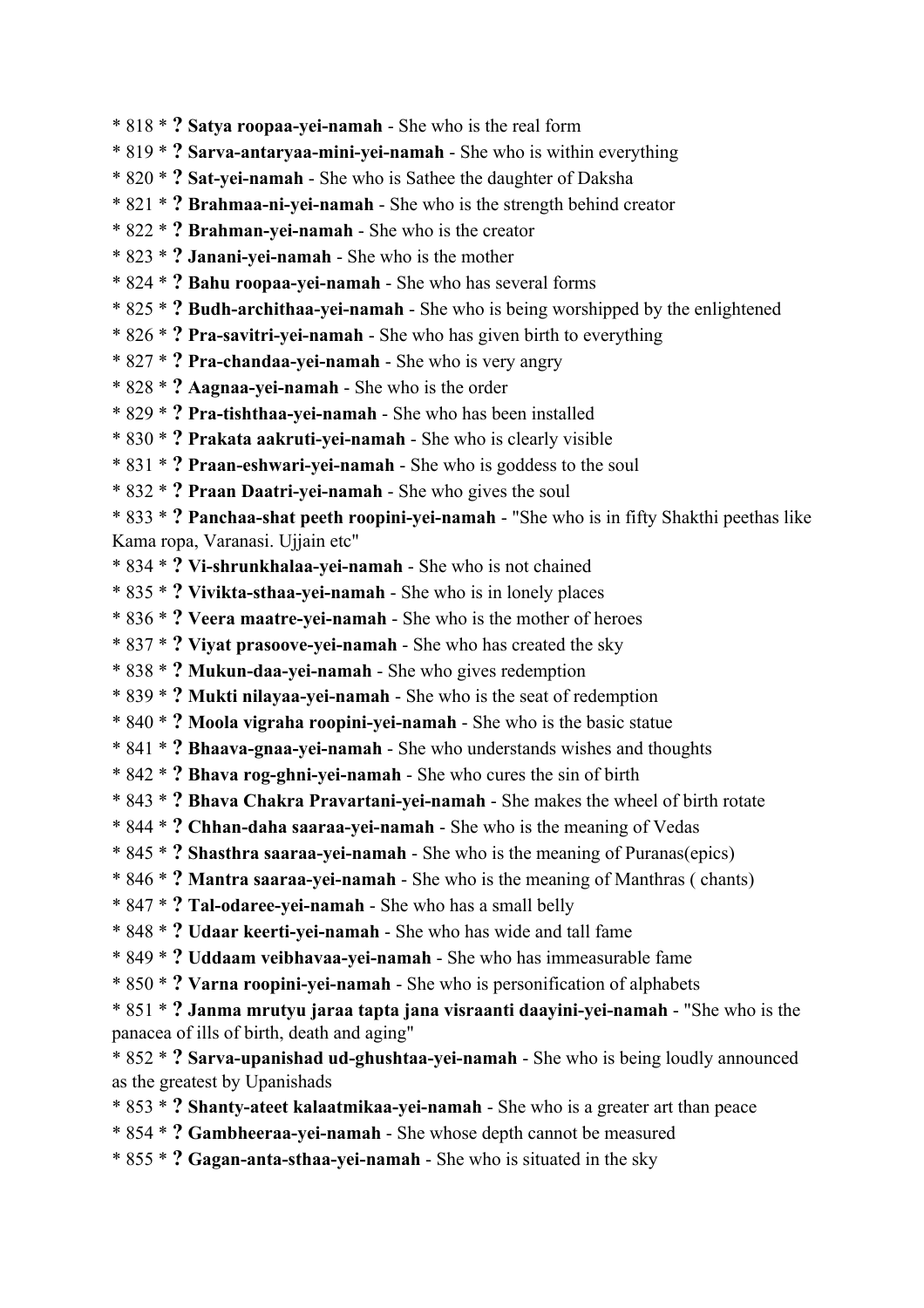- \* 856 \* **? Garvitaa-yei-namah** She who is proud
- \* 857 \* **? Gaan lolupaa-yei-namah** She who likes songs
- \* 858 \* **? Kalpanaa rahitaa-yei-namah** She who does not imagine
- \* 859 \* **? Kaashthaa-yei-namah** She who is in the ultimate boundary
- \* 860 \* **? A-kaantaa-yei-namah** She who removes sins
- \* 861 \* **? Kaanta-ardha vigrahaa-yei-namah** She who is half of her husband (kantha)
- \* 862 \* **? Kaarya kaaran nir-muktaa-yei-namah** She who is beyond the action and the cause
- \* 863 \* **? Kaam keli tarangitaa-yei-namah** She who is the waves of the sea of the play of the God
- \* 864 \* **? Kanat kanaka taa-tankaa-yei-namah** She who wears the glittering golden ear studs
- \* 865 \* **? Leelaa vigraha dhaarini-yei-namah** She who assumes several forms as play
- \* 866 \* **? Ajaa-yei-namah** She who does not have birth
- \* 867 \* **? Kshaya vinir-muktaa-yei-namah** She who does not have death
- \* 868 \* **? Mugdhaa-yei-namah** She who is beautiful
- \* 869 \* **? Kshipra prasaadini-yei-namah** She who is pleased quickly
- \* 870 \* **? Antar mukh sam-aaradhyaa-yei-namah** She who is worshipped by internal thoughts
- \* 871 \* **? Bahir mukh su-durlabhaa-yei-namah** She who can be attained by external prayers
- \* 872 \* **? Trayee-yei-namah** "She who is of the form of three Vedas viz Rik, yajur and sama"
- \* 873 \* **? Trivarga nilayaa-yei-namah** "She who is in three aspects of self, assets and pleasure"
- \* 874 \* **? Thri-sthaa-yei-namah** She who is in three
- \* 875 \* **? Tri-pura maalini-yei-namah** She who is in tripura the sixth section of Srichakra
- \* 876 \* **? Niraa-mayaa-yei-namah** She who is without diseases
- \* 877 \* **? Nir-aalambaa-yei-namah** She who does not need another birth
- \* 878 \* **? Swa-aatmaa raamaa-yei-namah** She who enjoys within herself
- \* 879 \* **? Sudhaa sruti-yei-namah** She who is the rain of nectar
- \* 880 \* **? Samsaar panka nir-magna sam-uddharana panditaa-yei-namah** She who is capable of saving people who drown in the mud of day today life
- \* 881 \* **? Yagna priyaa-yei-namah** She who likes fire sacrifice
- \* 882 \* **? Yagna kartree-yei-namah** She who carries out fire sacrifice
- \* 883 \* **? Yajamaan swaroopini-yei-namah** She who is the doer of fire sacrifice
- \* 884 \* **? Dharma aadharaa-yei-namah** She who is the basis of Dharma-the rightful action
- \* 885 \* **? Dhan-adhyakshaa-yei-namah** She who presides over wealth
- \* 886 \* **? Dhan-dhaanya vivardhani-yei-namah** She who makes wealth and grain to grow
- \* 887 \* **? Vipra priyaa-yei-namah** She who likes those who learn Vedas
- \* 888 \* **? Vipra roopaa-yei-namah** She who is the learner of Vedas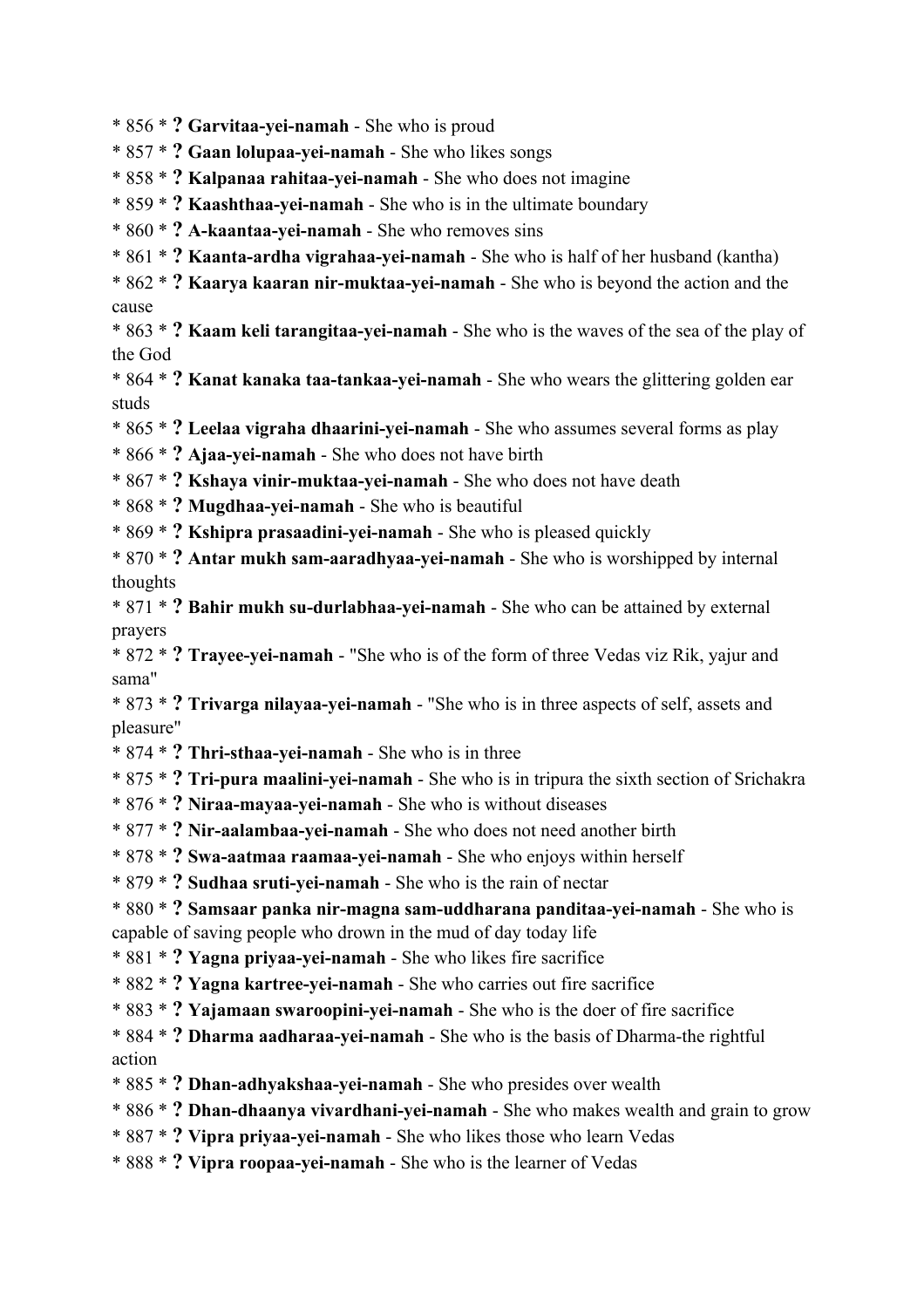- \* 889 \* **? Vishwa brhaman kaarini-yei-namah** She who makes the universe to rotate
- \* 890 \* **? Vishwa graasaa-yei-namah** She who eats the universe in one handful
- \* 891 \* **? Vidrum-aabhaa-yei-namah** She who has the luster of coral
- \* 892 \* **? Vaishnavi-yei-namah** She who is the power of Vishnu
- \* 893 \* **? Vishnu roopini-yei-namah** She who is Vishnu
- \* 894 \* **? Ayoni-yei-namah** She who does not have a cause or She who is not born
- \* 895 \* **? Yoni nilayaa-yei-namah** She who is the cause and source of everything
- \* 896 \* **? Koota-sthaa-yei-namah** She who is stable
- \* 897 \* **? Kula roopini-yei-namah** She who is personification of culture
- \* 898 \* **? Veera gosthi priyaa-yei-namah** She who likes company of heroes
- \* 899 \* **? Veeraa-yei-namah** She who has valour
- \* 900 \* **? Naish karmyaa-yei-namah** She who does not have attachment to action
- \* 901 \* **? Naad roopini-yei-namah** She who is the form of sound
- \* 902 \* **? Vignaan kalanaa-yei-namah** She who makes science
- \* 903 \* **? Kalyaa-yei-namah** She who is expert in arts
- \* 904 \* **? Vi-dagdhaa-yei-namah** She who is an expert
- \* 905 \* **? Baindav-aasanaa-yei-namah** She who sits in the dot of the thousand petalled lotus
- \* 906 \* **? Tatwa-aadhikaa-yei-namah** She who is above all metaphysics
- \* 907 \* **? Tatwa mayee-yei-namah** She who is Metaphysics
- \* 908 \* **? Tat-twam artha swaroopini-yei-namah** She who is personification of this and that
- \* 909 \* **? Saam gaan priyaa-yei-namah** She who likes singing of sama
- \* 910 \* **? Soumyaa-yei-namah** She who is peaceful or She who is as pretty as the moon
- \* 911 \* **? Sadaa shiva kutumbini-yei-namah** She who is consort of Sada shiva
- \* 912 \* **? Savya-apa savya maarga-sthaa-yei-namah** "She who is birth, death and living or She who likes the priestly and tantric methods"
- \* 913 \* **? Sarva aapada vi-nivarini-yei-namah** She who removes all dangers
- \* 914 \* **? Swa-sthaa-yei-namah** She who has everything within her or She who is peaceful
- \* 915 \* **? Swa-bhaav madhuraa-yei-namah** She who is by nature sweet
- \* 916 \* **? Dheeraa-yei-namah** She who is courageous
- \* 917 \* **? Dheera sam-architaa-yei-namah** She who is being worshipped by the courageous
- \* 918 \* **? Chaitnya-arghya sam-aaraadhyaa-yei-namah** She who is worshipped by the ablation of water
- \* 919 \* **? Chaitanya kusuma priyaa-yei-namah** She who likes the never fading flowers
- \* 920 \* **? Sadaa-oditaa-yei-namah** She who never sets
- \* 921 \* **? Sadaa tushtaa-yei-namah** She who is always happy
- \* 922 \* **? Tarun-aaditya paatalaa-yei-namah** She who like the young son is red mixed with white
- \* 923 \* **? Dakshinaa Daksin-aaraadhyaa-yei-namah** She who is worshipped by the learned and ignorant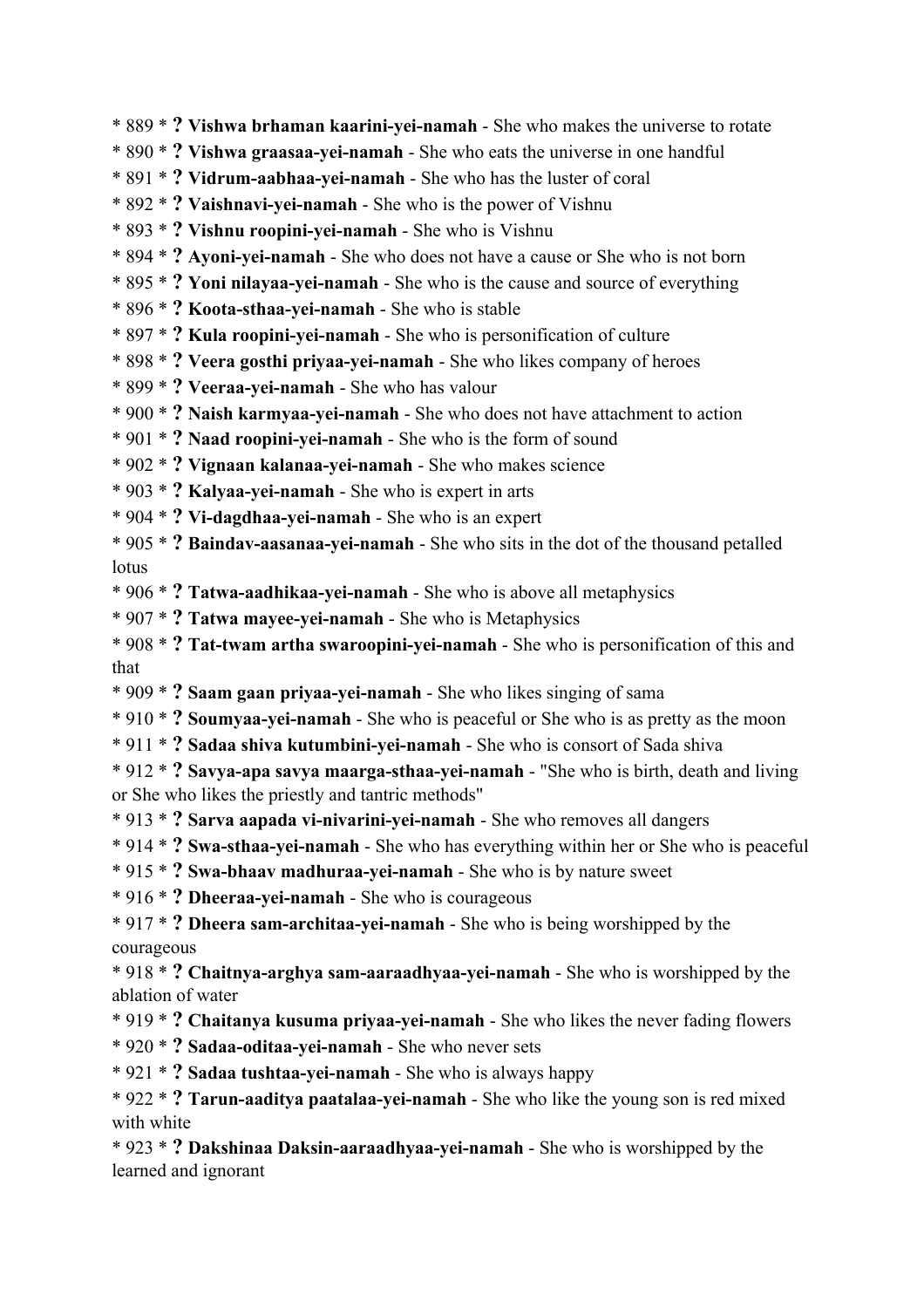\* 924 \* **? Dara-smera much-aambujaa-yei-namah** - She who has a smiling face like the lotus in full bloom

\* 925 \* **? Kaulini kevalaa-yei-namah** - She who is mixture of the koula and kevala methods \* 926 \* **? An-arghya kaivalya pad daayini-yei-namah** - She who gives the immeasurable heavenly stature

\* 927 \* **? Stotra priyaa-yei-namah** - She who likes chants

\* 928 \* **? Stuti mati-yei-namah** - She who gives boons for those who sing her chants

\* 929 \* **? Stuti sam-stutaa vaibhavaa-yei-namah** - She who is worshipped by the Vedas

\* 930 \* **? Manaswini-yei-namah** - She who has a stable mind

\* 931 \* **? Maan-vati-yei-namah** - She who has big heart

\* 932 \* **? Maheshi-yei-namah** - She who is the greatest goddess

\* 933 \* **? Mangala aakruti-yei-namah** - She who does only good

\* 934 \* **? Vishwa Maatre namah** - The mother of the universe

\* 935 \* **? Jagat Dhaatri-yei-namah** - She who supports the world

\* 936 \* **? Vishaal-aakshi-yei-namah** - She who is broad eyed

\* 937 \* **? Viraagini-yei-namah** - She who has renounced

\* 938 \* **? Pragal-bhaa-yei-namah** - She who is courageous

\* 939 \* **? Param-udaaraa-yei-namah** - She who is great giver

\* 940 \* **? Paraa-modaa-yei-namah** - She who has great happiness

\* 941 \* **? Manomayi-yei-namah** - She who is one with mind

\* 942 \* **? Vyom keshi-yei-namah** - She who is the wife of Shiva who has sky as his hair

\* 943 \* **? Vimaan-sthaa-yei-namah** - She who is at the top

\* 944 \* **? Vajrini-yei-namah** - She who has indra's wife as a part

\* 945 \* **? Vaama-keshwaree-yei-namah** - She who is goddess of the people who follow the left path

\* 946 \* **? Pancha yagna priyaa-yei-namah** - She who likes the five sacrifices

\* 947 \* **? Pancha preta manchaadhi shayini-yei-namah** - She who sleeps on the cot made of five corpses

\* 948 \* **? Panchami-yei-namah** - She who is the consort of Sadshiva –the fifth of the pancha brahmas

\* 949 \* **? Pancha bhoot-eshi-yei-namah** - "She who is the chief of Pancha bhoothas viz earth, sky, fire, air. And water"

\* 950 \* **? Pancha sankhyopa-chaarini-yei-namah** - "She who is to be worshipped by five methods of Gandha(sandal wood), Pushpa(flower), Dhoopa(incense), dheepa(light), Naivedya(offering)"

\* 951 \* **? Shaashwati-yei-namah** - She who is permanent

\* 952 \* **? Shaashwat-eishwarya-yei-namah** - She who gives perennial wealth

\* 953 \* **? Sharmadaa-yei-namah** - She who gives pleasure

\* 954 \* **? Shambhu mohini-yei-namah** - She who bewitches Lord Shiva

\* 955 \* **? Dharaa-yei-namah** - She who carries (beings like earth)

\* 956 \* **? Dhara-sutaa-yei-namah** - She who is the daughter of the mountain

\* 957 \* **? Dhanyaa-yei-namah** - She who has all sort of wealth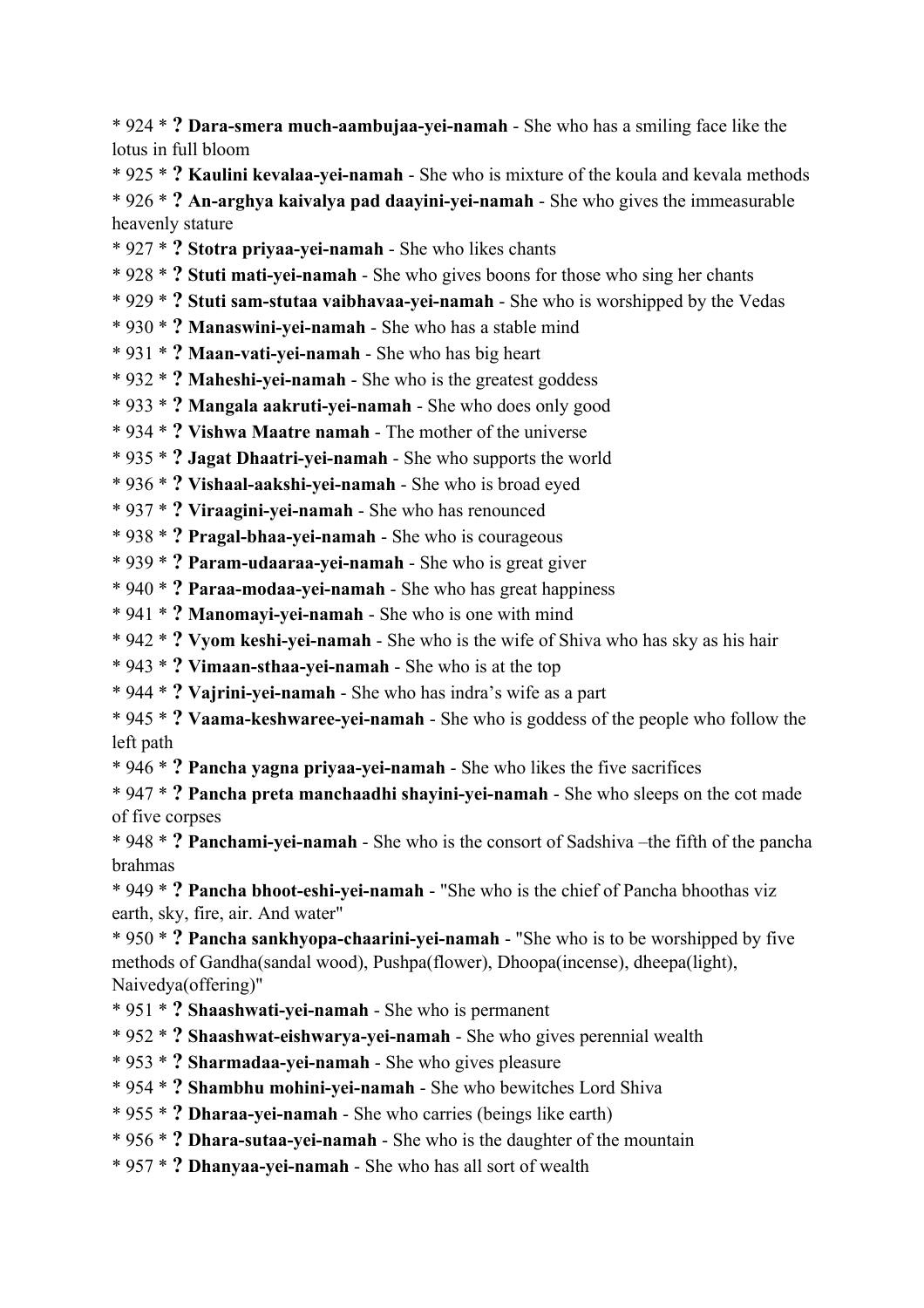- \* 958 \* **? Dharmini-yei-namah** She who likes dharma
- \* 959 \* **? Dharma vardhini-yei-namah** She who makes dharma grow
- \* 960 \* **? Loka ateetaa-yei-namah** She who is beyond the world
- \* 961 \* **? Guna ateetaa-yei-namah** She who is beyond properties
- \* 962 \* **? Sarva-ateetaa-yei-namah** She who is beyond everything
- \* 963 \* **? Sham-aatmikaa-yei-namah** She who is peace
- \* 964 \* **? Bhandhooka kusuma prakhyaa-yei-namah** She who has the glitter of bhandhooka flowers
- \* 965 \* **? Baalaa-yei-namah** She who is a young maiden
- \* 966 \* **? Leelaa Vinodini-yei-namah** She who loves to play
- \* 967 \* **? Su-mangali-yei-namah** She who gives all good things
- \* 968 \* **? Sukha kari-yei-namah** She who gives pleasure
- \* 969 \* **? Suvesh-aadhyaa-yei-namah** She who is well made up
- \* 970 \* **? Su-vaasini-yei-namah** She who is sweet scented(married woman)

\* 971 \* **? Su-vasiny-archana preetaa-yei-namah** - She who likes the worship of married woman

- \* 972 \* **? Aa-shobhanaa** She who has full glitter
- \* 973 \* **? Shuddha maanasaa-yei-namah** She who has a clean mind

\* 974 \* **? Bindu tarpana santushtaa-yei-namah** - She who is happy with the offering in the dot of Ananda maya chakra

- \* 975 \* **? Poorvajaa-yei-namah** She who preceded every one
- \* 976 \* **? Tri-pur-ambikaa-yei-namah** She who is the goddess of three cities
- \* 977 \* **? Dash mudraa sam-aaradhyaa-yei-namah** She who is worshipped by ten mudras(postures of the hand)
- \* 978 \* **? Tri-puraa sree vashan-kari-yei-namah** She who keeps the goddess Tripura sree
- \* 979 \* **? Gnaan mudraa-yei-namah** She who shows the symbol of knowledge
- \* 980 \* **? Gnaan gamyaa-yei-namah** She who can be attained by knowledge
- \* 981 \* **? Gnaan gneya swaroopini-yei-namah** She who is what is thought and the thought
- \* 982 \* **? Yoni mudraa-yei-namah** She who shows the symbol of pleasure
- \* 983 \* **? Tri-khand-eshi-yei-namah** "She who is the lord of three zones of fire, moon and sun"
- \* 984 \* **? Tri-gunaa-yei-namah** She who is three characters
- \* 985 \* **? Ambaa-yei-namah** She who is the mother
- \* 986 \* **? Tri-konagaa-yei-namah** She who has attained at all vertices of a triangle
- \* 987 \* **? Anaghaa-yei-namah** She who is not neared by sin
- \* 988 \* **? Ada-bhutha chaaritraa-yei-namah** She who has a wonderful history
- \* 989 \* **? Vaanchhit-artha pradaayini-yei-namah** She who gives what is desired
- \* 990 \* **? Abhyaas-aatishaya gnaataa-yei-namah** She who can be realized by constant practice

\* 991 \* **? Shada-dhwa-aateet roopini-yei-namah** - She who supersedes the six methods of prayers